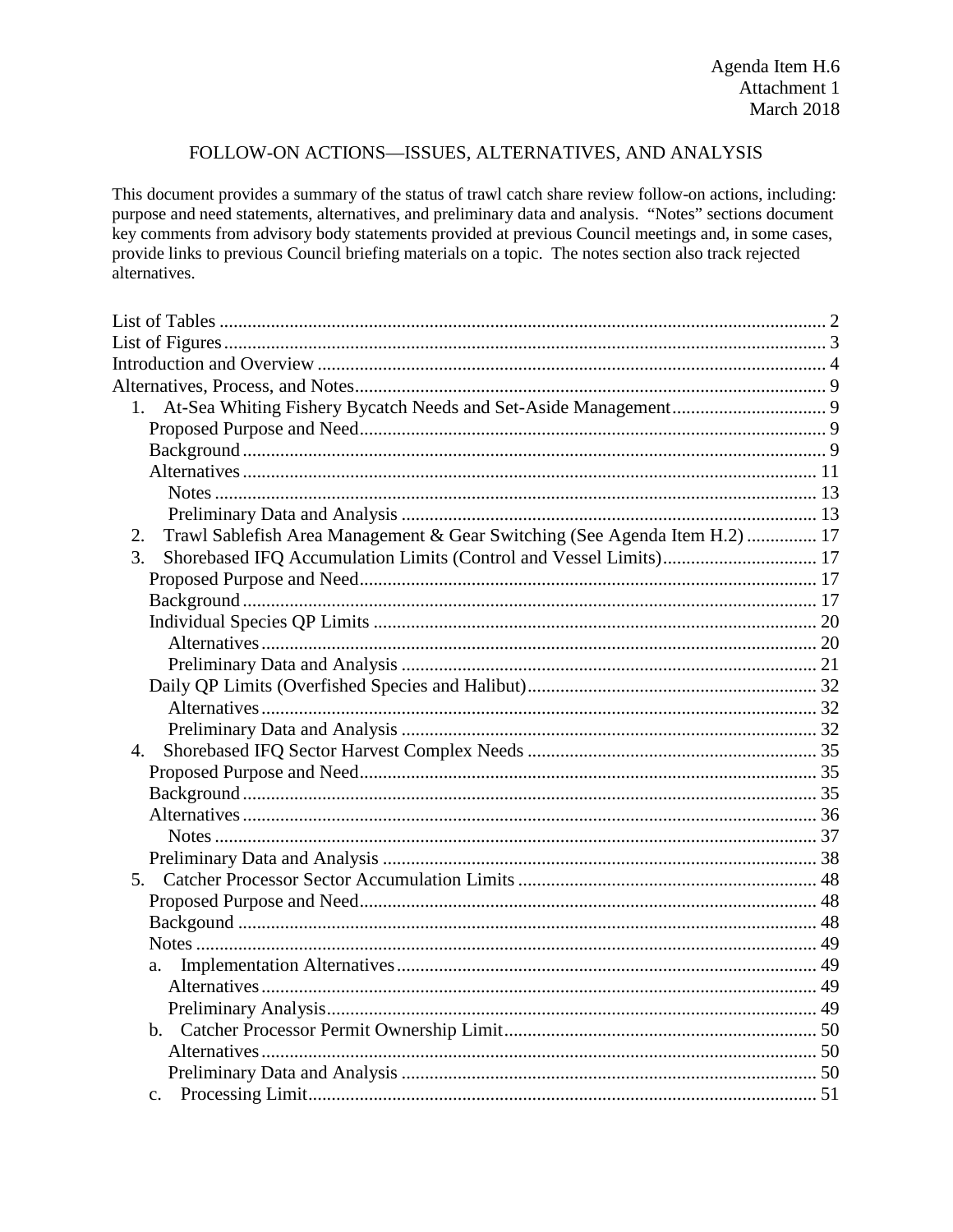| 6. |  |
|----|--|
| 7. |  |
|    |  |
|    |  |
|    |  |
|    |  |
|    |  |
|    |  |
|    |  |
|    |  |
|    |  |
|    |  |
|    |  |
|    |  |

# **List of Tables**

<span id="page-1-0"></span>

| Table 1. Summary of topics/issues, alternatives, and processes (Agenda Item F.2, Attachment 6,          |
|---------------------------------------------------------------------------------------------------------|
|                                                                                                         |
| Table 2. Trawl/nontrawl allocations of at-sea bycatch species that were initially managed with          |
|                                                                                                         |
|                                                                                                         |
| Table 4. Set-asides and allocations for the original at-sea bycatch cap species (2011-2018).a/. 14      |
|                                                                                                         |
| Table 6. West coast groundfish sector allocations (trawl and nontrawl) and catches (in mt) for          |
| the original at-sea bycatch cap species (2011-2016) (highlighted cells indicate attainment rates $\geq$ |
| 90%). Source: Amendment 21 Intersector Allocation Review Document, June 2017—updated                    |
| with the addition of canary for all years and addition of 2016 based on regulations and WCGOP           |
| $\dots$ 15                                                                                              |
| Table 7. West coast groundfish trawl sector allocations and impacts (in mt) for the original at-        |
| sea bycatch cap species (2011-2016) (highlighted cells indicate attainment rates $\geq 90\%$ ). Source: |
| Amendment 21 Intersector Allocation Review Document, June 2017—updated with the addition                |
|                                                                                                         |
|                                                                                                         |
|                                                                                                         |
| Table 10. Shorebased trawl sector attainment of its allocations (values 90% or above are shaded         |
|                                                                                                         |
| Table 11. Trend in number and length (feet) of vessels participating in the shorebased IFQ              |
| fishery with nonwhiting bottom trawl, whiting midwater trawl, and fixed gear.  25                       |
| Table 12. Number of vessels (vessel accounts) coming within 10% of the vessel annual QP limit           |
| for at least one species in a year and the number of vessel/species combinations approaching the        |
|                                                                                                         |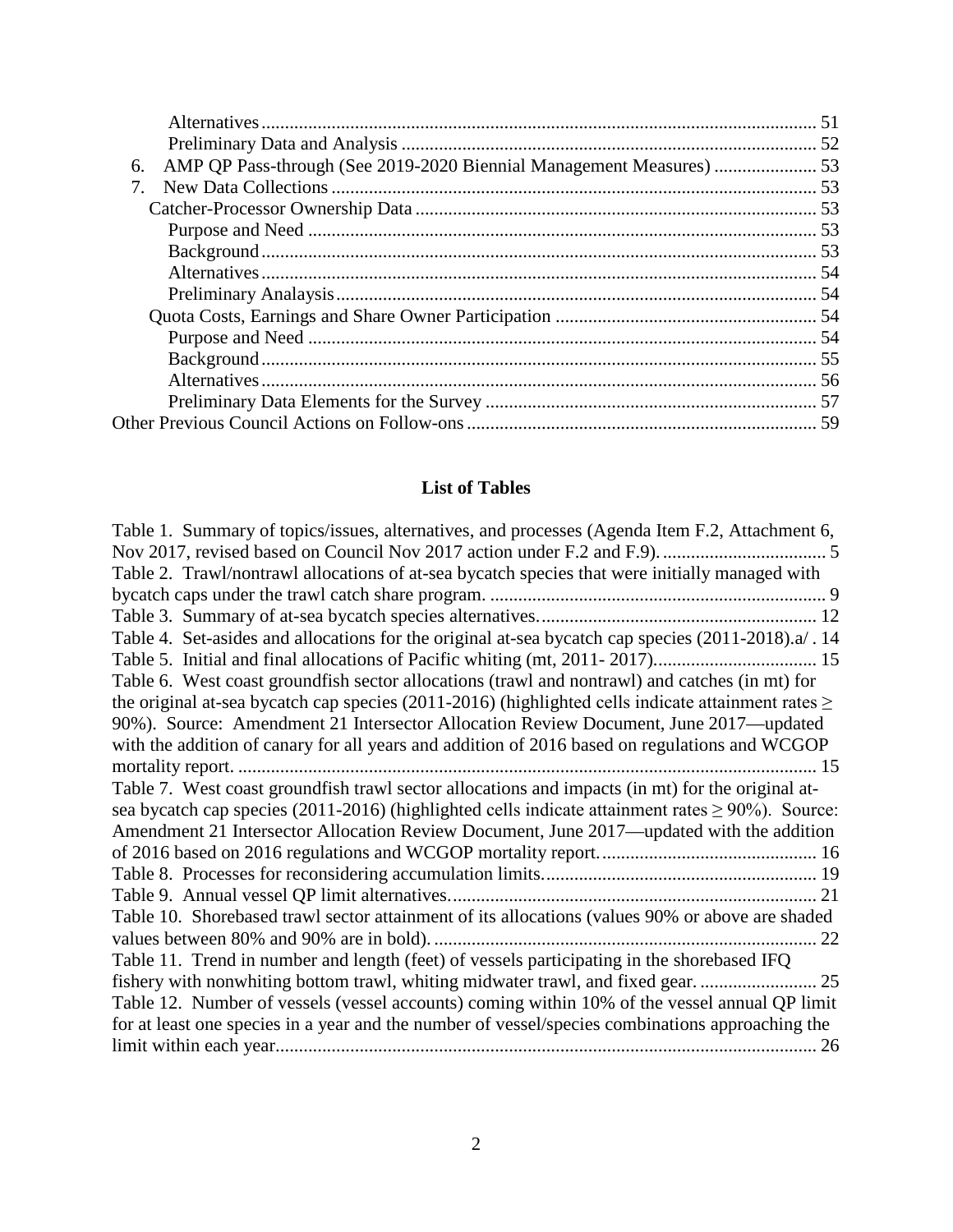| Table 13. Averaged annual (2011-2017) maximum, median, average vessel account attainment               |
|--------------------------------------------------------------------------------------------------------|
| of accumulation limits and number of accounts at the indicated attainment levels. (derived from        |
|                                                                                                        |
| Table 14. Vessel QP limits, number of vessels required to take the entire allocation, and number       |
|                                                                                                        |
| Table 15. Estimate of potential increases in attainment and catch from a 30 percent increase in        |
| 29                                                                                                     |
| Table 16. The minimum number of vessels that the fleet could shrink to while still taking the          |
| full allocation, for those species/species groups for which sector allocation attainment levels are    |
| low and vessel limits were approached by at least one vessel or there may not be enough vessels        |
| harvesting the fish to fully attain the allocation (because vessel QP limits would not allow it). . 30 |
| Table 17. The exvessel value equivalent of a 30 percent increase in QP limits (using 2017              |
| approximate prices for trawl caught fish), for those species/species groups for which sector           |
| allocation attainment levels are low and vessel limits were approached by at least one vessel or       |
| there may not be enough vessels harvesting the fish to fully attain the allocation (because vessel     |
|                                                                                                        |
| Table 18. Accumulation limits for species for which there is a daily QP limit 32                       |
| Table 19. Total number of vessels with catch of daily limits species and number of vessels with        |
|                                                                                                        |
| Table 20. Deficits carried over from previous year as a percent of trawl allocation 40                 |
| Table 21. Maximum QP deficit for a single vessel carried into the indicated year (QP).  41             |
| Table 22. Number of vessels carrying deficits into the indicated year (QP).  42                        |
|                                                                                                        |
|                                                                                                        |
| Table 25. Deficits as a percent of total QP available at the end of the year (after surplus            |
|                                                                                                        |
| Table 26. Amounts of quota pounds expiring in September each year due to the QP not being              |
|                                                                                                        |
|                                                                                                        |
| Table 28. Catcher-processor control limit and vessel limit options considered in the Amendment         |
|                                                                                                        |
| Table 29. Percent attainment of sector allocation by each processing company, by year 53               |

#### **List of Figures**

<span id="page-2-0"></span>[Figure 1. Shorebased trawl allocations of QP as the percent difference between individual year](#page-23-0)  [trawl allocations and 2011-2017 average. Data source: WCR IFQ Database.](#page-23-0)  [\[VA\\_Balances\\_2011-2017\\_2017\\_dec\\_07: All\\_IFQ\\_Lands\\_by\\_DS\\_&\\_Spp \(2\): Sector](#page-23-0)  Attainment] [...................................................................................................................................](#page-23-0) 24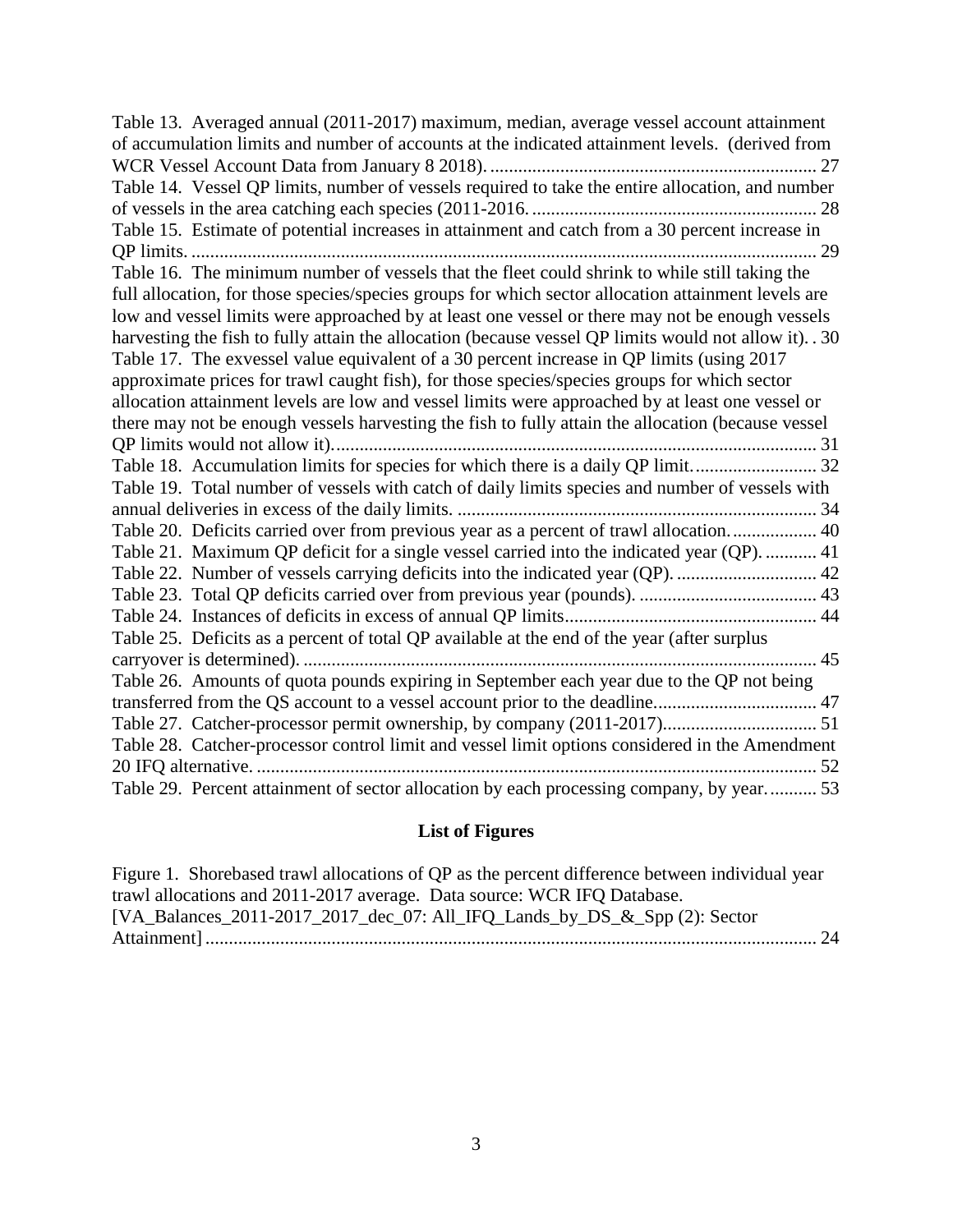#### **Introduction and Overview**

<span id="page-3-0"></span>At its September and November 2017 meeting, the Council provided guidance on alternatives and processes for trawl catch share program review follow-on actions [\(Table 1\)](#page-4-0). It generally identified one of three possible processes for each issue: inclusion in the biennial specifications, development as part of the follow-on action package, or deferral for prioritization as part of the omnibus process. In a few instances, the Council assigned a topic issue to a separate agenda item and process (gear switching and trawl sablefish area management; and increasing carryover as part of annual catch limit flexibility). It also moved consideration of preliminary and final recommendations for follow-on actions from its spring of 2018 meetings to its September and November 2018 meetings.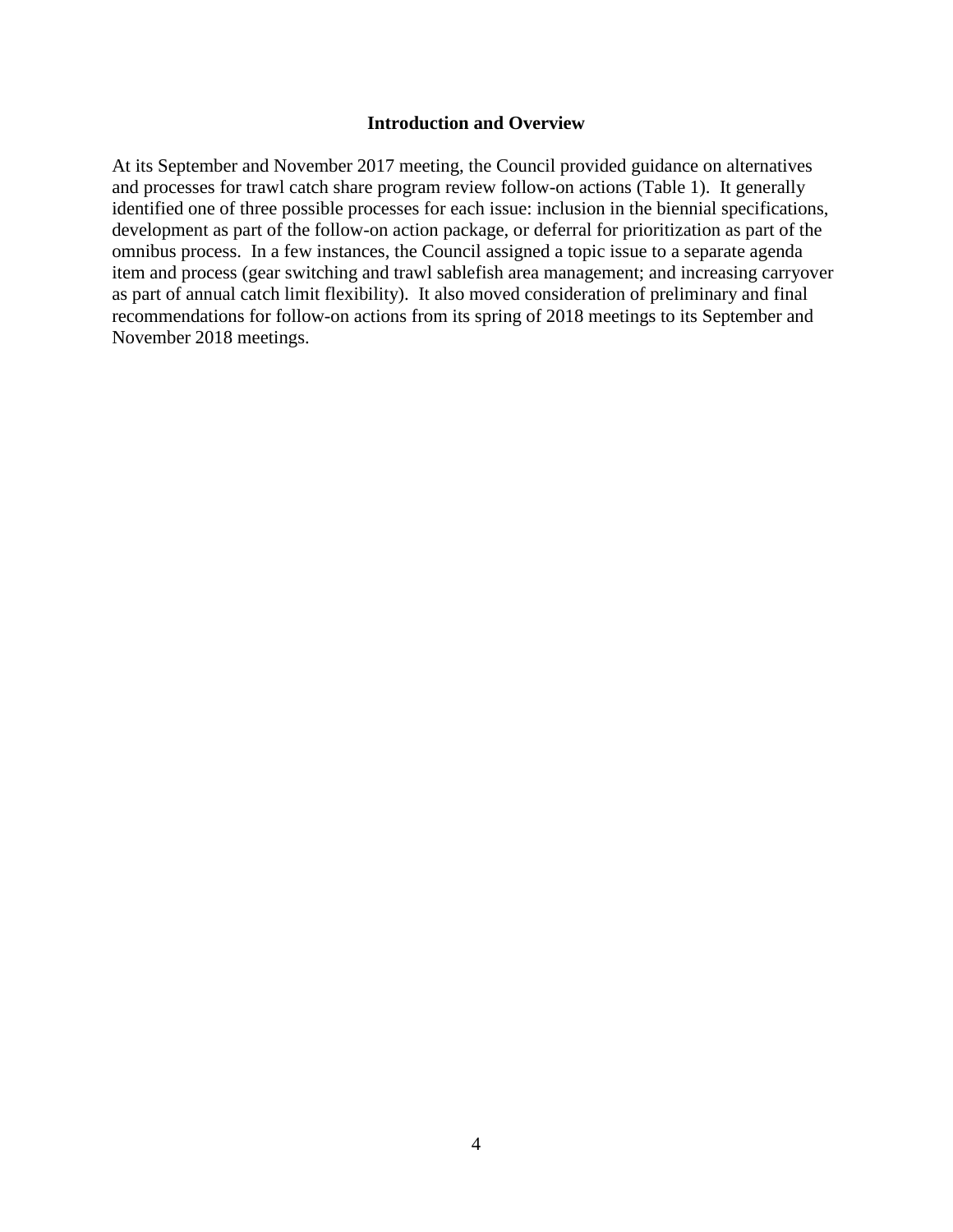Table 1. Summary of topics/issues, alternatives, and processes (Agenda Item F.2, Attachment 6, Nov 2017, revised based on Council Nov 2017 action under F.2 and F.9).

<span id="page-4-0"></span>

| <b>Topic/Issue</b>                                                    | <b>Alternatives</b>                                                                                                                                                                                                                                                                                                                                                                                                                                                                                                                                                                                                                                       | Spex | Follow-on    | <b>Omni</b> | Other<br>Process | <b>November 2017 Action</b>                                                                                                                                  |
|-----------------------------------------------------------------------|-----------------------------------------------------------------------------------------------------------------------------------------------------------------------------------------------------------------------------------------------------------------------------------------------------------------------------------------------------------------------------------------------------------------------------------------------------------------------------------------------------------------------------------------------------------------------------------------------------------------------------------------------------------|------|--------------|-------------|------------------|--------------------------------------------------------------------------------------------------------------------------------------------------------------|
| 1. At-Sea Whiting Fishery Bycatch Needs                               |                                                                                                                                                                                                                                                                                                                                                                                                                                                                                                                                                                                                                                                           |      |              |             |                  |                                                                                                                                                              |
| a. Set-aside<br>management-making<br>it permanent for all<br>species. | Alt 1: No Action.<br>Alt 2: Remove POP and darkblotched set-aside distribution from<br>the FMP and eliminate automatic action.<br>Alt 3: Expand set aside management to cover all four co-op<br>managed species and eliminate automatic action.<br>Alt 4: Set-aside management for all four species; remove at-sea<br>set-aside distributions from the FMP; and eliminate automatic<br>action.<br>NOTE: If Alternative 1, 2 or 3 are selected, in the future the Council<br>may consider further action to modify within trawl<br>allocations/distributions in the FMP. For Alternative 2, only the<br>widow rockfish allocation would remain in the FMP. |      | X            |             |                  | Move forward as a priority.<br>Proceed with analysis for<br>widow and canary.                                                                                |
| b. Increasing amounts<br>available for harvest                        | Provide relief where Council policies may be overly conservative<br>(e.g. set asides). See Spex.                                                                                                                                                                                                                                                                                                                                                                                                                                                                                                                                                          | X.   |              |             |                  | This was addressed to the<br>degree that it will be in<br>adopting the final harvest<br>specifications and preliminary<br>set-asides                         |
| c. Between sector<br>quota pound trading                              | Alt 1: No Action.<br>Alt 2: Individual Transfers (by participants).<br>Alt 3: Sector transfers (by Council).                                                                                                                                                                                                                                                                                                                                                                                                                                                                                                                                              |      |              | $\sf X$     |                  | Keep on the omnibus list<br>(same as in September)                                                                                                           |
| d. Changing within trawl<br>and trawl/nontrawl FMP<br>allocations     | The species for possible within trawl reallocation have been limited<br>to those subject to at-sea bycatch caps or set asides, given this,<br>development of alternatives for issue is dependent on the outcome<br>of set-aside management (see note under 1.a.).<br>Trawl/nontrawl allocation alternatives, to be developed                                                                                                                                                                                                                                                                                                                              |      | $\mathsf{X}$ | X           |                  | Within Trawl: Remove within<br>trawl allocations from the spex<br>for darkblotched, POP and<br>widow put in follow-on.<br><b>Trawl/Nontrawl Allocations:</b> |
| e. Carryover of at-sea<br>set-asides                                  | Develop policy and alternatives that would carryover at-sea set-<br>aside from one year to the next.                                                                                                                                                                                                                                                                                                                                                                                                                                                                                                                                                      |      |              | $\times$    |                  | move to the omnibus list. a<br>Move to the omnibus list                                                                                                      |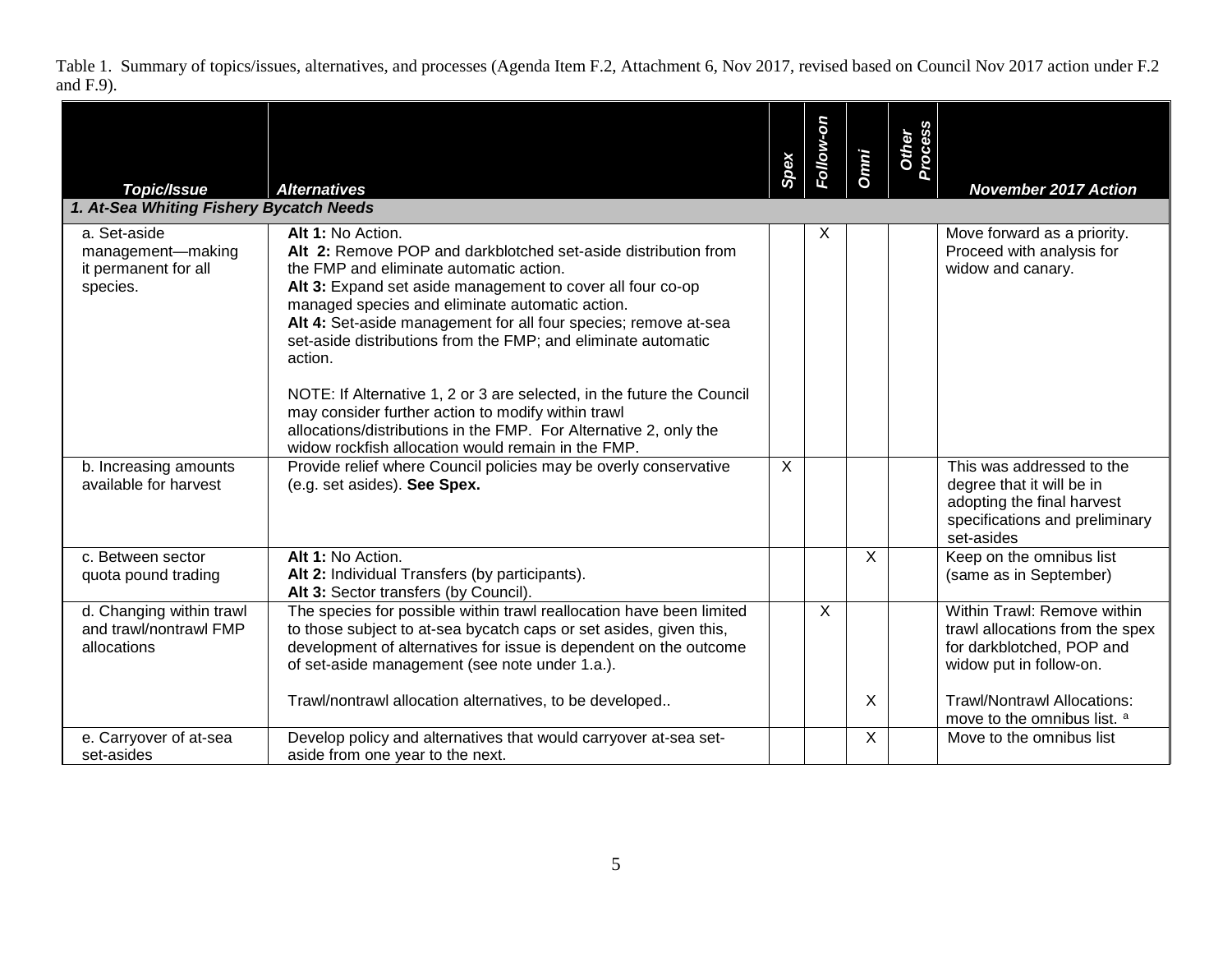| <b>Topic/Issue</b>                                                     | <b>Alternatives</b>                                                                                                                                                                                                                                                                                                                                                                                                                                                                          | Spex | Follow-on | <b>Omni</b>    | Other<br>Process | <b>November 2017 Action</b>                                                                                                                                                                                                                                                                                                                                                                                                |
|------------------------------------------------------------------------|----------------------------------------------------------------------------------------------------------------------------------------------------------------------------------------------------------------------------------------------------------------------------------------------------------------------------------------------------------------------------------------------------------------------------------------------------------------------------------------------|------|-----------|----------------|------------------|----------------------------------------------------------------------------------------------------------------------------------------------------------------------------------------------------------------------------------------------------------------------------------------------------------------------------------------------------------------------------------------------------------------------------|
|                                                                        | 2. Trawl Sablefish Area Management and Gear Switching                                                                                                                                                                                                                                                                                                                                                                                                                                        |      |           |                |                  |                                                                                                                                                                                                                                                                                                                                                                                                                            |
| Eliminate 36° line for<br>trawl sablefish and limit<br>gear switching. | Alt 1: No Action.<br>Alt 2: Eliminate line.<br>Alt 3: Eliminate line and mitigate.<br><b>Mitigation Suboption</b><br>Limit the amount of quota that could be used by gear switching<br>vessels (or ensure a certain amount of quota is available for use by<br>trawl gear).<br>Alt 4: Restrict gear switching.<br>Control date for limitations on gear switching: 9/15/2017<br>Further explore GAP options from September 2017 GAP report.<br>plus proposals in the November 2017 CAB Report |      |           |                | X                | Consider process for moving<br>forward at the March 2018<br>Council meeting, as a<br>separate agenda item. As part<br>of this action, the Council may<br>also be considering revising<br>the annual vessel QP limit for<br>sablefish.<br>The Council discussion<br>generally indicated that while it<br>was not ready to move forward<br>at this time, it also may not<br>want to wait until a larger<br>problem develops. |
|                                                                        | 3. Shorebased IFQ Accumulation Limits (Control and Vessel Limits)                                                                                                                                                                                                                                                                                                                                                                                                                            |      |           |                |                  |                                                                                                                                                                                                                                                                                                                                                                                                                            |
| a. Individual species<br>vessel QP limits                              | No alternatives identified.<br>Consider for target and bycatch species.<br>Consider adjusting limits inseason or between years based on<br>attainment.                                                                                                                                                                                                                                                                                                                                       |      | X         |                |                  | Move forward as planned<br>(all November 2017 Agenda<br>Item F.2 Attachment 6<br>alternatives). <sup>b</sup>                                                                                                                                                                                                                                                                                                               |
| b. Daily QP limit<br>(overfished species &<br>P. halibut)              | Alt 1: No Action.<br>Alt 2: : Eliminate daily limits for remaining species: Pacific halibut,<br>yelloweye rockfish, and cowcod south of 40°10' N. latitude.<br>Also, see Spex                                                                                                                                                                                                                                                                                                                | X    | X         |                |                  | Move forward as planned (all<br>Attachment 6 alternatives).<br>[Pacific halibut, cowcod and<br>yelloweye were dopped from<br>the spex due to work load<br>constraints and are therefore<br>being addressed as a follow-on<br>action.]                                                                                                                                                                                      |
| c. Aggregate<br>nonwhiting control limits                              | Alt 1: No Action.<br>Alt 2: No limit (effectively 5.84% - the sum of individual species<br>limits)                                                                                                                                                                                                                                                                                                                                                                                           |      |           | $\overline{X}$ |                  | Move forward all Attachment 6<br>alternatives but delay to the<br>omnibus process.                                                                                                                                                                                                                                                                                                                                         |
| d. Weightings used to<br>calculate aggregate<br>limit                  | No alternatives identified. (CAB note: elimination of aggregate<br>nonwhiting QS control and annual vessel QP limits would eliminate<br>need for this calculation).                                                                                                                                                                                                                                                                                                                          |      |           | X              |                  | Move forward all Attachment 6<br>alternatives but delay to the<br>omnibus process.                                                                                                                                                                                                                                                                                                                                         |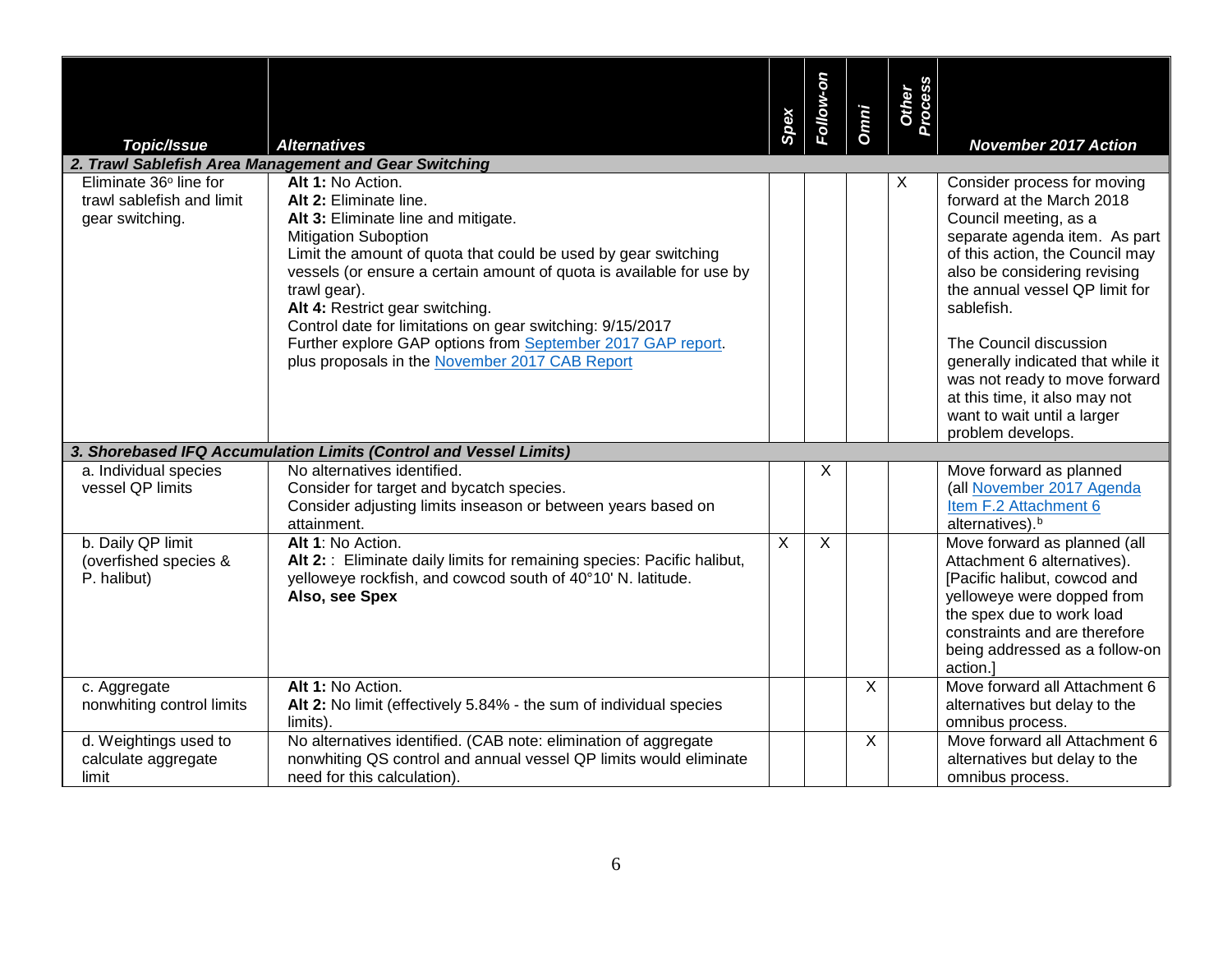|                                                                           |                                                                                                                                                                                                                                                                                                                                                                                                                                                                                                                                                                                                                                                                                                                                                                                                                                                                                                                                                                                                                                                                                                                                                                                                  | Spex | Follow-on | <b>Omni</b> | Other<br>Process |                                                                                                                                                                                                                                                                                   |
|---------------------------------------------------------------------------|--------------------------------------------------------------------------------------------------------------------------------------------------------------------------------------------------------------------------------------------------------------------------------------------------------------------------------------------------------------------------------------------------------------------------------------------------------------------------------------------------------------------------------------------------------------------------------------------------------------------------------------------------------------------------------------------------------------------------------------------------------------------------------------------------------------------------------------------------------------------------------------------------------------------------------------------------------------------------------------------------------------------------------------------------------------------------------------------------------------------------------------------------------------------------------------------------|------|-----------|-------------|------------------|-----------------------------------------------------------------------------------------------------------------------------------------------------------------------------------------------------------------------------------------------------------------------------------|
| Topic/Issue                                                               | <b>Alternatives</b>                                                                                                                                                                                                                                                                                                                                                                                                                                                                                                                                                                                                                                                                                                                                                                                                                                                                                                                                                                                                                                                                                                                                                                              |      |           |             |                  | <b>November 2017 Action</b>                                                                                                                                                                                                                                                       |
| 4. Shorebased IFQ Sector Harvest Complex Needs                            |                                                                                                                                                                                                                                                                                                                                                                                                                                                                                                                                                                                                                                                                                                                                                                                                                                                                                                                                                                                                                                                                                                                                                                                                  |      |           |             |                  |                                                                                                                                                                                                                                                                                   |
| a. Enhance fleet's ability<br>to use quota within<br>the trawl allocation | Shorebased Needs Alternative 1: No Action.<br>Shorebased Needs Alternative 2: Allow Post Season Trading for<br>Accounts in Deficit (include an annual date for end of trading).<br>Suboption A: In covering their previous year deficits, vessels<br>would not be limited by the annual vessel QP use limits for all<br>species or certain non-target species (species covered to be<br>determined)<br>Suboption B: If the deficits are not covered by that certain date,<br>NMFS would also convert unused QP not eligible for carryover<br>from the previous year and/or unfished amounts from the previous<br>year's ACLs and sell the QP to trawl sector vessels that are in<br>deficit, up to the amount of that deficit (species covered to be<br>determined).<br>Suboption B-1: Set the NMFS sale price to above market rate.<br>Suboption B-2: When there are more deficits than there are QP<br>available NMFS will develop a means for allocating the QP fairly.<br>Additional text for this suboption needs to be reviewed]<br>[Suboptions are not mutually exclusive]<br>Shorebased Needs Alt 3: Eliminate September 1st QP<br>expiration for QP not transferred to vessel accounts. |      | X         |             |                  | Combine post season trading,<br>September 1 <sup>st</sup> expiration, and<br>relief from annual QP limits<br>under a single topic and<br>eliminate consideration of<br>changes to annual vessel QP<br>limits as part of this topic (it is<br>covered under Topic 3). <sup>c</sup> |
|                                                                           | Alt X: Increase carryover.                                                                                                                                                                                                                                                                                                                                                                                                                                                                                                                                                                                                                                                                                                                                                                                                                                                                                                                                                                                                                                                                                                                                                                       |      |           |             | X                | Move forward in combination<br>with consideration of ACL<br>flexibility. <sup>d</sup>                                                                                                                                                                                             |
| 5. Catcher-Processor Sector Accumulation Limits                           |                                                                                                                                                                                                                                                                                                                                                                                                                                                                                                                                                                                                                                                                                                                                                                                                                                                                                                                                                                                                                                                                                                                                                                                                  |      |           |             |                  |                                                                                                                                                                                                                                                                                   |
| a. Implementation<br>Alternatives                                         | CP Implementation Alt 1: No action.<br>CP Implementation Alt 2: Vacate the June 13, 2017 control date<br>(no new accumulation limits).<br>CP Implementation Alt 3: Apply accumulation limits to the<br>existing cooperative program.<br>CP Implementation Alt 4: Apply accumulation limits only if the co-<br>op dissolves and IFQ program is implemented for the CP Sector                                                                                                                                                                                                                                                                                                                                                                                                                                                                                                                                                                                                                                                                                                                                                                                                                      |      | Χ         |             |                  | Replace with CAB alternatives<br>and move forward (new issue<br>under this topic)                                                                                                                                                                                                 |
| b. CP Permit ownership<br>Limit                                           | CP Permit Limit Alt 1: No action - No control limit.<br>CP Permit Limit Alt 2: Establish a four-permit limit.<br>CP Permit Limit Alt 3: Establish a seven-permit limit.<br>(Control date for alternatives: 6/13/17)                                                                                                                                                                                                                                                                                                                                                                                                                                                                                                                                                                                                                                                                                                                                                                                                                                                                                                                                                                              |      | X         |             |                  | Replace with CAB alternatives<br>and move forward.                                                                                                                                                                                                                                |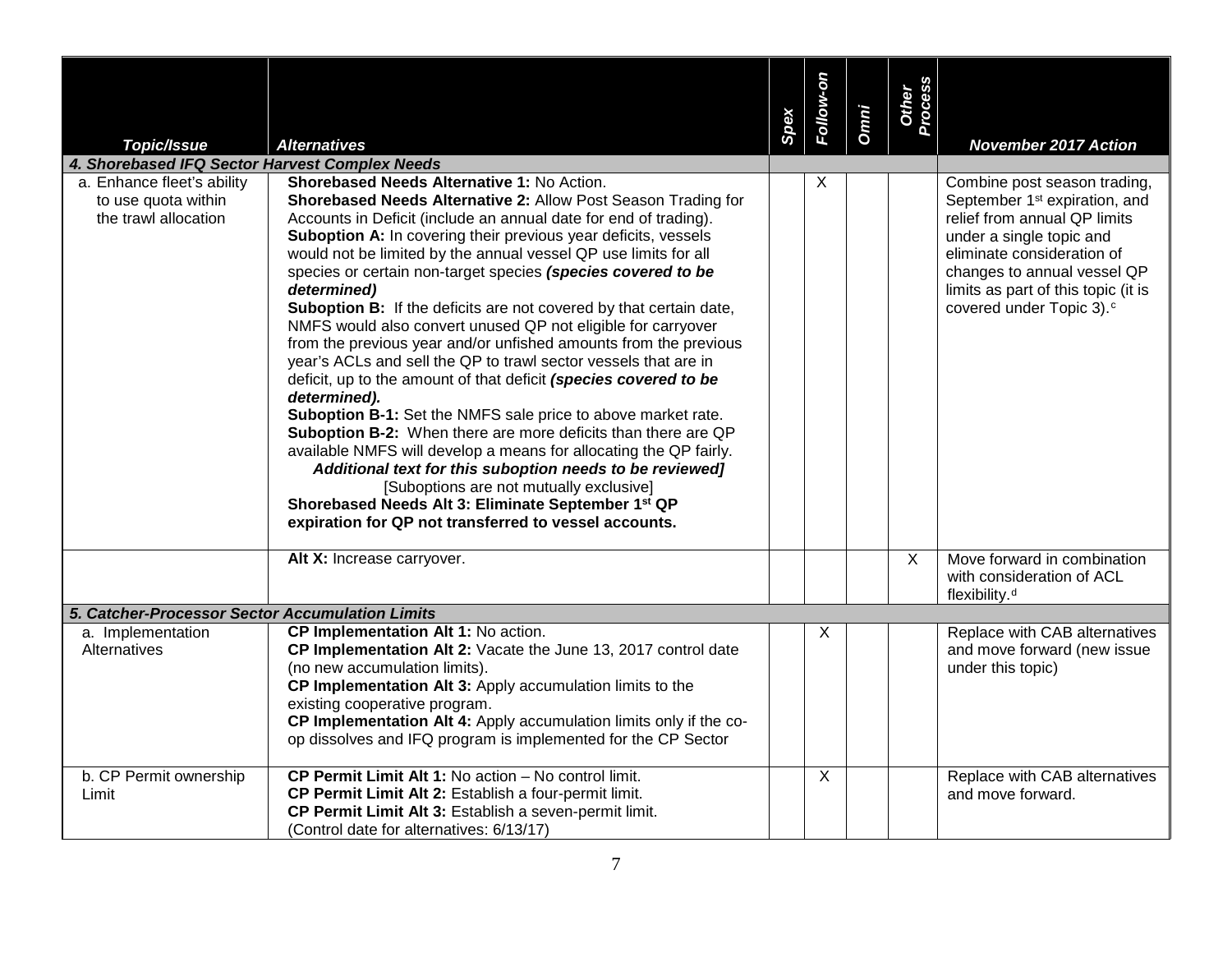<span id="page-7-3"></span><span id="page-7-2"></span><span id="page-7-1"></span><span id="page-7-0"></span>

| <b>Topic/Issue</b>                                                      | <b>Alternatives</b>                                                                                                                                                                                 | Spex | Follow-on | <b>Omni</b> | rocess<br>Other | <b>November 2017 Action</b>                           |
|-------------------------------------------------------------------------|-----------------------------------------------------------------------------------------------------------------------------------------------------------------------------------------------------|------|-----------|-------------|-----------------|-------------------------------------------------------|
| c. Processing limit                                                     | <b>Processing Limit Alt 1: No action - no processing cap</b><br>Processing Limit Alt 2: 60% limit.                                                                                                  |      | X         |             |                 | Replace with CAB alternatives<br>and move forward.    |
|                                                                         | Processing Limit Alt 3: 80% limit.                                                                                                                                                                  |      |           |             |                 |                                                       |
|                                                                         | (Control date for alternatives: 6/13/17)                                                                                                                                                            |      |           |             |                 |                                                       |
|                                                                         | 6. AMP QP Pass-through (see 2019-2020 Biennial Management Measures)                                                                                                                                 |      |           |             |                 |                                                       |
| Decide on continuation                                                  | <b>See Spex</b>                                                                                                                                                                                     | X    |           |             |                 | Move forward as planned (all                          |
| of pass-through                                                         |                                                                                                                                                                                                     |      |           |             |                 | Attachment 6 alternatives).                           |
| 7. New Data Collections                                                 |                                                                                                                                                                                                     |      |           |             |                 |                                                       |
| <b>Catcher Processor</b><br>a <sub>z</sub>                              | Alt 1: No action. Detailed ownership information not collected                                                                                                                                      |      | X         |             |                 | Newly added based on catch                            |
| Ownership Data                                                          | from catcher-processors.<br>Alt 2. Collect Detailed Catcher-Processor Ownership Data<br>Annually. Submission of ownership data would occur through the<br>catcher-processor permit renewal process. |      |           |             |                 | share review Section 4.                               |
| Quota Costs,<br>$h_{-}$<br>Earnings and<br>Share Owner<br>Participation | Alt 1: No action. Information from QS owners collected from QS<br>owners and first receivers<br>Alt 2: Collect QS owner information through a new "QS Owner<br>Survey."                             |      | X         |             |                 | Newly added based on catch<br>share review Section 4. |
|                                                                         | Alt 3: Collect QS owner information through a supplement the<br>QS renewal form.                                                                                                                    |      |           |             |                 |                                                       |

 $\overline{a}$ 

a Darkblotched and POP are set-aside species for which 5% is allocated to nontrawl gear under the Amendment 21 formulas (if those remain in place). There is a 9% nontrawl allocation of widow rockfish. Canary is allocated in the biennial specifications (spex) process.

b Attachcment 6 indicates alternatives are yet to be developed.

 $\degree$  More specifically, the direction was to combine 4.a. Alt 2 with 4.b Alt 2 and include the CAB elaborations of 4.b Alt 2. Eliminate Alt 3 (this is covered under Topic3).

d The original Council direction under the follow-on agenda item was to move carryover forward as a follow-on action (not in spex) (all Attachment 6 alternatives). However, ultimately it was decided to combine this issue with the ACL flexibility issue.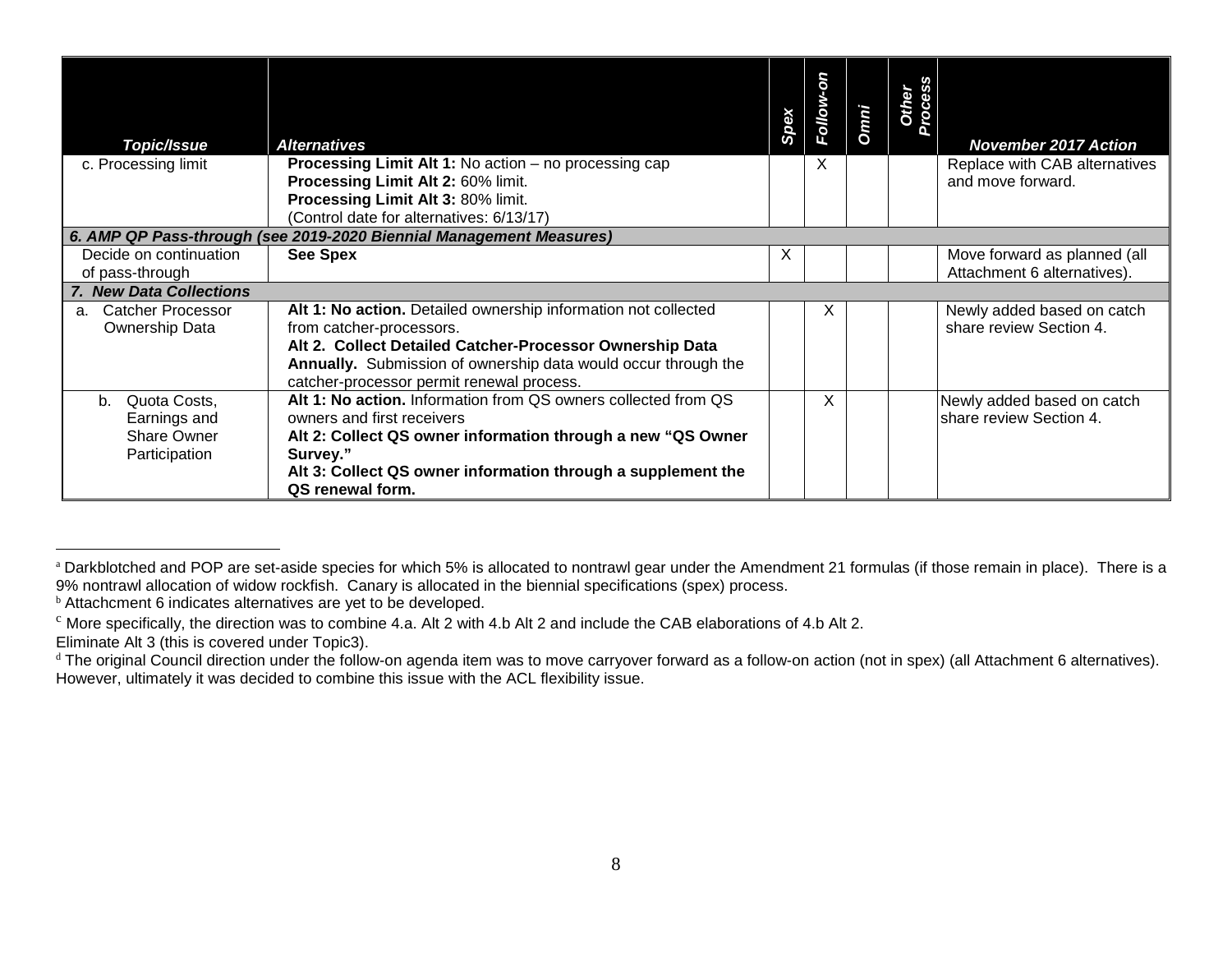#### **Alternatives, Process, and Notes**

#### <span id="page-8-1"></span><span id="page-8-0"></span>**1. At-Sea Whiting Fishery Bycatch Needs and Set-Aside Management**

#### **Proposed Purpose and Need**

<span id="page-8-2"></span>The following language was adopted by the Council at its September 20[1](#page-8-5)7 meeting.<sup>1</sup>

Action is needed to allow the at-sea sector to more fully and efficiently harvest its allocation to the benefit of industry (harvesters and processors), communities, and consumers. The atsea sectors' allocation of bycatch species occasionally prevent the fleets from taking their entire allocation, while simultaneously reducing their flexibility, increasing their costs, and hampering their ability to avoid protected or prohibited species, such as salmon. The purpose of this action would be to reduce the bycatch constraints.

#### **Background**

<span id="page-8-3"></span>When the Council designed the catch share program (Amendment 20), it recommended that coop bycatch caps be established for four species taken in the at-sea whiting sectors (mothership and catcher-processor) and that the co-ops for these sectors be held responsible for ensuring that their members did not exceed these caps. The amounts of fish available for these caps were specified in the FMP—for darkblotched, POP, and widow—or determined through the biennial specifications process—for canary (Amendment 21). The trawl sector as a whole is allocated over 90 percent of these species [\(Table 2\)](#page-8-4).

<span id="page-8-4"></span>Table 2. Trawl/nontrawl allocations of at-sea bycatch species that were initially managed with bycatch caps under the trawl catch share program.

|                           | <b>Intersector Allocations</b> |                          |  |  |  |  |
|---------------------------|--------------------------------|--------------------------|--|--|--|--|
| <b>Stocks</b>             | <b>Trawl Sectors</b>           | <b>Non-Trawl Sectors</b> |  |  |  |  |
| Darkblotched              | 95.0%                          | 5.0%                     |  |  |  |  |
| POP N. of $40^{\circ}10'$ | 95.0%                          | 5.0%                     |  |  |  |  |
| Widow                     | 91.0%                          | 9.0%                     |  |  |  |  |

<span id="page-8-5"></span> $<sup>1</sup>$  For the purpose and need statements contained in the following, the "need" is identified as the</sup> condition which is requiring a response. The purpose then relates to the objective for the action which is intended to address the need.

The purpose and need statements are framed in the affirmative "action is needed," while the purpose leaves open the possibility that the action will not be taken ("the purpose of this action *would* be….").

The analysis will evaluate and verify the statement of need and impacts of the proposed action. Additionally, part of the assessment of impacts of a proposed action is an evaluation of whether or not the action is likely to achieve its purpose in a manner that addresses the identified need and results in an overall improvement in fishery management.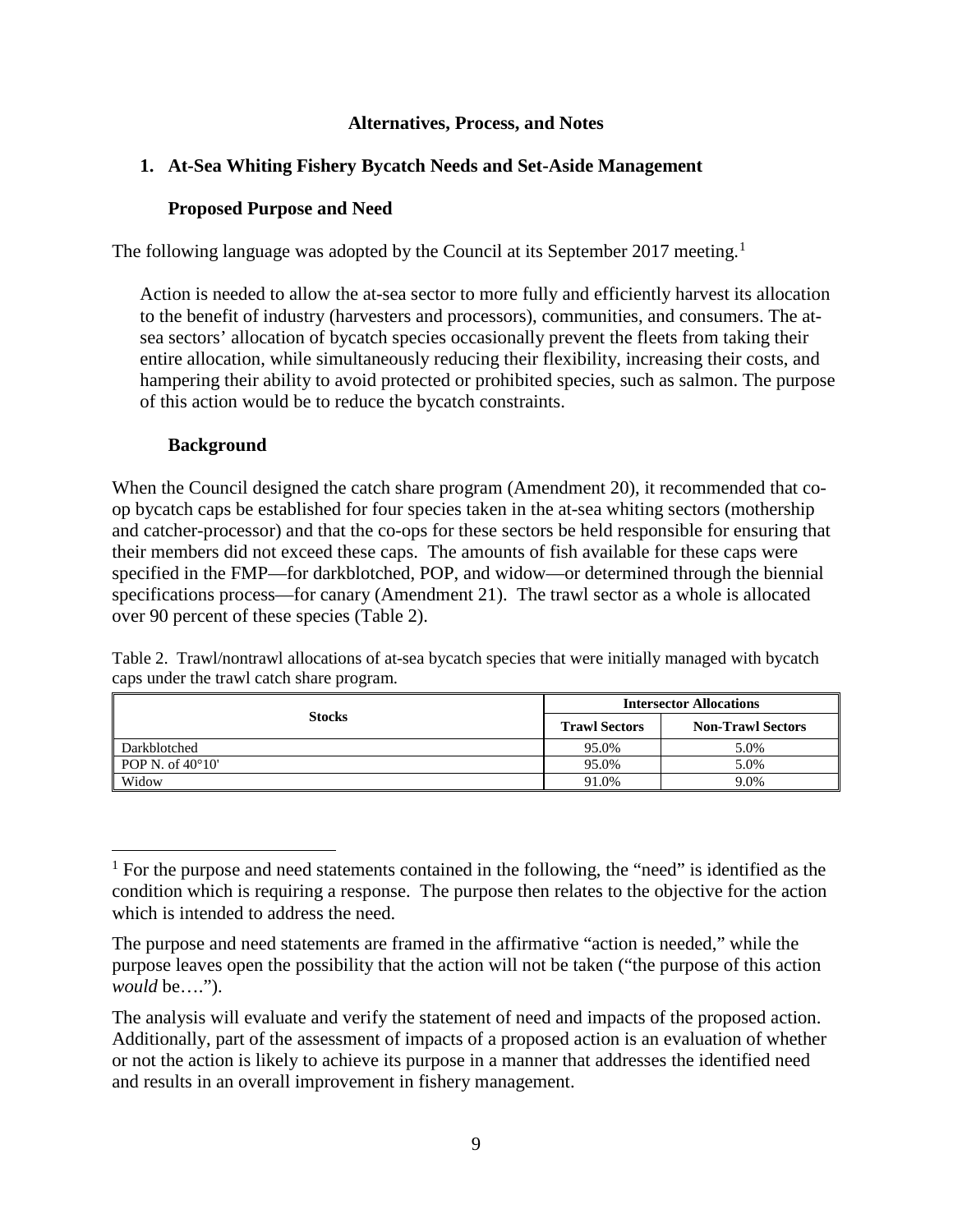During each biennial specifications cycle, after the trawl allocations are determined, amounts for the whiting fishery are set (shorebased, mothership and catcher-processor sectors). The following are the FMP specifications of those amounts.

# *Darkblotched Rockfish*

Allocate 9% or 25 mt, whichever is greater, of the total LE trawl allocation of darkblotched rockfish to the whiting fisheries (at-sea and shorebased combined). . . .

# *Pacific Ocean Perch*

Allocate 17% or 30 mt, whichever is greater, of the total LE trawl allocation of Pacific ocean perch to the whiting fisheries (at-sea and shorebased combined) . . . .

# *Widow Rockfish*

Initially allocate 52% of the total LE trawl allocation of widow rockfish to the whiting sectors if the stock is under rebuilding or 10% of the total LE trawl allocation or 500 mt of the trawl allocation to the whiting sectors, whichever is greater, if the stock is rebuilt. If the stock is overfished when the initial [quota share] allocation is implemented, the latter allocation scheme automatically kicks in when it is declared rebuilt. . . .

The amounts available for the whiting fishery are divided among the shorebased, mothership, and catcher-processor sectors in proportion to the whiting allocation to each sector (42 percent to the shorebased IFQ sector, 24 percent to the mothership sector, and 34 percent to the catcher processor sector). [2](#page-9-0)

Under the original catch share program, at-sea co-ops and sectors were required to stop fishing immediately if their allocation for any bycatch species was reached or exceeded. There was some flexibility for addressing overages in that NMFS could make an at-sea sector's remaining allocations available to another at-sea sector's, if that sector had reached its whiting allocation or made clear that it did not intend to continue fishing. Additionally, the Council could take routine inseason actions to augment the at-sea sectors' allocations by transferring to them some of the "off-the-top deductions" that were determined to be in excess of the needs of the activities the deductions were intended to cover (before the ACL for a species is allocated, off-the-top deductions are made to cover research, exempted fishing permits, and the incidental open access fishery.

The bycatch cap allocations to the at-sea sector and management provisions proved to be constraining on the at-sea fishery. As stated in the purpose and need section for [WDFW's](http://www.pcouncil.org/wp-content/uploads/2016/08/F7a_WDFW_Report_SEPT2016BB.pdf) 2016 [analysis](http://www.pcouncil.org/wp-content/uploads/2016/08/F7a_WDFW_Report_SEPT2016BB.pdf) of a Council action to change the management of darkblotched and POP from bycatch caps to set-asides:

In recent years, both sectors have approached or exceeded their initial allocation of darkblotched rockfish—the CP [and MS] sectors in 2011 and the MS sector in 2014 [\[Table 7\]](#page-15-0), with the latter resulting in an emergency Council meeting in order to re-open the fishery. The risk of an inseason closure remains high. The MS sector again raised concern over darkblotched catches in 2015 and

<span id="page-9-0"></span><sup>&</sup>lt;sup>2</sup> The amounts for the shorebased whiting fishery are then combined with other amounts allocated for that fishery and issued as QP for the shorebased fishery (available for whiting or nonwhiting trips).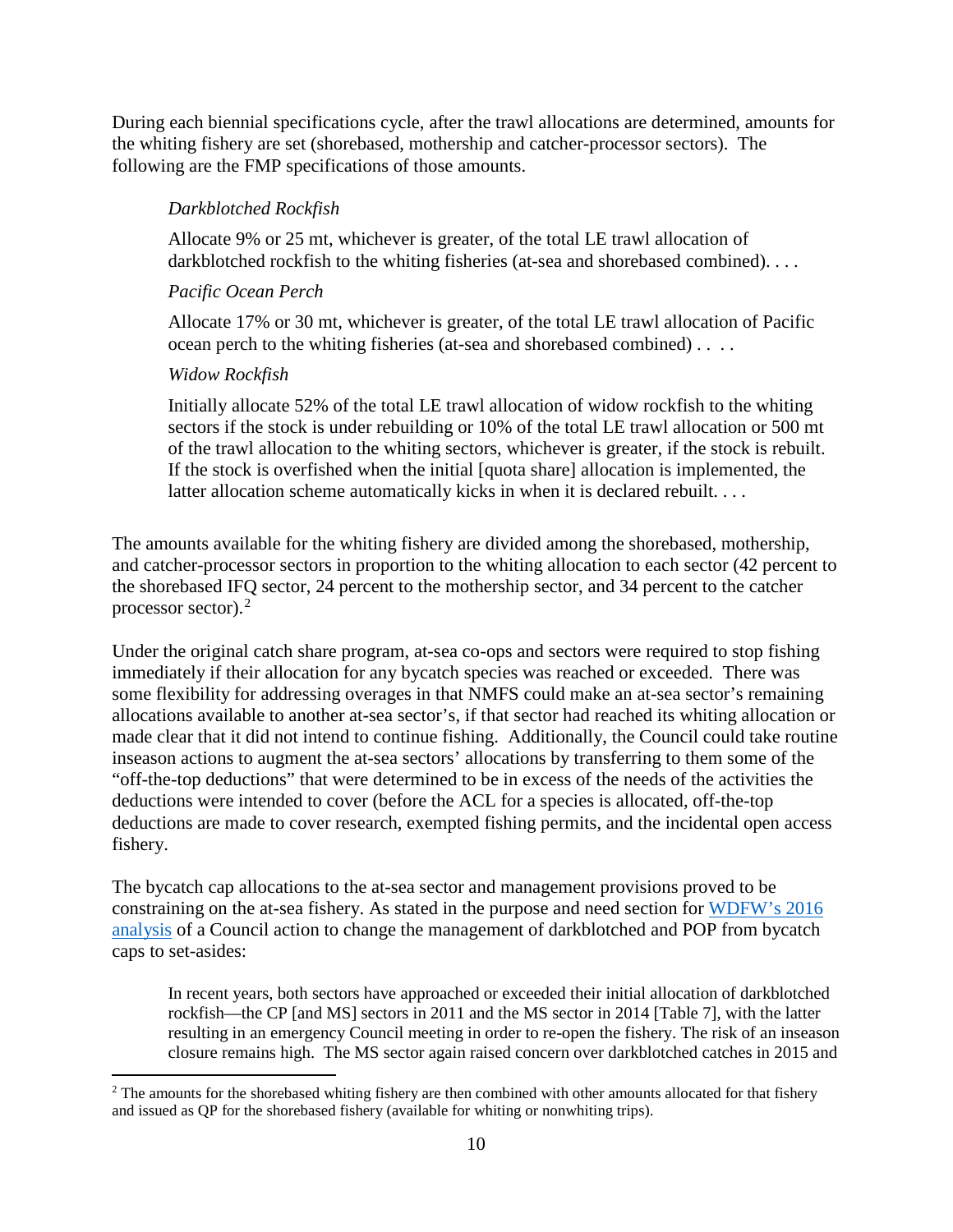then for POP in  $2016<sup>3</sup>$  $2016<sup>3</sup>$  $2016<sup>3</sup>$  Other solutions to address this problem, such as allowing transfer of quota between sectors, have been discussed, but they have been deemed too complex to be analyzed and implemented in time for the 2017 fishing season. [4](#page-10-2) During the upcoming five year review of the trawl rationalization program, it is the intention to review these allocations (among the other Individual Fishing Quota [IFQ] species) and determine what more appropriate (i.e., fair and equitable) allocations are for each of the sectors as well as consider other long-term solutions.

The final plan amendment language related to managing darkblotched and POP with set-asides was not approved by the Council until its September 2017 meeting [\(Amendment 21-3\)](https://www.pcouncil.org/groundfish/fishery-management-plan/fmp-amendment-21-3/), and final regulations were published January 8, 2018. The action on darkblotched and POP left widow and canary as the two nonwhiting species managed with bycatch caps.

Although the management tool for darkblotched and POP was changed, the amount designated for the set-asides is still specified in the FMP (unlike other set-aside amounts, which are determined during biennial specification processes). While sector allocations can be augmented by inseason transfers of off-the-top deductions, there is not a routine process for augmenting setasides. Therefore, in some ways, set aside management may be less flexible than bycatch caps. This is particularly the case because the Council direction and implementing regulations included the automatic authority and requirement for NMFS to close a sector when the set-aside for the sector and the available reserve for unforeseen catch events is reached. These reserves (buffers) provided some flexibility, but buffers have not been included in the 2019-2020 specifications leaving the at-sea sectors constrained by automatic actions taken upon reaching set-asides.

#### **Alternatives**

<span id="page-10-0"></span>The following action alternatives elaborate on the initial alternatives developed by the CAB and approved by the Council at the September 2017 Council meeting. Since that time, at-sea bycatch management issues have been moving forward in several different processes, including adoption of the Amendment 21-3 language related to removal of darkblotched and POP from the group of bycatch cap species (at the September 2017 Council meeting) and the consideration of removal of automatic closure actions (as part of the biennial specifications for 2019-2020). The following alternatives address three main questions: first, will the original at-sea bycatch cap species be managed as caps or set-asides (decision has already been made to manage darkblotched and POP as set-asides); second, will the original allocation formulas for the bycatch species remain in the FMP; and third, will the regulatory language that requires automatic closure of an at-sea sector when the set-aside for the sector and the available reserve for unforeseen catch events is reached be revised/removed. Since the last of these is also being considered as part of the 2019-2020 biennial specifications, if it is addressed there it will be dropped from these alternatives. The alternatives are summarized in [Table 3.](#page-11-0) The language for these alternatives has not been reviewed and adopted by the Council.

**At-sea Set-Aside Alternative 1: No Action**. Pacific ocean perch (POP) and darkblotched rockfish are managed as set-asides and the set-aside amounts are determined in the FMP.

<span id="page-10-1"></span><sup>&</sup>lt;sup>3</sup> In September 2016, POP that was not needed for the research deduction was transferred to the mothership sector to increase its bycatch cap.

<span id="page-10-2"></span><sup>4</sup> This issue has now been put on the omnibus list for prioritization at the September 2018 Council meeting.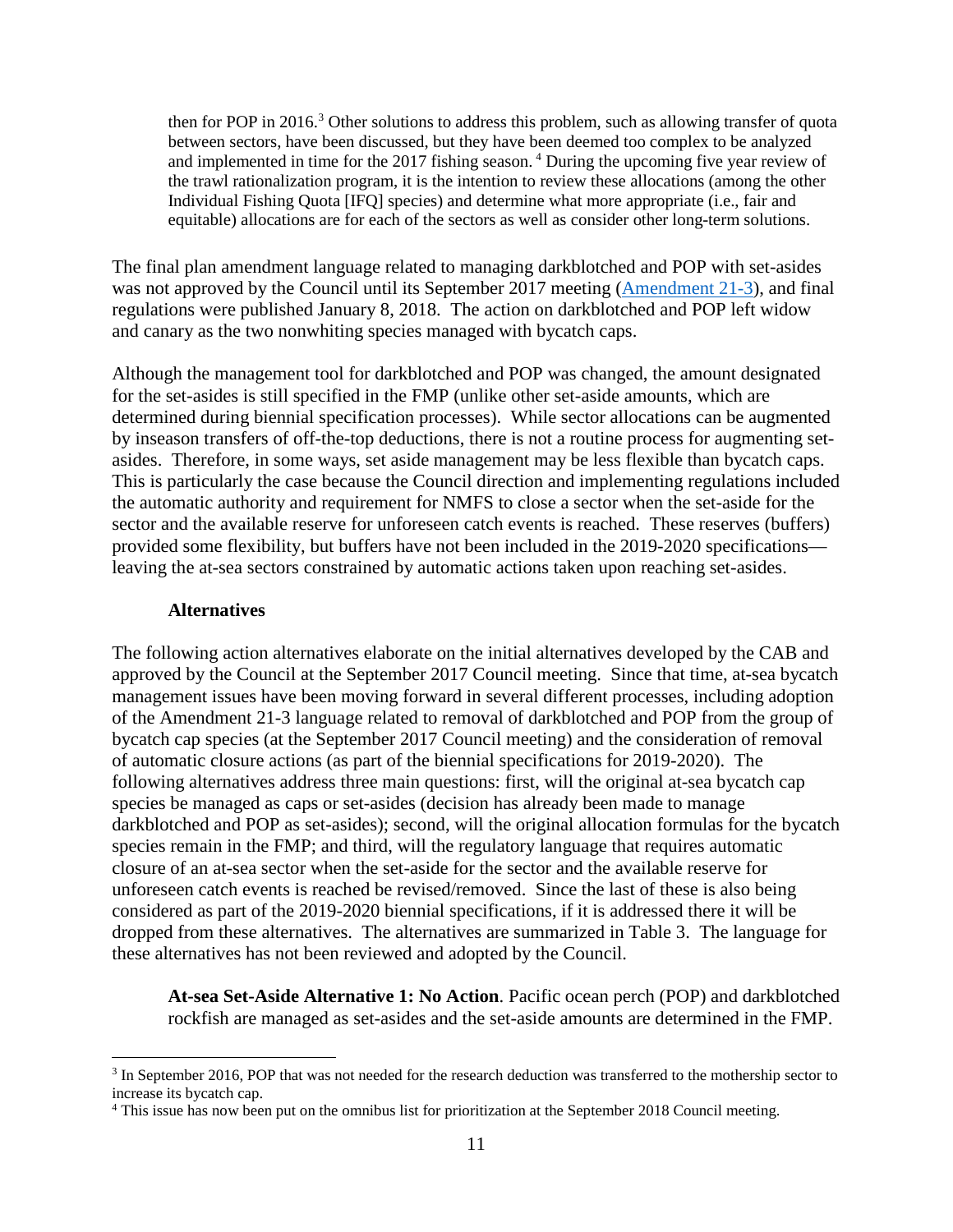Automatic action to close a sector is required when the set-aside for the sector and the available reserve for unforeseen catch events is reached. Widow rockfish and canary rockfish are managed as bycatch caps for which the at-sea co-ops are responsible. Widow rockfish cap allocations are determined in the FMP while the canary cap allocation is determined during each biennial specifications process.

**At-sea Set-Aside Alternative 2: Remove POP and darkblotched set-aside distribution from the FMP and eliminate automatic action.** Remove from the FMP the formulas for determining at-sea set-aside amounts for POP and darkblotched rockfish, both of which are managed as set-asides (requires an FMP amendment). These amounts will be determined in the biennial specifications process. Also, remove from regulation the requirement that NMFS take automatic action to close a sector when the set-aside for the sector and the available reserve for unforeseen catch events is reached.

**At-sea Set-Aside Alternative 3: Expand set-aside management to cover all four coop managed species and eliminate automatic action.** Add widow rockfish and canary rockfish to the other two species managed with set-asides (requires an FMP amendment). Also, remove regulations that require automatic NMFS action to close a sector when the set-aside for the sector and the available reserve for unforeseen catch events is reached. **At-sea Set-Aside Alternative 4: Set-aside management for all four species; remove at-sea set-aside distributions from the FMP; and eliminate automatic action.** Add widow rockfish and canary rockfish to the other two species managed with set-asides (requires an FMP amendment). Remove from the FMP the formulas for determining atsea set-aside amounts (requires an FMP amendment). These amounts will be determined in the biennial specifications process. Also, remove regulations that require automatic NMFS action when the set-aside for a sector and the available reserve for unforeseen catch events is reached.

NOTE: If Alternative 1, 2 or 3 are selected, in the future the Council may consider further action to modify within trawl allocations/distributions in the FMP. For Alternative 2, only the widow rockfish allocation would remain in the FMP.

|                                  | <b>Alternative 1</b><br><b>No Action</b> |                                    | <b>Alternative 2</b>                         |                                                        | <b>Alternative 3</b>                         |                                    | <b>Alternative 4</b>                         |                                                        |  |
|----------------------------------|------------------------------------------|------------------------------------|----------------------------------------------|--------------------------------------------------------|----------------------------------------------|------------------------------------|----------------------------------------------|--------------------------------------------------------|--|
| <b>Bycatch</b><br><b>Species</b> | <b>Management</b><br>Tool                | Allocation/<br><b>Distribution</b> | <b>Management</b><br>Tool                    | Allocation/<br><b>Distribution</b>                     | <b>Management</b><br>Tool                    | Allocation/<br><b>Distribution</b> | Management<br>Tool                           | Allocation/<br><b>Distribution</b>                     |  |
| Canary                           | Cap                                      | Biennial<br>Allocation             |                                              | Same as<br>No Action                                   | Set-aside                                    |                                    | Set-aside                                    | Remove                                                 |  |
| Darkblotched                     | Set-aside                                | <b>FMP</b><br><b>Distribution</b>  | Same as no                                   | Remove<br>distribution                                 | Set-aside                                    | Same as no                         | Set-aside                                    | allocations/<br>distribution                           |  |
| <b>POP</b>                       | Set-aside                                | <b>FMP</b><br><b>Distribution</b>  | Action                                       | formulas<br>from FMP<br>and<br>determine<br>biennially | Set-aside                                    | Action                             | Set-aside                                    | formulas<br>from FMP<br>and<br>determine<br>biennially |  |
| Widow                            | Cap                                      | <b>FMP</b><br>Allocation           |                                              | Same as<br>No Action                                   | Set-aside                                    |                                    | Set-aside                                    |                                                        |  |
| Management<br>of Set Asides      | Automatic<br>closure                     |                                    | Eliminate<br>automatic<br>closure<br>langage |                                                        | Eliminate<br>automatic<br>closure<br>langage |                                    | Eliminate<br>automatic<br>closure<br>langage |                                                        |  |

<span id="page-11-0"></span>Table 3. Summary of at-sea bycatch species alternatives.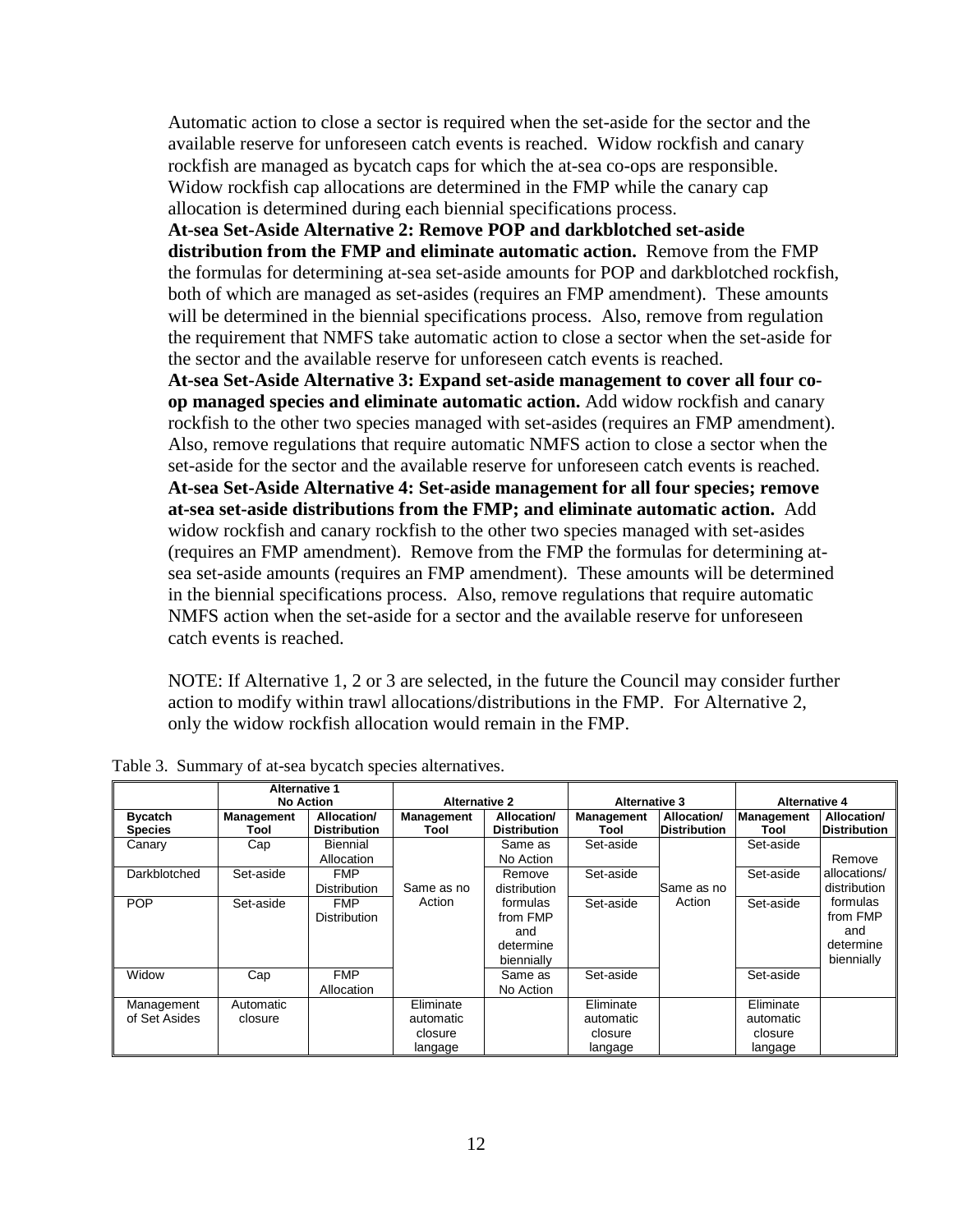#### *Notes*

<span id="page-12-0"></span>The CAB viewed this issue and increasing amounts available for harvest as the most expedient way to begin to address the at-sea sectors' bycatch needs (CAB [Report November 2017\).](https://www.pcouncil.org/wp-content/uploads/2017/11/F2a_Sup_CAB_Rpt1_NOV2017BB.pdf) The CAB's November report also recommended that if at-sea bycatch species set asides are established during the biennial specifications process, they should be managed as is traditional for other set-aside species: Automatic authority for closing the fishery should not be included in future Council recommendations because NMFS always has the discretion to close the fishery for conservation concerns.

See September 2016 agenda item on at-sea sector set-asides final action.

[Agenda Item F.7:](http://www.pcouncil.org/wp-content/uploads/2016/08/F7__SitSum_AtSeaSetAsides_SEPT2016BB.pdf) Amendment 21 At-Sea Sector Set-Asides Final Action

- [Agenda Item F.7.a, WDFW Report:](http://www.pcouncil.org/wp-content/uploads/2016/08/F7a_WDFW_Report_SEPT2016BB.pdf) Assessment of Managing Darkblotched Rockfish and Pacific Ocean Perch as Set Asides in the At-Sea Sectors
- [Agenda Item F.7.a, Supplemental WDFW PowerPoint](http://www.pcouncil.org/wp-content/uploads/2016/09/F7a_Sup_WDFW_PPT_SEPT2016BB.pdf)
- [Agenda Item F.7.a, Supplemental GMT Report](http://www.pcouncil.org/wp-content/uploads/2016/09/F7a_Sup_GMT_Rpt_SEPT2016BB.pdf)
- [Agenda Item F.7.a, Supplemental GAP Report](http://www.pcouncil.org/wp-content/uploads/2016/09/F7a_Sup_GAP_Rpt_SEPT2016BB.pdf)
- [Agenda Item F.7.b, Supplemental Public Comment](http://www.pcouncil.org/wp-content/uploads/2016/09/F7b_Sup_PubCom_SEPT2016BB.pdf)

See **Amendment 21-3** on the Council website for final FMP language and related regulatory actions.

#### *Preliminary Data and Analysis*

<span id="page-12-1"></span>Total set-aside amounts and allocations of the original four at-sea bycatch cap species increased dramatically in 2017 and 2018 [\(Table 4\)](#page-13-0). At the same time, whiting allocations have increased in more recent years, with the 2017 allocation being 83 percent higher than in 2011 [\(Table 5\)](#page-14-0). Overall, trawl sector catch for these four species has been less than 50 percent of the trawl allocation (with the exception of canary catch in 2015, [Table](#page-14-1) 6). At the same time, there have been a few years in which the non-trawl sectors in aggregate have exceeded their allocations [\(Table](#page-14-1) 6). While the trawl sector as a whole has generally caught less than 50 percent of its allocations for these species, for individual trawl sectors the percent of allocation caught has been higher [\(Table 7\)](#page-15-0), and, as discussed in the [Background](#page-8-3) section, constraining for the at-sea sectors. The degree of constraint is not fi;;u reflected in the percentage attainments provided here because allocations were increased inseason to provide an opportunity for a sector to continue (as reflected in the differences between the initial and final allocation amounts in [Table](#page-15-0)  [7\)](#page-15-0).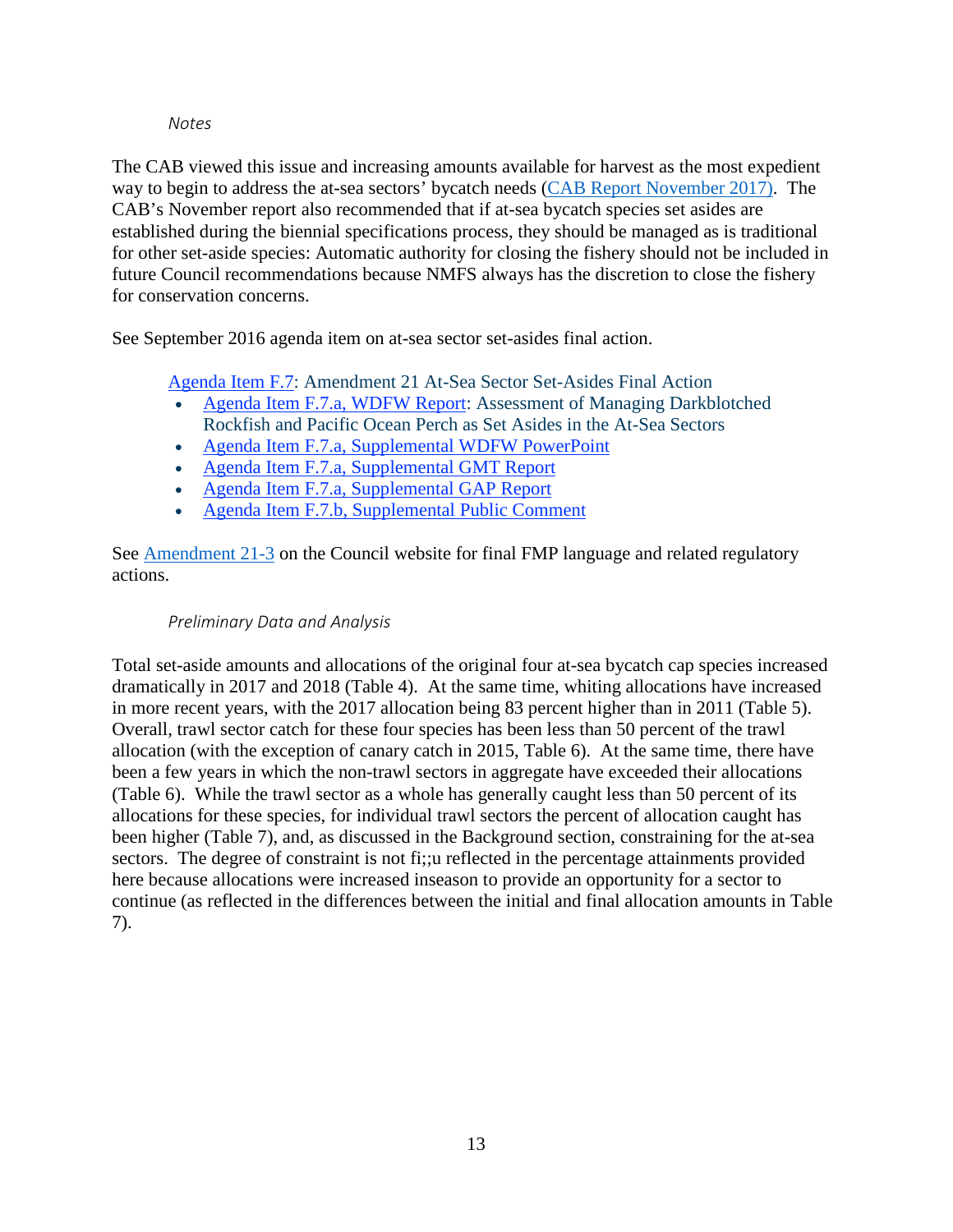<span id="page-13-0"></span>

|              |                  |                   |                  |                   |               |                   |                  | <b>Trawl</b>     |                  |              |              |                    |
|--------------|------------------|-------------------|------------------|-------------------|---------------|-------------------|------------------|------------------|------------------|--------------|--------------|--------------------|
|              |                  |                   |                  | <b>Set Asides</b> |               |                   | At-Sea           |                  |                  |              |              | Recreational       |
|              |                  | <b>Incidental</b> |                  |                   |               |                   |                  |                  |                  |              |              | (Part of           |
|              |                  | Open              |                  |                   |               | <b>Total</b>      |                  | Mother-          | Catcher-         |              | Non-         | <b>Non-Trawl</b>   |
| Species/Year | <b>Tribal</b>    | <b>Access</b>     | <b>EFP</b>       | Research          | <b>Buffer</b> | <b>SetAside</b>   | <b>Shoreside</b> | ship             | <b>Processor</b> | <b>Total</b> | <b>Trawl</b> | <b>Allocation)</b> |
| Canary       |                  |                   |                  |                   |               |                   |                  |                  |                  |              |              |                    |
| 2011         | 9.5              | $\overline{2.0}$  | $\overline{1.3}$ | 7.2               |               | 20.0              | 25.9             | $\overline{3.4}$ | 4.8              | 34.1         | 29.8         | 23.5               |
| 2012         | 9.5              | $\overline{2.0}$  | 1.3              | 7.2               |               | 20.0              | 26.2             | 3.6              | 5.0              | 34.8         | 29.8         | 23.5               |
| 2013         | 9.5              | 2.0               | 1.5              | 4.5               |               | 17.5              | 39.9             | 5.2              | 7.4              | 52.5         | 46.0         | 36.3               |
| 2014         | 9.5              | $\overline{2.0}$  | 1.5              | 4.5               |               | 17.5              | 41.1             | 5.4              | 7.6              | 54.1         | 47.4         | 37.3               |
| 2015         | 7.7              | 2.0               | 1.0              | 4.5               |               | 15.2              | 43.2             | $\overline{5.7}$ | 8.0              | 56.9         | 49.9         | $\overline{38.5}$  |
| 2016         | 7.7              | 2.0               | 1.0              | 4.5               |               | 15.2              | 44.5             | 5.8              | 8.2              | 58.5         | 51.3         | 38.5               |
| 2017         | 50.0             | 1.2               | $\overline{1.0}$ | 7.2               | 188.0         | 247.4             | 1,014.1          | 30.0             | 16.0             | 1,060.1      | 406.5        | 260.0              |
| 2018         | 50.0             | $\overline{1.2}$  | 1.0              | 7.2               |               | 59.4              | 1,014.1          | 30.0             | 16.0             | 1,060.1      | 406.5        | 260.0              |
| Darkblotched |                  |                   |                  |                   |               |                   |                  |                  |                  |              |              |                    |
| 2011         | 0.1              | 15.0              | 1.5              | 2.1               |               | 18.7              | 250.5            | 6.0              | 8.5              | 265.0        | 14.0         |                    |
| 2012         | 0.1              | 15.0              | 1.5              | $\overline{2.1}$  |               | 18.7              | 250.5            | 6.0              | 8.5              | 265.0        | 14.0         |                    |
| 2013         | 0.1              | 18.4              | $\overline{0.2}$ | 2.1               |               | 20.8              | 266.7            | 6.1              | 8.6              | 281.4        | 14.8         |                    |
| 2014         | 0.1              | 18.4              | 0.2              | $\overline{2.1}$  |               | $\overline{20.8}$ | 278.4            | 6.3              | 9.0              | 293.7        | 15.5         |                    |
| 2015         | 0.2              | 18.4              | 0.1              | $\overline{2.1}$  |               | 20.8              | 285.6            | 6.5              | 9.2              | 301.3        | 15.9         |                    |
| 2016         | 0.2              | 18.4              | 0.1              | 2.1               |               | 20.8              | 292.8            | 6.7              | 9.4              | 308.9        | 16.3         |                    |
| 2017         | 0.2              | 24.5              | 0.1              | 2.5               | 50.0          | 77.3              | 507.6            | 11.6             | 16.4             | 535.6        | 28.2         |                    |
| 2018         | $\overline{0.2}$ | 24.5              | 0.1              | 2.5               | 50.0          | 77.3              | 518.5            | 11.8             | 16.7             | 547.0        | 28.8         |                    |
| <b>POP</b>   |                  |                   |                  |                   |               |                   |                  |                  |                  |              |              |                    |
| 2011         | 10.9             |                   | 0.1              | 1.8               |               | 12.8              | 119.6            | 7.2              | 10.2             | 137.0        | 7.0          |                    |
| 2012         | 10.9             | 0.1               | 0.1              | 1.8               |               | 12.9              | 119.6            | 7.2              | 10.2             | 137.0        | 7.0          |                    |
| 2013         | 10.9             | 0.4               |                  | 5.2               |               | 16.5              | 109.4            | 7.2              | 10.2             | 126.8        | 6.7          |                    |
| 2014         | 10.9             | 0.4               |                  | $\overline{5.2}$  |               | 16.5              | 112.3            | 7.2              | 10.2             | 129.7        | 6.8          |                    |
| 2015         | 9.2              | 0.6               |                  | 5.2               |               | 15.0              | 117.6            | 7.2              | 10.2             | 135.0        | 7.2          |                    |
| 2016         | 9.2              | 0.6               |                  | $\overline{5.2}$  |               | 15.0              | 124.2            | 7.2              | 10.2             | 141.6        | 7.5          |                    |
| 2017         | 9.2              | $\overline{3.0}$  |                  | $\overline{5.2}$  | 25.0          | 42.4              | 191.3            | 12.5             | 16.2             | 220.0        | 11.6         |                    |
| 2018         | 9.2              | 10.0              |                  | 5.2               | 25.0          | 49.4              |                  | 9.0              | 12.7             | 220.0        | 11.6         |                    |
| Widow        |                  |                   |                  |                   |               |                   |                  |                  |                  |              |              |                    |
| 2011         | 45.0             | 3.3               | 11.0             | 1.6               |               | 60.9              | 343.1            | 61.2             | 86.7             | 491.0        | 49.0         |                    |
| 2012         | 45.0             | $\overline{3.3}$  | 11.0             | 1.6               |               | 60.9              | 343.1            | 61.2             | 86.7             | 491.0        | 49.0         |                    |
| 2013         | 60.0             | 3.3               | 18.0             | 7.9               |               | 89.2              | 994.0            | 120.0            | 170.0            | 1,284.0      | 127.0        |                    |
| 2014         | 60.0             | $\overline{3.3}$  | 18.0             | 7.9               |               | 89.2              | 994.0            | 120.0            | 170.0            | 1,284.0      | 127.0        |                    |
| 2015         | 100.0            | 3.3               | 9.0              | 7.9               |               | 120.2             | 1,421.0          | 120.0            | 170.0            | 1,711.0      | 169.0        |                    |
| 2016         | 100.0            | $\overline{3.3}$  | 9.0              | 7.9               |               | 120.2             | 1,421.0          | 120.0            | 170.0            | 1,711.0      | 169.0        |                    |
| 2017         | 200.0            | 0.5               | 9.0              | 8.2               |               | 217.7             | 11,392.7         | 290.3            | 411.2            | 12,094.2     | 1,196.1      |                    |
| 2018         | 200.0            | 0.5               | $\overline{9.0}$ | $\overline{8.2}$  |               | 217.7             | 10,661.5         | 271.6            | 384.8            | 11,317.9     | 1,119.4      |                    |

Table 4. Set-asides and allocations for the original at-sea bycatch cap species (2011-2018).a/

a/ From the following versions of the groundfish regulations (pink pages): September 2, 2011, November 1, 2012, July 25, 2014, May 15, 2015, May 16, 2017.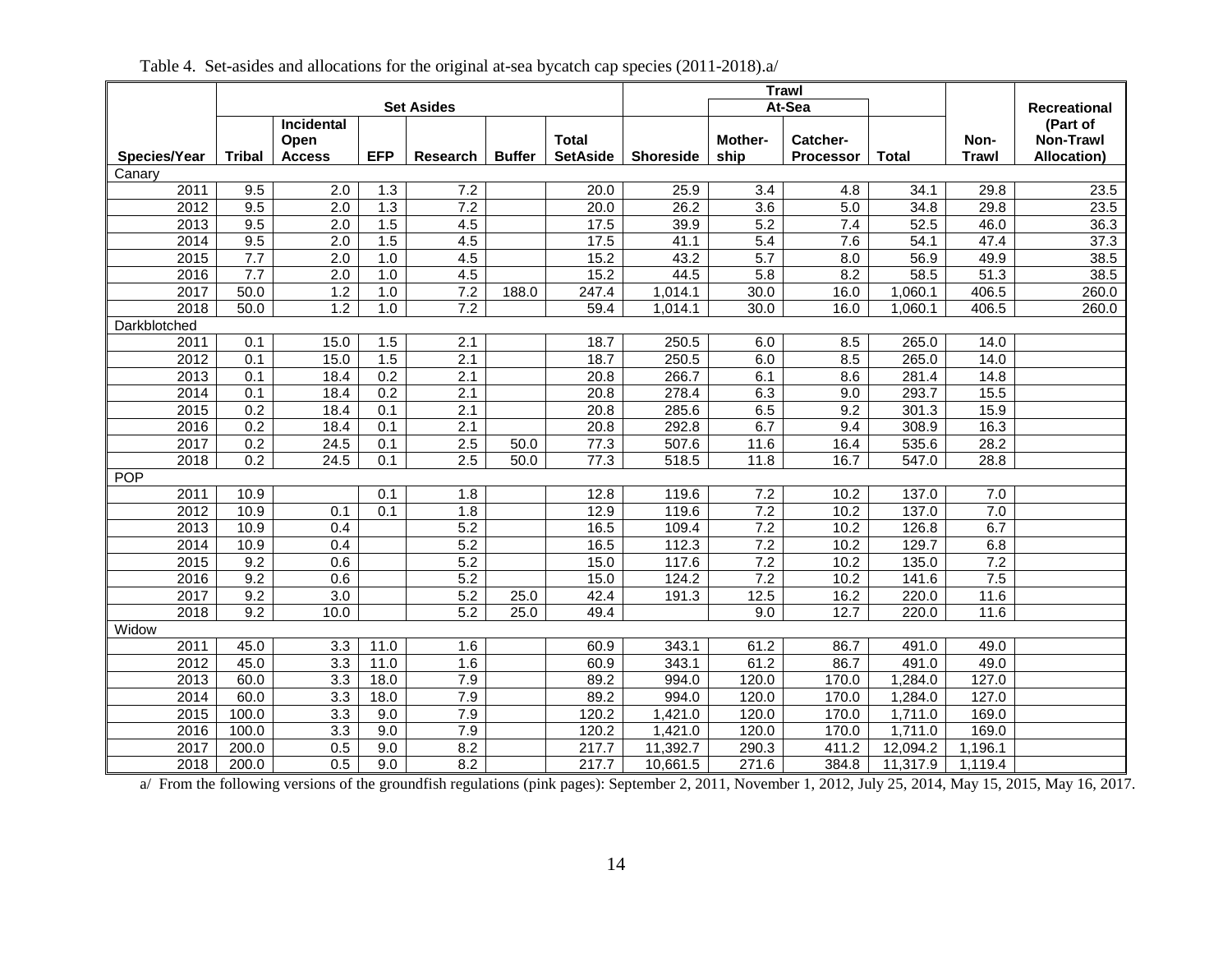|      | <b>Shoreside IFQ</b> |           | <b>Catcher-Processor</b> |              |                | <b>Mothership</b> | Total Trawl    |              | <b>Final Total Trawl Allocation</b>                  |                                      |  |
|------|----------------------|-----------|--------------------------|--------------|----------------|-------------------|----------------|--------------|------------------------------------------------------|--------------------------------------|--|
|      | <b>Initial</b>       | Final     | <b>Initial</b>           | <b>Final</b> | <b>Initial</b> | Final             | <b>Initial</b> | <b>Final</b> | Change<br><b>Relative to</b><br><b>Previous Year</b> | Change<br><b>Relative</b><br>to 2011 |  |
| 2011 | 92.817.8             | 92.817.8  | 75.138.0                 | 75.138.0     | 53.039.0       | 53.039.0          | 220.994.8      | 220.994.8    |                                                      |                                      |  |
| 2012 | 56,902.0             | 68.661.9  | 46.046.0                 | 55.584.0     | 32.515.0       | 39.235.0          | 135.463.0      | 163.480.9    | $-26%$                                               | $-26%$                               |  |
| 2013 | 85.697.0             | 98.296.9  | 69.373.0                 | 79.573.0     | 48.970.0       | 56.170.0          | 204.040.0      | 234.039.9    | 43%                                                  | 6%                                   |  |
| 2014 | 108,935.0            | 127,835.0 | 88.186.0                 | 103.486.0    | 62.249.0       | 73.049.0          | 259,370.0      | 304.370.0    | 30%                                                  | 38%                                  |  |
| 2015 | 112,007.0            | 124.607.3 | 90.673.0                 | 100.873.0    | 64.004.0       | 71.204.0          | 266.684.0      | 296.684.3    | $-3%$                                                | 34%                                  |  |
| 2016 | 126,727.0            | 141,007.0 | 102.589.0                | 114.149.0    | 72.415.0       | 80,575.0          | 301.731.0      | 335.731.0    | 13%                                                  | 52%                                  |  |
| 2017 | 152,327.0            | 169,547.0 | 123,312.0                | 137,252.0    | 87,044.0       | 96,884.0          | 362,683.0      | 403,683.0    | 20%                                                  | 83%                                  |  |

Table 5. Initial and final allocations of Pacific whiting (mt, 2011- 2017).

Table 6. West coast groundfish sector allocations (trawl and nontrawl) and catches (in mt) for the original at-sea bycatch cap species (2011-2016) (highlighted cells indicate attainment rates  $\geq 90\%$ ). Source: Amendment 21 Intersector Allocation Review Document, June 2017—updated with the addition of canary for all years and addition of 2016 based on regulations and WCGOP mortality report.

<span id="page-14-0"></span>

|                     | <b>Intersector</b><br><b>Allocations</b> |                         |                             |                      |       |                    |                          |                |                    |                      |              |                          |                |              |          |             |
|---------------------|------------------------------------------|-------------------------|-----------------------------|----------------------|-------|--------------------|--------------------------|----------------|--------------------|----------------------|--------------|--------------------------|----------------|--------------|----------|-------------|
| <b>Stocks</b>       |                                          | Non-                    |                             | <b>Trawl Sectors</b> |       |                    | <b>Non-Trawl Sectors</b> |                |                    | <b>Trawl Sectors</b> |              | <b>Non-Trawl Sectors</b> |                |              |          |             |
|                     | Trawl<br>Sectors                         | Trawl<br><b>Sectors</b> | <b>Fishery</b><br><b>HG</b> | <b>Alloc</b>         | Catch | ℅<br><b>Attain</b> | <b>Alloc</b>             | Catch          | %<br><b>Attain</b> | Fishery<br>HG        | <b>Alloc</b> | Catch                    | $\%$<br>Attain | <b>Alloc</b> | Catch    | %<br>Attain |
|                     |                                          |                         |                             |                      |       | 2011               |                          |                |                    |                      |              |                          | 2012           |              |          |             |
| Canary              | Determined in Spex                       |                         | 63.9                        | 34.1                 | 4.3   | 12.6%              | 29.8                     | 35.4           | 118.9%             | 64.6                 | 34.8         | 7.7                      | 22.1%          | 29.8         | 25.1     | 84.1%       |
| Darkblotched        | 95.0%                                    | 5.0%                    | 279                         | 265                  | 103   | 38.8%              | 14                       | 16             | 113.3%             | 277                  | 263          | 88                       | 33.6%          | 14           | 9        | 65.9%       |
| POP N. of<br>40°10' | 95.0%                                    | 5.0%                    | 144                         | 137                  | 54    | 39.3%              |                          |                | 9.3%               | 144                  | 137          | 53                       | 38.8%          |              | $\Omega$ | 5.7%        |
| Widow               | 91.0%                                    | 9.0%                    | 539                         | 491                  | 174   | 35.6%              | 49                       | $\overline{2}$ | 4.1%               | 539                  | 491          | 232                      | 47.3%          | 49           | 6        | 13.3%       |
|                     |                                          |                         |                             |                      |       | 2013               |                          |                |                    |                      |              |                          | 2014           |              |          |             |
| Canary              |                                          |                         | 98.5                        | 52.5                 | 10.9  | 20.8%              | 46.0                     | 27.8           | 60.5%              | 101.5                | 54.1         | 11.2                     | 20.7%          | 47.4         | 24.7     | 52.2%       |
| Darkblotched        |                                          |                         | 296                         | 281                  | 122   | 43.5%              | 15                       | 4              | 27.0%              | 309                  | 294          | 108                      | 36.9%          | 15           | 5        | 32.9%       |
| POP N. of<br>40°10' |                                          |                         | 134                         | 127                  | 55    | 43.7%              | 7                        | $\Omega$       | 3.9%               | 137                  | 130          | 45                       | 34.6%          |              | $\Omega$ | 3.6%        |
| Widow               |                                          |                         | .411                        | .284                 | 443   | 34.5%              | 127                      | 20             | 15.6%              | 1,411                | ,284         | 710                      | 55.3%          | 127          | 20       | 15.7%       |
|                     |                                          |                         |                             |                      |       | 2015               |                          |                |                    |                      |              |                          | 2016           |              |          |             |
| Canary              |                                          |                         | 106.8                       | 56.9                 | 45.0  | 79.1%              | 49.9                     | 54.5           | 109.3%             | 109.8                | 58.5         | 20.2                     | 34.5%          | 51.3         | 45.3     | 88.4%       |
| Darkblotched        |                                          |                         | 317                         | 301.0                | 103.0 | 34.1%              | 16.0                     | 4.0            | 23.2%              | 317                  | 301.0        | 103.0                    | 34.1%          | 16.0         | 4.0      | 23.2%       |
| POP N. of<br>40°10' |                                          |                         | 143                         | 136.0                | 40.0  | 29.4%              | 7.0                      | 1.0            | 7.1%               | 143                  | 136.0        | 40.0                     | 29.4%          | 7.0          | 1.0      | 7.1%        |
| Widow               |                                          |                         | 1880                        | 1,711.0              | 338.0 | 19.8%              | 169.0                    | 7.0            | 4.2%               | 1,880                | 1,711.0      | 338.0                    | 19.8%          | 169.0        | 7.0      | 4.2%        |

<span id="page-14-1"></span>a/ The Fishery HG for sablefish north of 36° N lat. is the commercial fishery HG (recreational impacts are managed as set-asides). Therefore, only commercial allocations and catches are depicted for non-trawl sectors. The allocation percentages are revised from those specified in the FMP to break down the formal allocations for trawl vs. commercial nontrawl sectors.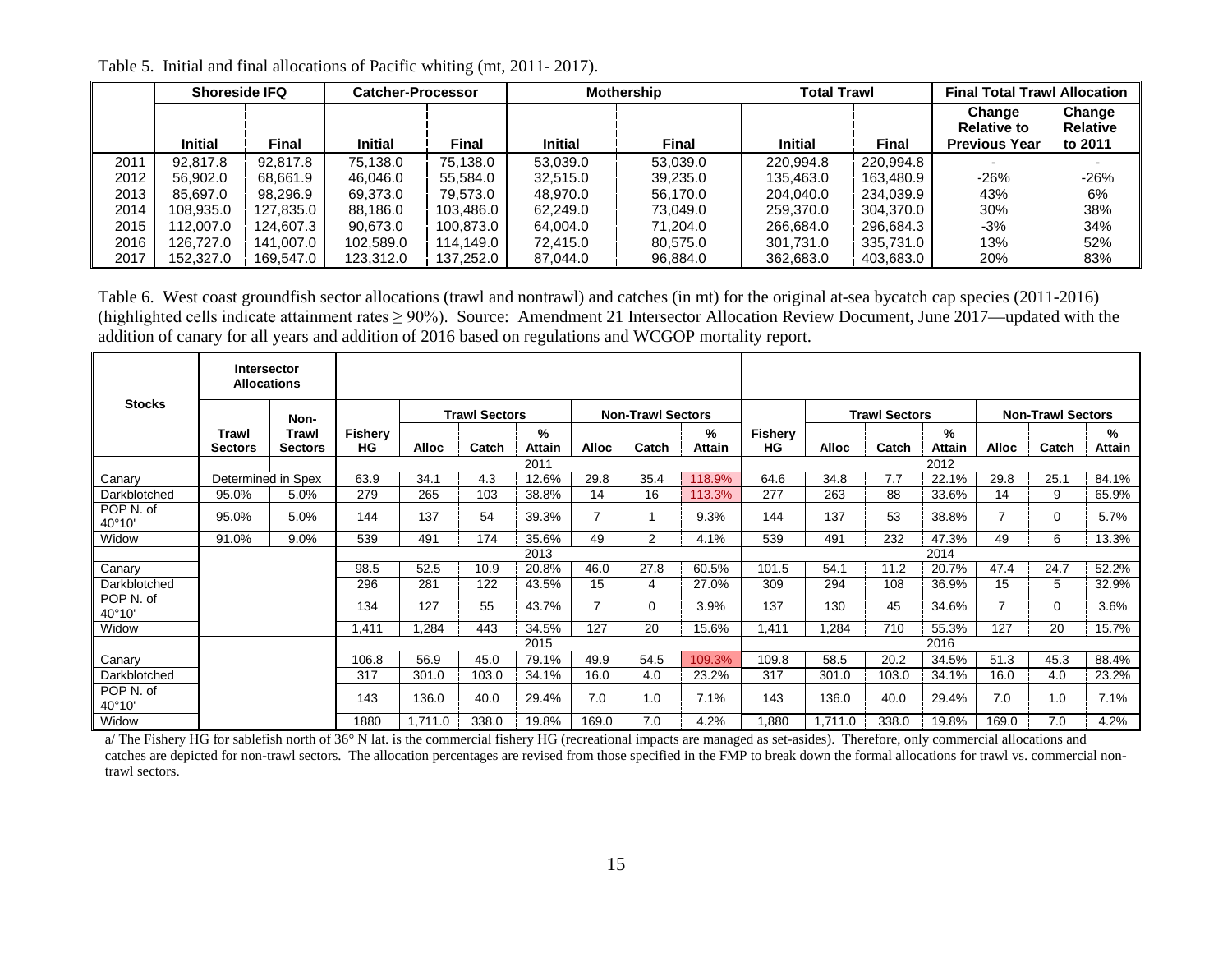Table 7. West coast groundfish trawl sector allocations and impacts (in mt) for the original at-sea bycatch cap species (2011-2016) (highlighted cells indicate attainment rates ≥ 90%). Source: Amendment 21 Intersector Allocation Review Document, June 2017—updated with the addition of 2016 based on 2016 regulations and WCGOP mortality report.

<span id="page-15-0"></span>

|                                     |                       | <b>Shoreside IFQ</b>   |          |              |                          | <b>Catcher-Processors</b> |           |              |                          | <b>Motherships</b> |                |              |
|-------------------------------------|-----------------------|------------------------|----------|--------------|--------------------------|---------------------------|-----------|--------------|--------------------------|--------------------|----------------|--------------|
| <b>Stocks</b>                       | <b>Initial Alloc.</b> | <b>Final</b><br>Alloc. | Catch    | %<br>Attain. | <b>Initial</b><br>Alloc. | Final<br>Alloc.           | Catch     | %<br>Attain. | <b>Initial</b><br>Alloc. | Final<br>Alloc.    | Catch          | %<br>Attain. |
|                                     |                       |                        |          |              | 2011                     |                           |           |              |                          |                    |                |              |
| Pacific Whiting                     | 92,817.8              | 92,817.8               | 91,185.8 | 98.2%        | 75,138.0                 | 75,138.0                  | 71,522.4  | 95.2%        | 53,039.0                 | 53,039.0           | 50.049.8       | 94.4%        |
| Canary Rockfish                     | 25.9                  | 25.9                   | 3.7      | 14.3%        | 4.8                      | 8.1                       | 0.5       | 5.6%         | 3.4                      | 0.1                | 0.1            | 78.6%        |
| Darkblotched Rockfish               | 250.8                 | 250.8                  | 90.9     | 36.2%        | 8.5                      | 12.8                      | 10.3      | 80.4%        | 6.0                      | 1.7                | 1.7            | 100.0%       |
| Pacific Ocean Perch                 | 119.6                 | 119.6                  | 46.7     | 39.0%        | 10.2                     | 16.7                      | 6.5       | 39.0%        | 7.2                      | 0.7                | 0.7            | 94.6%        |
| <b>Widow Rockfish</b>               | 342.7                 | 342.7                  | 137.6    | 40.2%        | 86.7                     | 135.0                     | 24.1      | 17.8%        | 61.2                     | 12.9               | 12.8           | 99.6%        |
|                                     |                       |                        |          |              | 2012                     |                           |           |              |                          |                    |                |              |
| Pacific Whiting                     | 56,902.0              | 68,661.9               | 65.661.5 | 95.6%        | 46,046.0                 | 55,584.0                  | 55.694.6  | 100.2%       | 32,515.0                 | 39.235.0           | 38.215.5       | 97.4%        |
| Canary Rockfish                     | 25.9                  | 25.9                   | 7.2      | 27.6%        | 4.8                      | 4.8                       | 0.3       | 5.6%         | 3.4                      | 3.4                | 0.2            | 4.4%         |
| Darkblotched Rockfish               | 248.9                 | 248.9                  | 85.7     | 34.4%        | 8.5                      | 8.5                       | 1.4       | 16.9%        | 6.0                      | 6.0                | 1.3            | 21.0%        |
| Pacific Ocean Perch                 | 119.5                 | 119.5                  | 48.6     | 40.7%        | 10.2                     | 10.2                      | 3.2       | 31.0%        | 7.2                      | 7.2                | 1.4            | 19.0%        |
| <b>Widow Rockfish</b>               | 342.7                 | 342.7                  | 152.6    | 44.5%        | 86.7                     | 86.7                      | 42.0      | 48.4%        | 61.2                     | 61.2               | 37.3           | 61.0%        |
|                                     |                       |                        |          |              | 2013                     |                           |           |              |                          |                    |                |              |
| Pacific Whiting                     | 85,697.0              | 98,296.9               | 97.621.3 | 99.3%        | 69,373.0                 | 79,573.0                  | 78.041.0  | 98.1%        | 48.970.0                 | 56,170.0           | 52.522.3       | 93.5%        |
| Canary Rockfish                     | 39.9                  | 39.9                   | 10.2     | 25.6%        | 7.4                      | 7.4                       | 0.2       | 2.4%         | 5.2                      | 5.2                | 0.5            | 9.2%         |
| Darkblotched Rockfish               | 266.7                 | 266.7                  | 116.0    | 43.5%        | 8.6                      | 8.6                       | 2.1       | 24.2%        | 6.1                      | 6.1                | 4.2            | 69.6%        |
| Pacific Ocean Perch                 | 109.4                 | 109.4                  | 50.0     | 45.7%        | 10.2                     | 10.2                      | 4.3       | 41.9%        | 7.2                      | 7.2                | 1.1            | 15.8%        |
| <b>Widow Rockfish</b>               | 994.0                 | 994.0                  | 411.6    | 41.4%        | 170.0                    | 170.0                     | 15.7      | 9.3%         | 120.0                    | 120.0              | 15.5           | 13.0%        |
|                                     |                       |                        |          |              | 2014                     |                           |           |              |                          |                    |                |              |
| Pacific Whiting                     | 108,935.0             | 127,835.0              | 98,714.0 | 77.2%        | 88,186.0                 | 103,486.0                 | 103.266.3 | 99.8%        | 62,249.0                 | 73,049.0           | 62,038.3       | 84.9%        |
| Canary Rockfish                     | 41.1                  | 41.1                   | 10.5     | 25.5%        | 7.6                      | 7.6                       | 0.3       | 3.7%         | 5.4                      | 5.4                | 0.4            | 6.5%         |
| Darkblotched Rockfish <sup>a/</sup> | 278.4                 | 278.4                  | 97.8     | 35.1%        | 9.0                      | 6.0                       | 3.4       | 56.8%        | 6.3                      | 9.3                | 7.2            | 77.5%        |
| Pacific Ocean Perch                 | 112.3                 | 112.3                  | 41.0     | 36.5%        | 10.2                     | 10.2                      | 0.3       | 3.1%         | 7.2                      | 7.2                | 3.6            | 50.0%        |
| <b>Widow Rockfish</b>               | 994.0                 | 994.0                  | 654.3    | 65.8%        | 170.0                    | 170.0                     | 16.6      | 9.7%         | 120.0                    | 120.0              | 39.6           | 33.0%        |
|                                     |                       |                        |          |              | 2015                     |                           |           |              |                          |                    |                |              |
| Pacific Whiting                     | 112,007.0             | 124,607.3              | 58,383.7 | 46.9%        | 90,673.0                 | 100,873.0                 | 68,483.9  | 67.9%        | 64,004.0                 | 71,204.0           | 27.660.4       | 38.8%        |
| Canary Rockfish                     | 43.2                  | 43.2                   | 44.8     | 103.7%       | 8.0                      | 8.0                       | 0.1       | 0.9%         | 5.7                      | 5.7                | 0.1            | 2.5%         |
| Darkblotched Rockfish               | 285.6                 | 285.6                  | 122.4    | 42.9%        | 9.2                      | 9.2                       | 5.6       | 60.4%        | 6.5                      | 6.5                | 2.4            | 36.6%        |
| Pacific Ocean Perch                 | 117.6                 | 117.6                  | 49.9     | 42.4%        | 10.2                     | 10.2                      | 7.0       | 68.2%        | 7.2                      | 7.2                | 1.7            | 24.2%        |
| <b>Widow Rockfish</b>               | 1,421.0               | 1,421.0                | 814.6    | 57.3%        | 170.0                    | 170.0                     | 17.4      | 10.3%        | 120.0                    | 120.0              | 17.2           | 14.3%        |
|                                     |                       |                        |          |              | 2016                     |                           |           |              |                          |                    |                |              |
| Pacific Whiting                     | 126,727.0             | 141,007.0              | 85,756.6 | 60.8%        | 102,589.0                | 114.149.0                 | 108,803.6 | 95.3%        | 72,415.0                 | 80,575.0           | 65,017.9       | 80.7%        |
| Canary Rockfish                     | 45                    | 45                     | 13       | 30.1%        | 8                        | 8                         | 0         | 1.2%         | 6                        | 6                  | 0              | 7.2%         |
| Darkblotched Rockfish               | 293                   | 293                    | 121      | 41.3%        | 9                        | 9                         | 4         | 37.4%        | $\overline{7}$           | $\overline{7}$     | $\overline{2}$ | 23.6%        |
| Pacific Ocean Perch                 | 124                   | 124                    | 55       | 43.9%        | 10                       | 10                        | 3         | 30.3%        | 7                        | 10                 | 7              | 70.6%        |
| <b>Widow Rockfish</b>               | 1,421                 | 1,421                  | 801      | 56.4%        | 170                      | 170                       | 112       | 66.0%        | 120                      | 120                | 74             | 62.0%        |

a/ The original allocation of darkblotched to the Mothership sector (6.3 mt) was increased to 9.3 mt with a transfer of yield from the Catcher-Processors sector by automatic action on October 17, 2014.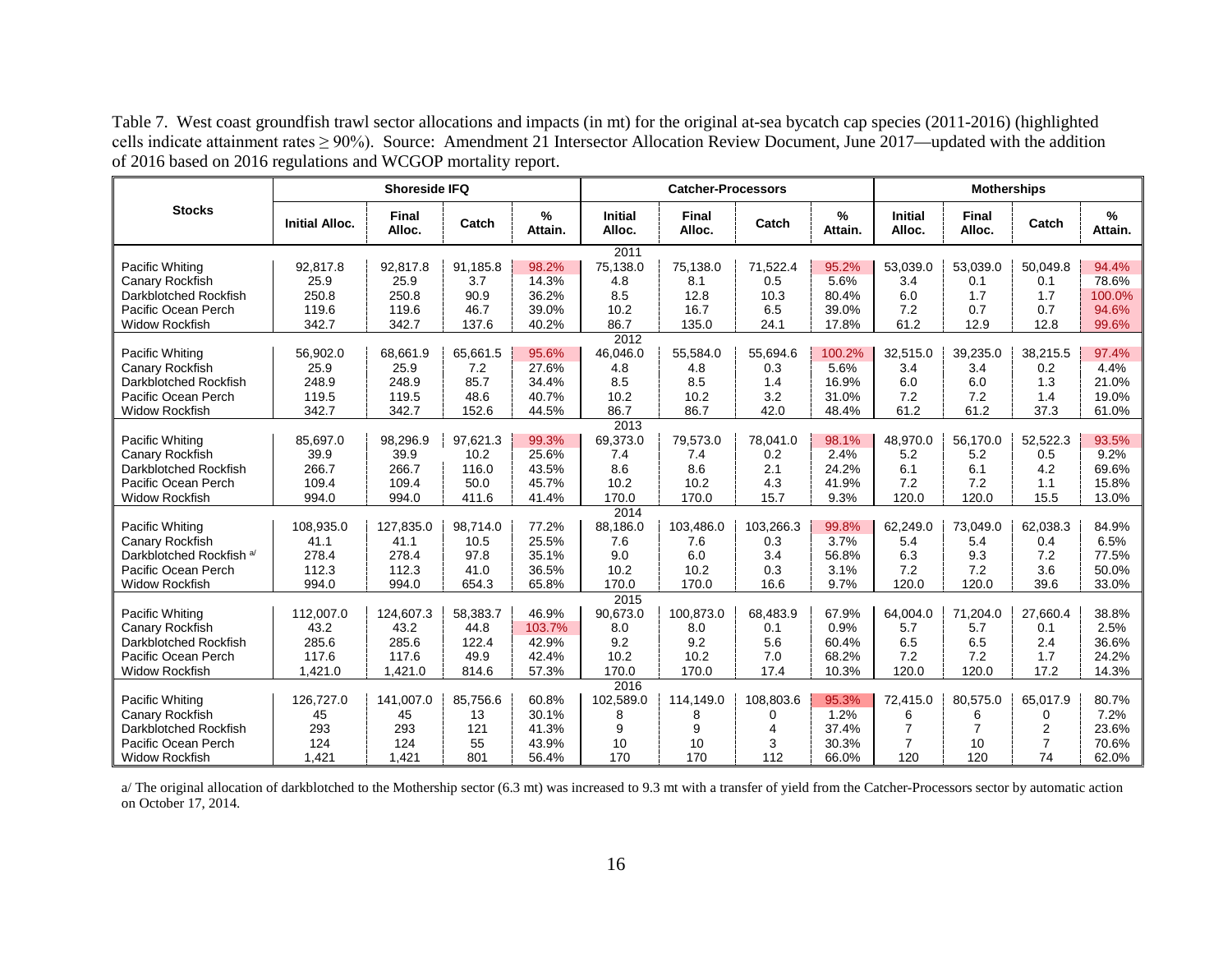# **2. Trawl Sablefish Area Management & Gear Switching (See Agenda Item H.2)**

<span id="page-16-1"></span><span id="page-16-0"></span>This issue is being addressed under Agenda Item H.2 at the March 2018 Council meeting.

# **3. Shorebased IFQ Accumulation Limits (Control and Vessel Limits)**

## **Proposed Purpose and Need**

<span id="page-16-2"></span>The following language was adopted by the Council at its September 2017 meeting ("QS control limits" is struck through based on the scope of the current package).

Action is needed to allow the shorebased sector to reduce costs and more fully harvest its allocation to benefit the industry (harvesters and processors), communities, and consumers. The MSA requires that participants in catch share programs not be allowed to acquire an excessive share. NMFS guidance on catch share programs (NMFS, 2007) points out that limits on excessive shares imposed to address management objectives other than limiting market power may impose costs that reduce the efficiency of the system (e.g. distributional objectives). During the catch share program review, concern has been expressed about lower than expected gains in net benefits and efficiency and the under-attainment of sector allocations. The purpose of this action would be to adjust limitations on excessive shares (QS control limits, vessel QP limits, and vessel daily QP limits).

#### **Background**

<span id="page-16-3"></span>Accumulation limits restrict the aggregation of quota by persons and vessels. There are three types of accumulation limits

*QS control limits* "Control limits means the maximum amount of QS or IBQ that a person may own or control" (50 CFR §660.111(1)(i)). Control limits impact the distribution of revenue from quota share ownership, but do not directly limit vessel harvest. There are control limits on individual species and an aggregate nonwhiting control limit. The aggregate nonwhiting QS control limits were set at levels that were expected to allow the generation of exvessel revenue equivalent to twice what was projected for efficient harvesters in a fleet rationalized under a trawl catch share program (\$1.4 million compared to \$700,000).

*Vessel OP limits* "means the maximum amount of OP a vessel can hold, acquire, and/or use during a calendar year, and specify the maximum amount of QP that may be registered to a single vessel during the year  $\dots$ . Compliance with the QP vessel limit (annual limit) is calculated as all QPs transferred in minus all QPs transferred out of the vessel account." (50 CFR  $§660.111(1)(ii)$ . The vessel QP limits on both used and unused pounds in a vessel account effectively limit the amount of fish an individual vessel can harvest (the amount of QP a vessel can use). Like QS control limits, vessel QP limits apply to individual species as well as nonwhiting species in aggregate (the nonwhiting aggregate vessel limit). Vessel QP limits are set higher than the QS control limits to accommodate crew or cooperation between QS owners.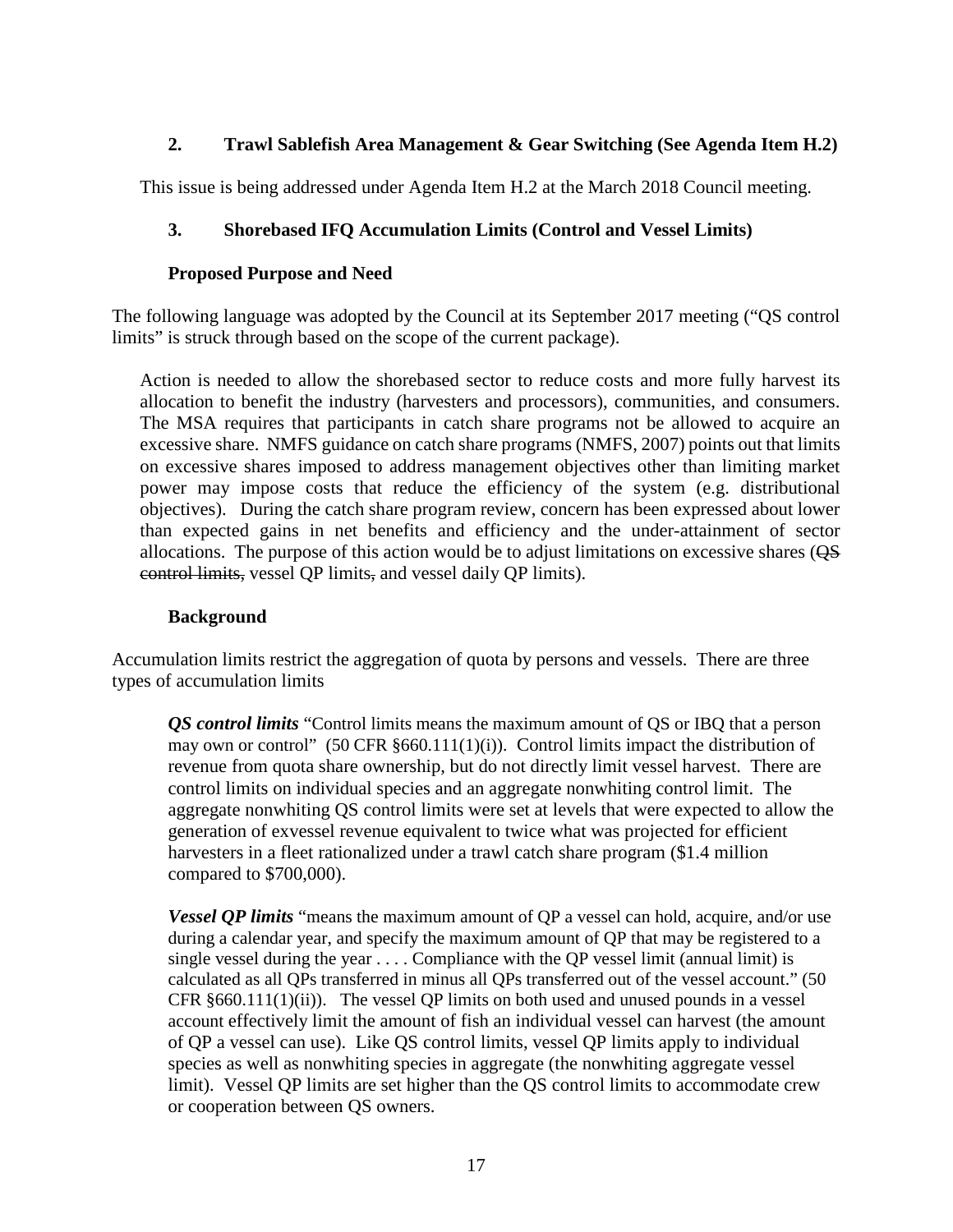*Daily vessel limits* limit "the maximum amount of unused QP registered to a vessel account at any one time" (50 CFR  $\S 660.111(1)(ii)$ ). Daily limits apply only to overfished species and Pacific halibut. As overfished species have been rebuilt, the daily limits have been removed.

The public has expressed concern that these limits may be hampering full attainment of the trawl allocations or otherwise generating inefficiencies in the trawl program.

## **National Guidance on Criteria for Limiting Excessive Shares**

The criteria by which accumulation limits are set generally fall into two categories "Market Power Excessive Share" and "Management Objective Excessive Share" [\(Holliday and Anderson, 2007\)](https://msu.edu/%7Esta/USDOC_LAPs.pdf). In the NMFS catch share program design guidance ("The Design and Use of Limited Access Privilege Programs") Holliday and Anderson identify that market power and management objective excessive shares "address completely different issues, and *are, for the most part, independent of each other*" (emphasis added, p. 52).

Market Power Excessive Share (MP Limit): As quota accumulation levels increase, there is a possibility that inefficiencies will be introduced as participants use market power to influence prices. Lower accumulation limits help reduce the risk of accumulation of excessive shares from the market power perspective.

Management Objective Excessive Share (MO Limit): Aside from concerns over market power, there are other management objectives which accumulation limits might usefully address. Holliday and Anderson identify that, "Councils are … given considerable latitude to determine the management objectives for any FMP and to choose the subsequent management measures to achieve those objectives" so long as national standards are addressed (p. 52). In relation to the concept of management objective excessive shares, they focus in particular on National Standard 8.

(8) Conservation and management measures shall, consistent with the conservation requirements of this Act (including the prevention of overfishing and rebuilding of overfished stocks), take into account the importance of fishery resources to fishing communities by utilizing economic and social data that meet the requirements of paragraph (2), in order to (A) provide for the sustained participation of such communities, and (B) to the extent practicable, minimize adverse economic impacts on such communities.

Management objective excessive shares are generally less easy to measure than market power excessive shares. "There is no body of theory, economic or otherwise, upon which to base the determination of the MO share limit." (Holliday and Anderson, 2007, p. 53). However, NMFS LAPP guidance advises that if MO based share limits are established they should be less than the levels at which excessive market power would be accumulated.<sup>[5](#page-17-0)</sup> At the same time, while high accumulation limits might introduce inefficiency due to market power excessive share, limits which are too low may constrain efficiency, or, as has been of expressed concern in the catch share review, may possibly constrain the full harvest of the allocation. Thus, there is a potential cost to setting lower limits to address management objectives. Holliday and Anderson caution that MO Limits "should be used with care and only when the perceived benefits are greater than potential costs, and only then where there are no less costly or less intrusive ways to achieve the same objective" (p. 53).

<span id="page-17-0"></span> <sup>5</sup> Holliday and Anderson (2007) point out that "if a relatively small operational MO share limit is chosen, it will likely preclude the necessity of rigorously determining  $s^*$  [ $s^*$  = maximum percentage of quota that can be controlled by a single entity without encountering market power issues]" (p. 53).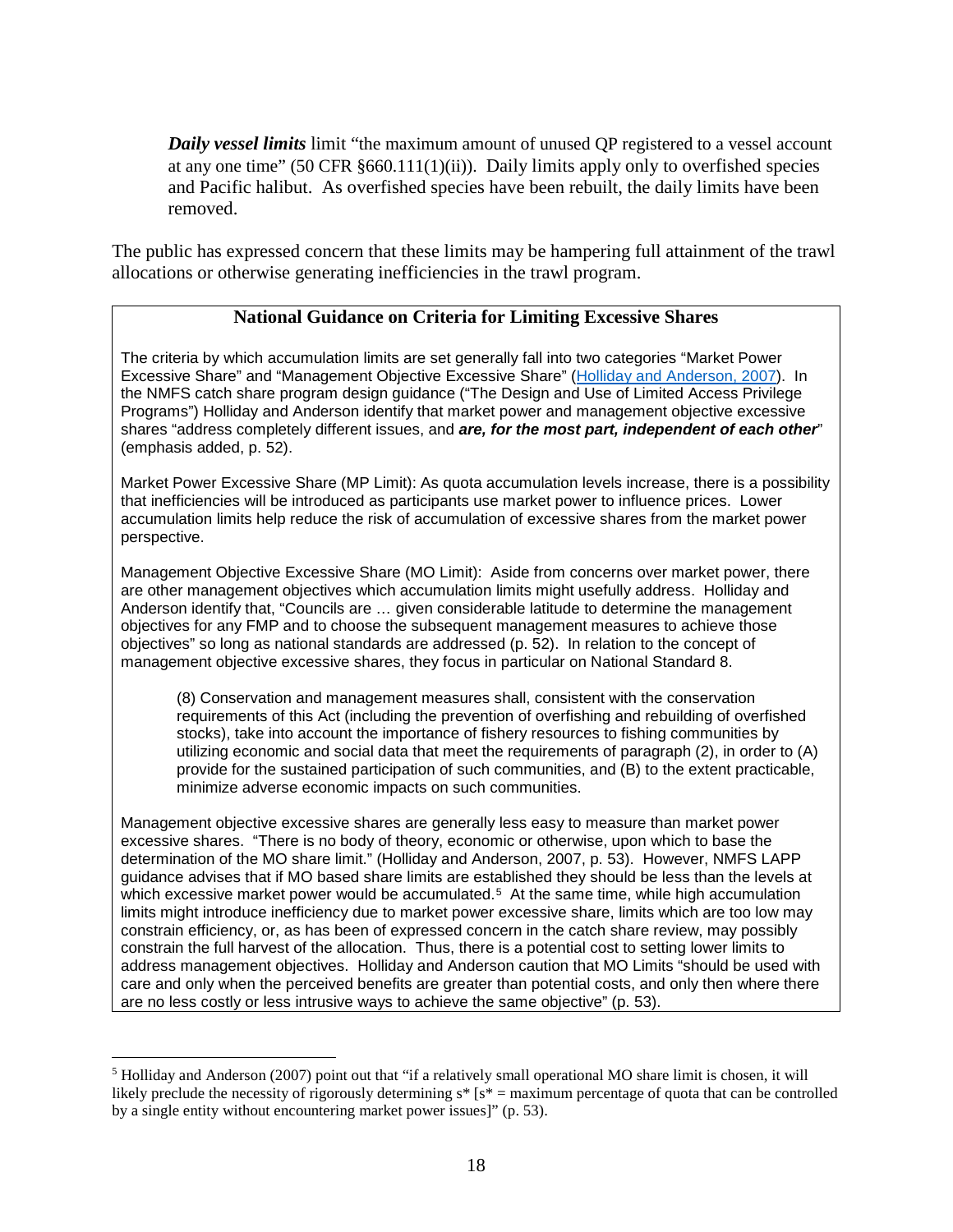With respect to Council process, modification of the individual species vessel QP limits and complete elimination of the daily limits policy are currently slated for inclusion in this follow-on package [\(Table 8\)](#page-18-0). In the meantime, removal of rebuilt species from the list of overfished species to which daily limits apply is being considered in the 2019-2020 biennial specifications package. Modification of the aggregate nonwhiting QS control limits and the weightings given to individual species in determining a person's aggregate nonwhiting holdings have been deferred to the omnibus prioritization process. Modification of individual species QS control limits and aggregate nonwhiting vessel QP limits are currently not slated for reconsideration.

|                                                     |                                                                                                         | <b>Species Covered By Limits</b>                                                                                                                                                          |
|-----------------------------------------------------|---------------------------------------------------------------------------------------------------------|-------------------------------------------------------------------------------------------------------------------------------------------------------------------------------------------|
| <b>Types of Accumulation Limit</b>                  | <b>Aggregate Nonwhiting</b>                                                                             | <b>Individual Species</b>                                                                                                                                                                 |
| <b>QS Control Limits</b>                            | Address during omnibus<br>prioritization (including<br>weightings used to assess<br>aggregate holdings) | Not slated to be addressed.                                                                                                                                                               |
| Annual Vessel QP Limits                             | Not slated to be addressed.                                                                             | Address in follow-on package.                                                                                                                                                             |
| Daily QP Limits (overfished<br>species and halibut) | There are no daily limits.                                                                              | Elimination of policy slated for<br>follow-on package. Removal of<br>QP limits for rebuilt species<br>slated for consideration in<br>biennial specs (boccacio,<br>darkblotched, and POP). |

<span id="page-18-0"></span>

While the individual species OS control limits are not currently slated for reconsideration, there are interdependencies. Control limits are generally greater than the corresponding vessel limit. IF that policy is to be maintained, an increase in those vessel limits could lead to a need to increase in the corresponding QS control limits (depending on the size of the increase). In turn, the alternatives for the aggregate nonwhiting control limit, slated for later consideration, may be affected by Council action on individual species limits.

Thus far, the Council has identified the following alternatives be considered as bookends for the aggregate nonwhiting control limits.

**Aggregate QS Control Limit Alternative 1 - No action:** 2.7 percent aggregate nonwhiting control limit.

**Aggregate QS Control Limit Alternative 2:** No aggregate nonwhiting control limit (based on individual species limits, no one would be able to control more than 5.84 percent).

The effects of Aggregate QS Control Limit Alternative 2 will be modified if the individual species QS limits are modified. The follow-on action document provided at the November Council meeting [\(Agenda Item F.2, Attachment 6, November 2017,](http://www.pcouncil.org/wp-content/uploads/2017/10/F2_Att6_FollowOnActions_NOV2017BB.pdf) starting at the bottom of page 27) provides an assessment of the degree to which vessels are achieving the exvessel revenues expected in the analysis on which the original aggregate limit was based. This analysis shows that while many vessels are not reaching the projected half million dollars of profits expected in the original analysis, some vessels are (both whiting and nonwhiting).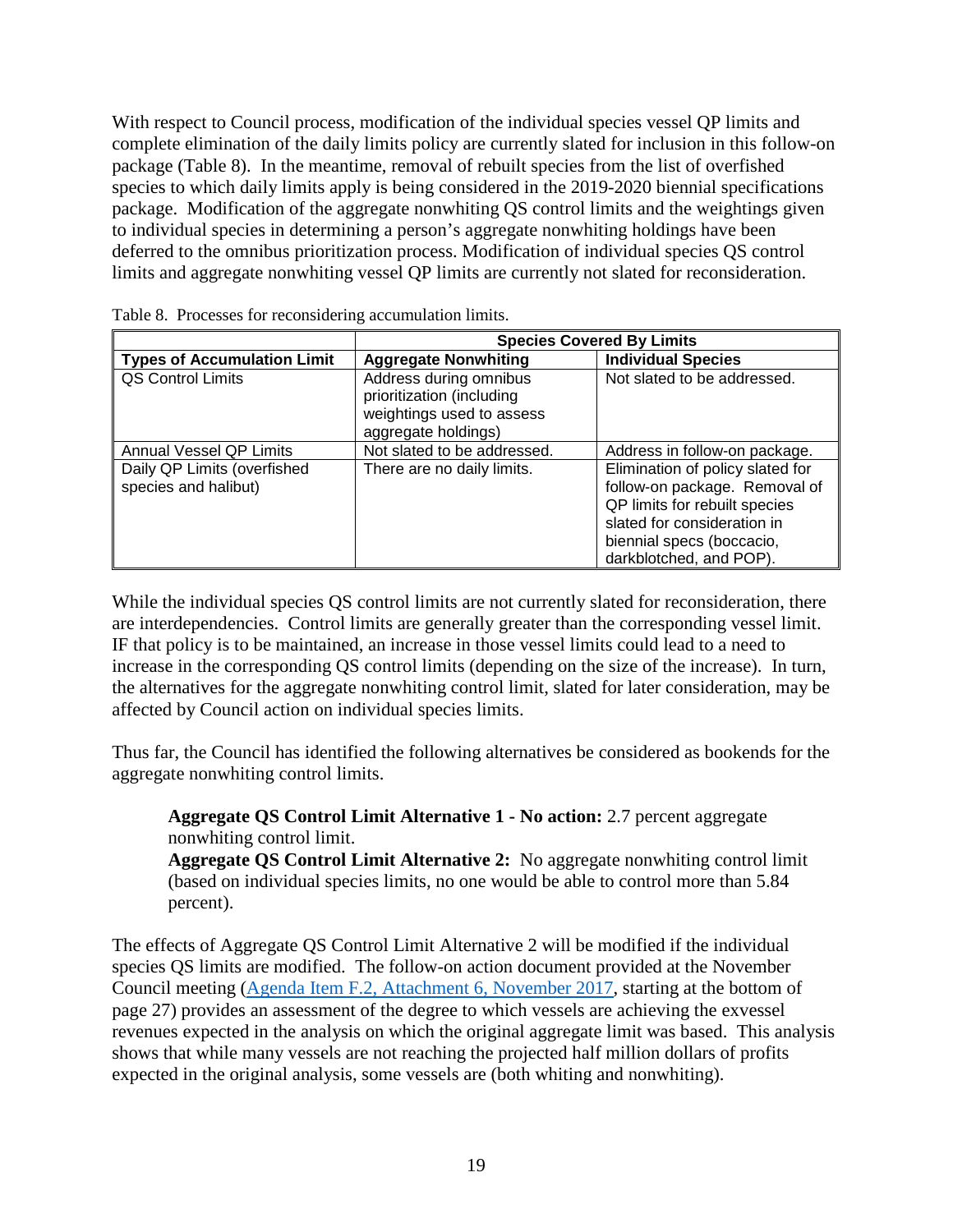If increases in vessel limits result in increases in individual species control limits, the viability of Alternative 2 could be diminished, which would in turn impact choices around the weightings used to evaluate an entity's aggregate nonwhiting QS holdings. The original weightings for determining a person's aggregate nonwhiting holdings were based on the 2010 trawl allocations. Trawl allocations have changed substantially since then but altering the weightings might push some people above the existing control limits, creating the need for another divestiture period meeting [\(Agenda Item F.2, Attachment 6, November 2017,](http://www.pcouncil.org/wp-content/uploads/2017/10/F2_Att6_FollowOnActions_NOV2017BB.pdf) page 36). Alternatives were not developed for these weightings, however, the CAB noted that under Alternative 2 there would no longer be need for such a weighting.

## <span id="page-19-0"></span>**Individual Species QP Limits**

#### *Alternatives*

<span id="page-19-1"></span>This issue was to be included as part of the biennial specifications process but was removed from that package at the November 2017 Council meeting. To date, specific alternatives have not been developed. In its [November 2017 report, the CAB](https://www.pcouncil.org/wp-content/uploads/2017/11/F2a_Sup_CAB_Rpt1_NOV2017BB.pdf) provided the following guidance for development of alternatives for revising individual species QP limits.

The CAB supports increasing the individual species annual vessel QP limits where the trawl allocation is significantly under attained and full attainment of the annual limit is being achieved by some vessels (see Table 3-7 of the catch share review document) and for species in the south, where it is not mathematically likely that the number of vessels operating in an area will be able to take the full allocation. Examples, include: shortspine thornyheads south, lingcod north, cowcod, Dover sole, slope rockfish south and shelf rockfish south. As the Council considers changing these limits, it should keep in mind that situations will be changing and there may be unintended consequences. For example, the fleet's ability to attain the available lingcod allocations may change with increasing allocations of yelloweye and rockfish conservation area re-openings.

The following table provides the existing annual vessel QP limits, space for the addition of action alternatives, and the QS control limits for reference.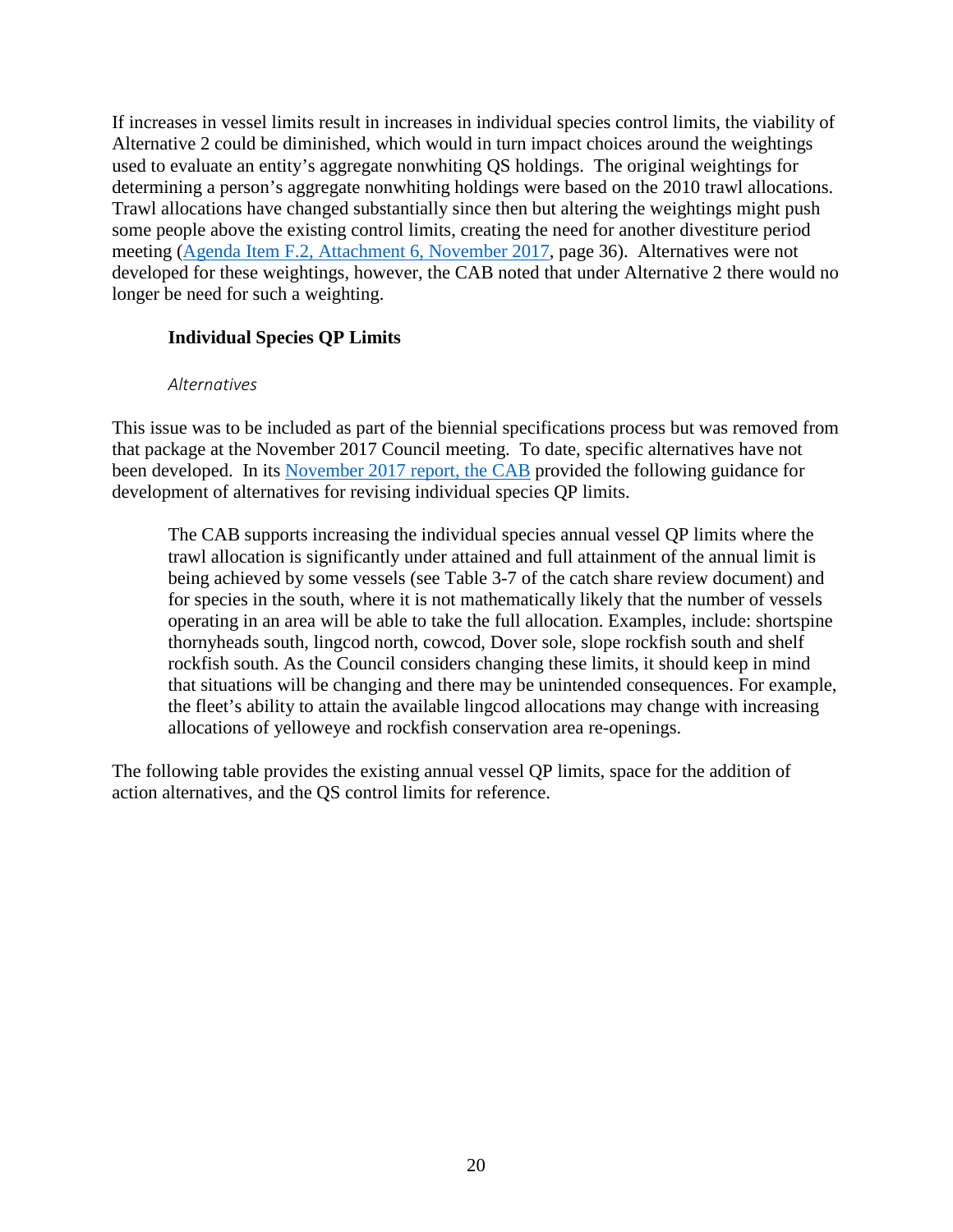|                                         |                  | <b>Annual Vessel QP Limit</b> |                  |                |
|-----------------------------------------|------------------|-------------------------------|------------------|----------------|
|                                         | Alt <sub>1</sub> | Alt <sub>2</sub>              | Alt <sub>3</sub> |                |
| <b>Species Category</b>                 | <b>No Action</b> | (TBD)                         | (TBD)            | QS Control Lim |
| Arrowtooth Flounder                     | 20.00%           |                               |                  | 10.00%         |
| Bocaccio S. of 40°10 N. lat             | 15.40%           |                               |                  | 13.20%         |
| <b>Canary Rockfish</b>                  | 10.00%           |                               |                  | 4.40%          |
| Chilipepper Rockfish S. of 40°10 N. lat | 15.00%           |                               |                  | 10.00%         |
| COWCOD S. of 40°10 N. lat               | 17.70%           |                               |                  | 17.70%         |
| Darkblotched                            | 6.80%            |                               |                  | 4.50%          |
| Dover sole                              | 3.90%            |                               |                  | 2.60%          |
| <b>English Sole</b>                     | 7.50%            |                               |                  | 5.00%          |
| Lingcod - N. of $40^{\circ}10$ N. lat   | 5.30%            |                               |                  | 2.50%          |
| Lingcod - S. of 40°10 N. lat            | 13.30%           |                               |                  | 2.50%          |
| Longspine Thornyhead N. of 34°27'       | 9.00%            |                               |                  | 6.00%          |
| Minor Shelf Rockfish North              | 7.50%            |                               |                  | 5.00%          |
| Minor Shelf Rockfish South              | 13.50%           |                               |                  | 9.00%          |
| Minor Slope Rockfish North              | 7.50%            |                               |                  | 5.00%          |
| Minor Slope Rockfish South              | 9.00%            |                               |                  | 6.00%          |
| <b>Other Flatfish</b>                   | 15.00%           |                               |                  | 10.00%         |
| Pacific Cod                             | 20.00%           |                               |                  | 12.00%         |
| Pacific Halibut                         | 14.40%           |                               |                  | 5.40%          |
| Pacific Ocean Perch                     | 6.00%            |                               |                  | 4.00%          |
| Pacific whiting (shoreside)             | 15.00%           |                               |                  | 10.00%         |
| Petrale Sole                            | 4.50%            |                               |                  | 3.00%          |
| Sablefish N. of 36° (Monterey north)    | 4.50%            |                               |                  | 3.00%          |
| Sablefish S. of 36° (Conception area)   | 15.00%           |                               |                  | 10.00%         |
| Shortspine Thornyhead N. of 34°27'      | 9.00%            |                               |                  | 6.00%          |
| Shortspine Thornyhead S. of 34°27'      | 9.00%            |                               |                  | 6.00%          |
| Splitnose Rockfish                      | 15.00%           |                               |                  | 10.00%         |
| <b>Starry Flounder</b>                  | 20.00%           |                               |                  | 10.00%         |
| Widow Rockfish *                        | 8.50%            |                               |                  | 5.10%          |
| YELLOWEYE                               | 11.40%           |                               |                  | 5.70%          |
| <b>Yellowtail Rockfish</b>              | 7.50%            |                               |                  | 5.00%          |
| Nonwhiting Groundfish Species           | 3.20%            |                               |                  | 2.70%          |

<span id="page-20-1"></span>

|  |  |  |  |  | Table 9. Annual vessel QP limit alternatives. |
|--|--|--|--|--|-----------------------------------------------|
|--|--|--|--|--|-----------------------------------------------|

The annual vessel QP limits are sometimes referred to as "annual vessel QP usage limits" however, *usage* is defined to include both the acquisition of QP and fishing against that QP. In other words, the annual limit is actually a limit on the amount of QP a vessel can have in its account, both used and unused, and so is independent of the amount of QP the vessel actually catches. At the same time, the vessel QP limit does restricts a vessel's annual catch.

#### *Preliminary Data and Analysis*

<span id="page-20-0"></span>This preliminary analysis provides the following

- 1. Identification of those species for which the fleet under attains its allocation.
- 2. An assessment of the degree to which the fleet's catch appears to be constrained by existing QP limits.
	- a. Based on individual vessel catches
	- b. Based on number of vessels active in an area relative to the limits
- 3. An assessment of the degree to which an increase in existing QP limits might increase overall fleet attainment of the trawl allocation.
- 4. An assessment of the degree to which individual vessel revenue might be increased by an increase in vessel QP limits.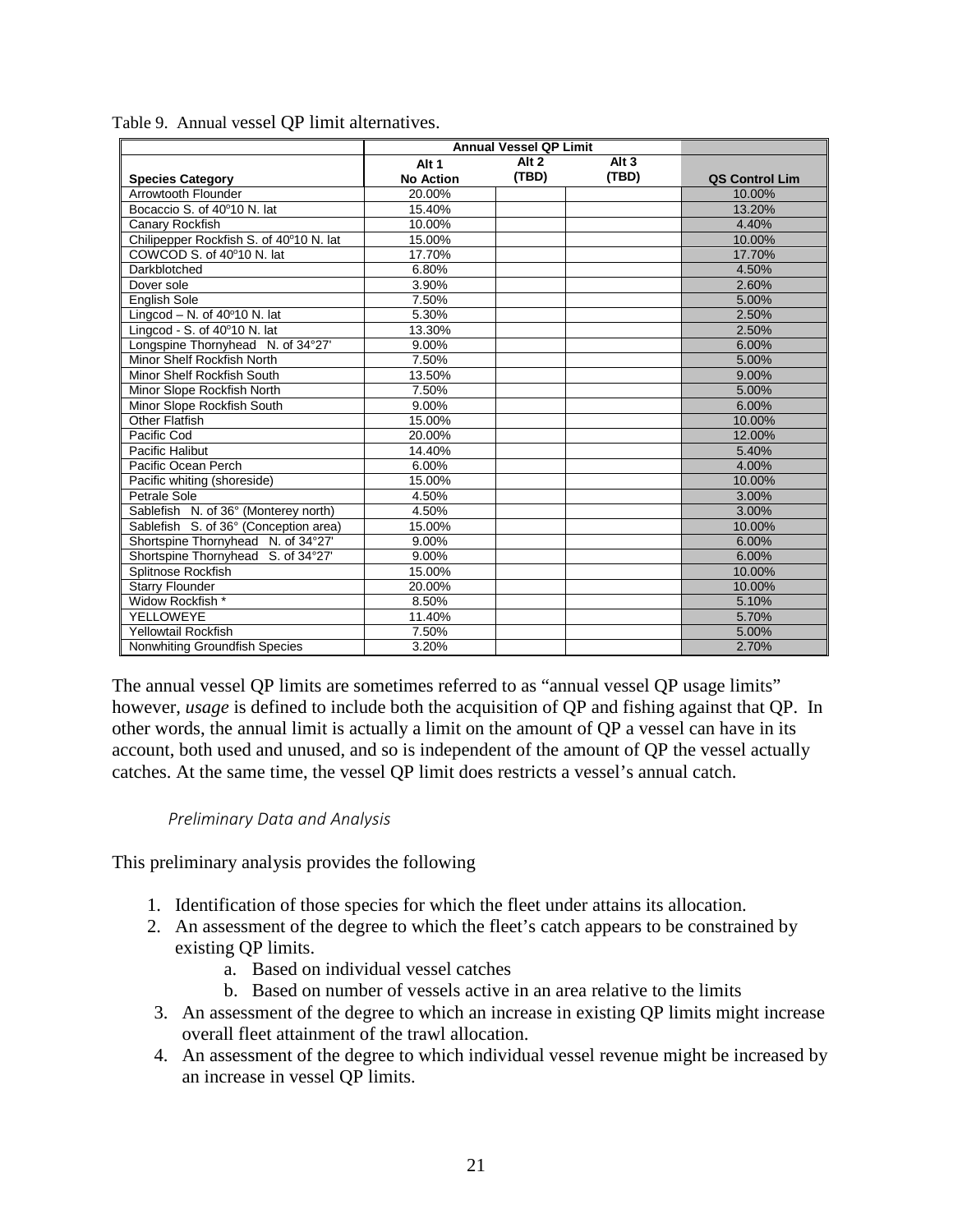In general, the fleet reaches near full attainment (greater than 80 percent) on sablefish,<sup>[6](#page-21-1)</sup> Petrale sole, and Pacific whiting, though in more recent years attainment of Pacific whiting has been variable [\(Table 10\)](#page-21-0). Attainment levels for three other species were above 50% in 2017: yellowtail rockfish, Pacific halibut, and widow rockfish. The fleet attained 50 percent of its arrowtooth flounder allocation twice, once in 2013 and once in 2015, and reached 50% attainment in one year for the following five species: shortspine thornyheads south, bocaccio south, longspine thornyheads north, canary, and sablefish south. For no other species or species group has the fleet reached more than 50% attainment. Thus for most of the 29 categories of species and species groups, the industry and communities would benefit from higher levels of attainment (Pacific halibut is not included in this list since it cannot be retained by vessels fishing in the trawl sector).

|                                           | 2011  | 2012  | 2013 | 2014 | 2015  | 2016 | 2017  |
|-------------------------------------------|-------|-------|------|------|-------|------|-------|
| Arrowtooth flounder                       | 20%   | 26%   | 63%  | 50%  | 52%   | 47%  | 12%   |
| Bocaccio rockfish South of 40°10' N.      | 9%    | 15%   | 17%  | 11%  | 47%   | 51%  | 30%   |
| Canary rockfish                           | 14%   | 28%   | 26%  | 26%  | 104%  | 48%  | 25%   |
| Chilipepper rockfish South of 40°10' N.   | 21%   | 22%   | 36%  | 29%  | 16%   | 6%   | 6%    |
| Cowcod South of 40°10' N.                 | 1%    | 5%    | 22%  | 20%  | 26%   | 21%  | 27%   |
| Darkblotched rockfish                     | 36%   | 36%   | 44%  | 35%  | 43%   | 42%  | 36%   |
| Dover sole                                | 35%   | 33%   | 36%  | 29%  | 14%   | 16%  | 16%   |
| English sole                              | $1\%$ | 2%    | 3%   | 5%   | 4%    | 6%   | 3%    |
| Lingcod (coastwide)                       | 16%   | 21%   |      |      |       |      |       |
| Lingcod North of 40°10' N.                |       |       | 28%  | 21%  | 16%   | 24%  | 46%   |
| Lingcod South of 40°10' N.                |       |       | 3%   | 4%   | 7%    | 6%   | 4%    |
| Longspine thornyheads North of 34°27' N.  | 49%   | 48%   | 59%  | 50%  | 26%   | 23%  | 30%   |
| Minor shelf rockfish North of 40°10' N.   | 3%    | 8%    | 6%   | 7%   | 3%    | 3%   | 21%   |
| Minor shelf rockfish South of 40°10' N.   | 3%    | 15%   | 25%  | 12%  | 5%    | 2%   | $1\%$ |
| Minor slope rockfish North of 40°10' N.   | 17%   | 27%   | 25%  | 23%  | 19%   | 13%  | 13%   |
| Minor slope rockfish South of 40°10' N.   | 14%   | 33%   | 31%  | 26%  | 16%   | 12%  | 13%   |
| Other flatfish                            | 17%   | 16%   | 19%  | 20%  | 11%   | 14%  | 10%   |
| Pacific cod                               | 22%   | 35%   | 14%  | 15%  | 37%   | 37%  | 4%    |
| Pacific halibut (IBQ) North of 40°10' N.  | 28%   | 43%   | 31%  | 26%  | 43%   | 38%  | 55%   |
| Pacific ocean perch North of 40°10' N.    | 39%   | 45%   | 45%  | 36%  | 42%   | 44%  | 47%   |
| Pacific whiting                           | 98%   | 96%   | 99%  | 83%  | 47%   | 61%  | 87%   |
| Petrale sole                              | 93%   | 100%  | 92%  | 97%  | 98%   | 95%  | 100%  |
| Sablefish North of 36° N.                 | 94%   | 91%   | 101% | 95%  | 100%  | 95%  | 105%  |
| Sablefish South of 36° N.                 | 86%   | 44%   | 15%  | 32%  | 24%   | 26%  | 14%   |
| Shortspine thornyheads North of 34°27' N. | 50%   | 50%   | 60%  | 50%  | 45%   | 48%  | 48%   |
| Shortspine thornyheads South of 34°27' N. | 17%   | 1%    | 7%   | 5%   | 2%    | 4%   | 0%    |
| Splitnose rockfish South of 40°10' N.     | 3%    | 4%    | 3%   | 4%   | 2%    | 1%   | 1%    |
| <b>Starry flounder</b>                    | 2%    | $1\%$ | 0%   | 2%   | $1\%$ | 2%   | 1%    |
| Widow rockfish                            | 40%   | 45%   | 41%  | 66%  | 57%   | 59%  | 52%   |
| Yelloweye rockfish                        | 10%   | 6%    | 6%   | 6%   | 4%    | 5%   | 15%   |
| Yellowtail rockfish North of 40°10' N.    | 24%   | 32%   | 27%  | 40%  | 32%   | 26%  | 58%   |

<span id="page-21-0"></span>Table 10. Shorebased trawl sector attainment of its allocations (values 90% or above are shaded values between 80% and 90% are in bold).

Data source: WCR IFQ database January 8, 2018. [VA\_Balances\_2011-2017\_2017\_dec\_07: All\_IFQ\_Lands\_by\_DS\_&\_Spp (2): Sector Attainment]

In some cases, interpretation of attainment levels is benefited by the context of changing levels of trawl allocation and harvest policy. For example, the widow 2017 attainment went down by a

<span id="page-21-1"></span><sup>&</sup>lt;sup>6</sup> In 2017, the fleet reached 105% attainment of sablefish due to a combination of carryover of unused sablefish OP from 2016 to 2017 and carryover of sablefish QP deficits from 2017 to 2018.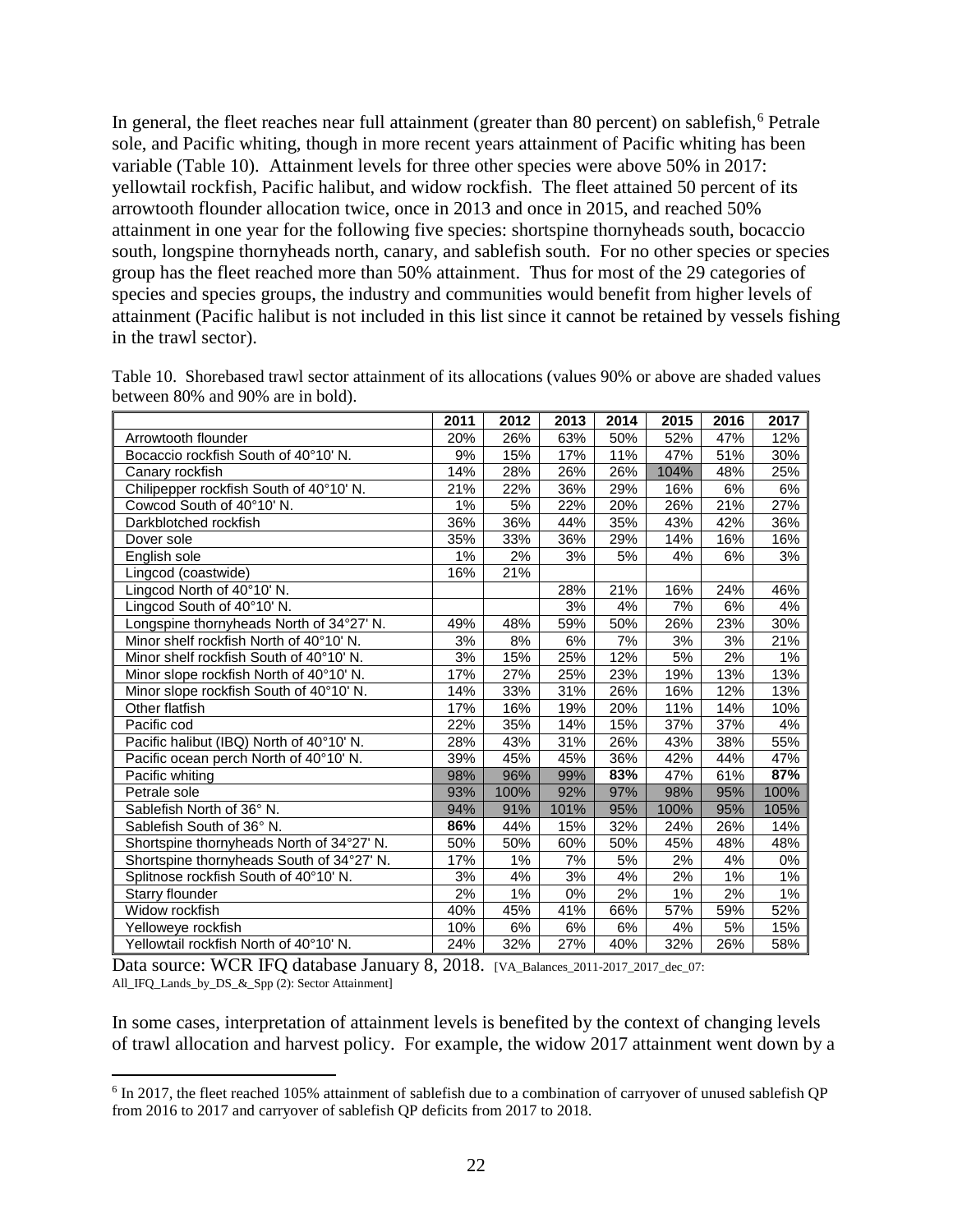small amount (from 59 percent to 52 percent), however, the 2017 trawl allocation of widow QP was substantially greater than in 2016 and 475 percent above the 2011-2017 average allocation [\(Figure 1\)](#page-23-0). The 2017 gear trawl EFP may have helped keep attainment levels high and a similar but more expansive gear EFP in 2018 may continue to contribute to higher attainment. If the gear provisions included in this EFP are implemented as regulations, attainment may continue to be benefited. Similarly, if the Council reduces the extent of the trawl RCAs, attainment may also be positively effected, depending on the degree to which overfished or constraining shelf species are encountered in the newly reopened areas.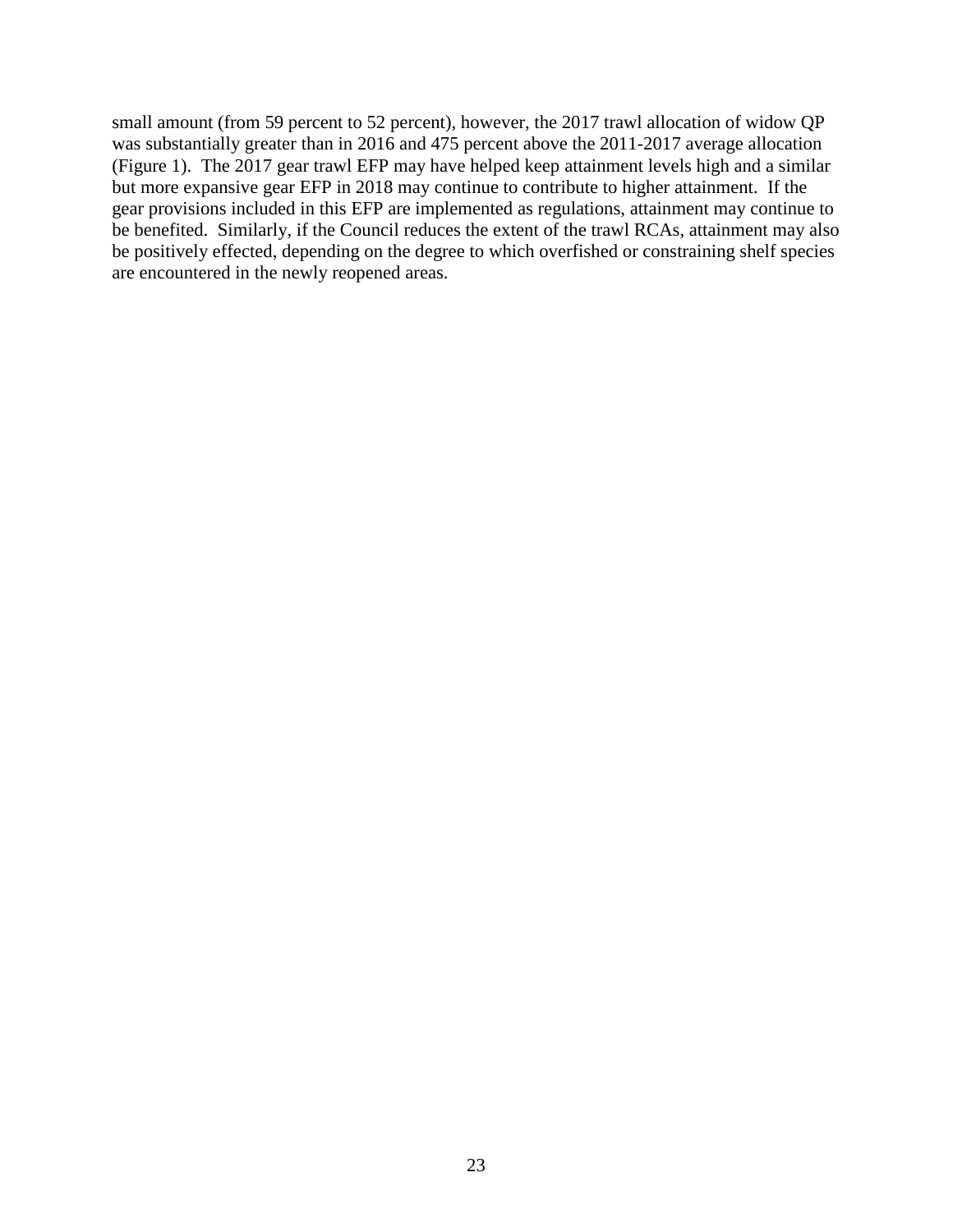

<span id="page-23-0"></span>Figure 1. Shorebased trawl allocations of QP as the percent difference between individual year trawl allocations and 2011-2017 average. Data source: WCR IFQ Database. [VA\_Balances\_2011-2017\_2017\_dec\_07: All\_IFQ\_Lands\_by\_DS\_&\_Spp (2): Sector Attainment]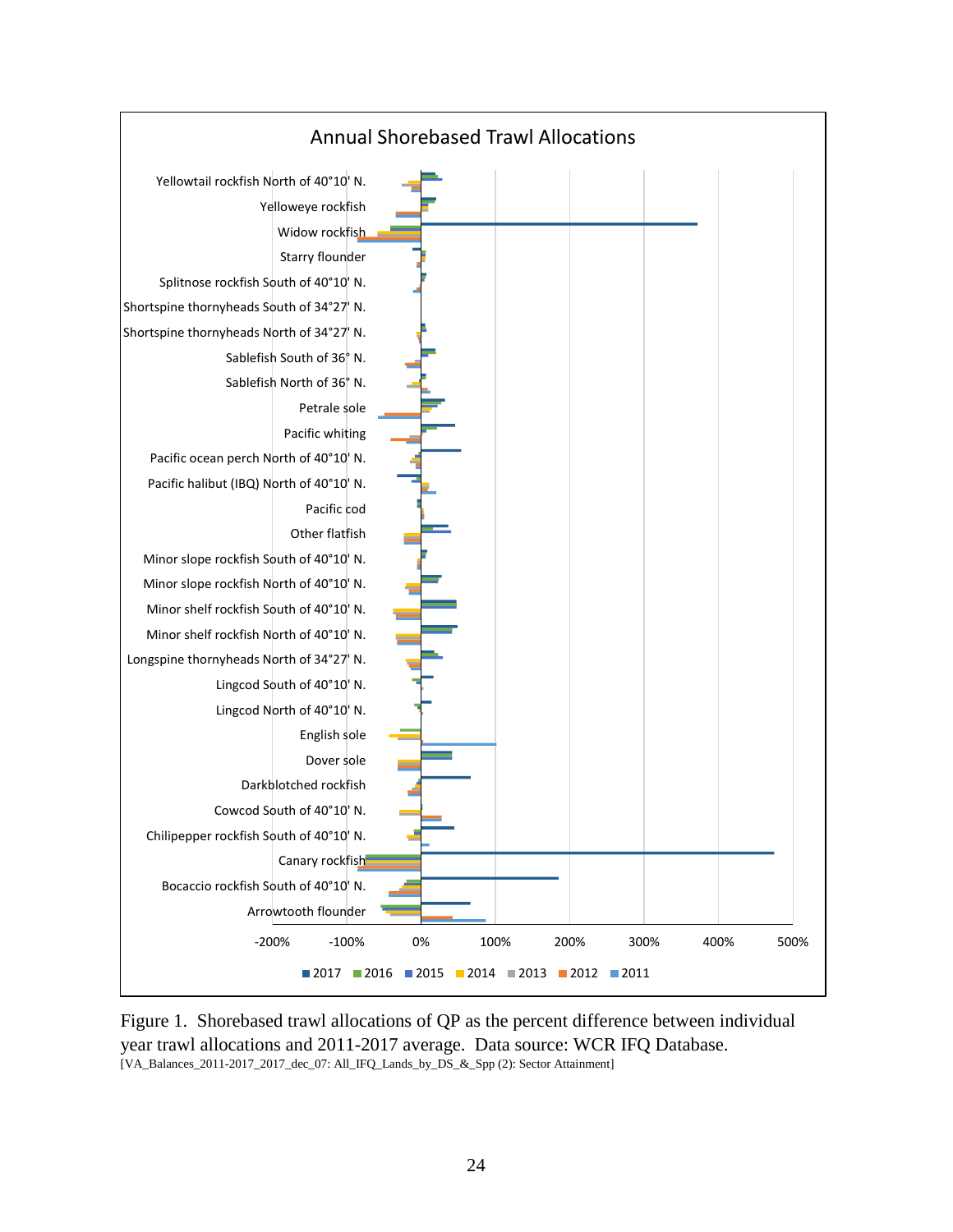To evaluate the degree to which limits might be constraining of the current fleet, the occurrences of individual vessel catches within 10 percent of the current vessel limits is evaluated (i.e. occurrences of a vessel reaching 90 percent of the annual limit for a particular QP species). This approach may under estimate the degree to which the limits are constraining the current fishery, as indicated by the SSC at its June  $2017$  $2017$  meeting<sup>7</sup>. The approach used here assesses one aspect of the degree of short-term constraint imposed by the limits, not taking into account possible effect the QP limits may have on dampening the purchase of larger vessels. QP limits may

constrain efficiency of the fleet, but how fleet efficiency might impact total attainment is another question and depends on the causes of under attainment. For example, if attainment is limited because of limited markets or the limited amount of quota available for a constraining species in a mixed-stock fishery, then it is not clear that increasing the vessel limits would have a substantial impact on attainment.

The assessment of vessel catch in comparison to vessel QP limits is conducted based on vessel accounts, since it is the vessel account that is held to the limits.<sup>[8](#page-24-2)</sup> Not more than a dozen vessels have come within 10% of a vessel limit for at least one species in any given year and in most cases, when they do so, they only come that close for one species [\(Table 12\)](#page-25-0). A total of 32 vessels have come

#### **Vessel Length**

Data on the fishery indicates that thus far there has not been a move to larger vessels. In general, the average length of vessels in the non-whiting fleet increased by about 2 feet as the number vessels declined with implementation of the program but since program implementation, size has varied with no clear trend [\(Table 11\)](#page-24-0). The change in average size with program implementation may be the result of smaller vessels dropping out. Whether the stability in vessel size over the course of the program is caused by annual QP limits is uncertain. For the whiting fleet there appears to be some indication of a possible trend toward larger vessels. The variability in participation in the fixed gear fleet makes a trend difficult to discern.

<span id="page-24-0"></span>Table 11. Trend in number and length (feet) of vessels participating in the shorebased IFQ fishery with nonwhiting bottom trawl, whiting midwater trawl, and fixed gear.

|                          | 2009                                             | 2010  | 2011  | 2012              | 2013  | 2014  | 2015  |  |  |  |  |  |  |
|--------------------------|--------------------------------------------------|-------|-------|-------------------|-------|-------|-------|--|--|--|--|--|--|
|                          | Nonwhiting Groundfish Trawl                      |       |       |                   |       |       |       |  |  |  |  |  |  |
| Number                   | 118                                              | 106   | 73    | 67                | 70    | 64    | 62    |  |  |  |  |  |  |
| Average                  | 68.30                                            | 69.00 | 70.25 | 70.00             | 69.50 | 70.12 | 70.92 |  |  |  |  |  |  |
| length                   |                                                  |       |       |                   |       |       |       |  |  |  |  |  |  |
| Whiting Groundfish Trawl |                                                  |       |       |                   |       |       |       |  |  |  |  |  |  |
| Number                   | 34                                               | 35    | 26    | 24                | 24    | 25    | 22    |  |  |  |  |  |  |
| Average                  | 83.42                                            | 85.41 | 85.78 | 87.45             | 87.45 | 87.00 | 88.95 |  |  |  |  |  |  |
| length                   |                                                  |       |       |                   |       |       |       |  |  |  |  |  |  |
|                          |                                                  |       |       | <b>Fixed Gear</b> |       |       |       |  |  |  |  |  |  |
| Number                   | N/A                                              | N/A   | 26    | 26                | 19    | 21    | 18    |  |  |  |  |  |  |
| Average                  | N/A                                              | N/A   | 57.16 | 64.00             | 56.00 | 61.00 | 59.16 |  |  |  |  |  |  |
| length                   |                                                  |       |       |                   |       |       |       |  |  |  |  |  |  |
|                          | Source: Summarized from FishFyF January 12, 2018 |       |       |                   |       |       |       |  |  |  |  |  |  |

ized from FishEyE, January 12, 2018.

<span id="page-24-1"></span><sup>&</sup>lt;sup>7</sup> "While the fact that not many vessels have come close to aggregation limits is suggestive that the limits are not very constraining, it is not conclusive. We do not know, and there is nothing in the draft analysis to indicate, how many firms might have exceeded QP or QS aggregation limits, and by how much, if these constraints were not there. This is an important caveat that should be noted and may be an area where further research is needed." [\(SSC June](http://www.pcouncil.org/wp-content/uploads/2017/08/SSC_DRAFT_June2017_Minutes_SEPT2017BB.pdf)  [2017, draft minutes,](http://www.pcouncil.org/wp-content/uploads/2017/08/SSC_DRAFT_June2017_Minutes_SEPT2017BB.pdf) page 8-10)

<span id="page-24-2"></span> $8$  When ownership of a vessel changes a new vessel account must be established. Compliance with annual QP limits is determined based on the vessel account. Thus, if ownership changes mid-year it would be possible for the vessel to exceed the limits over the course of the year, but not the individual accounts and their owners.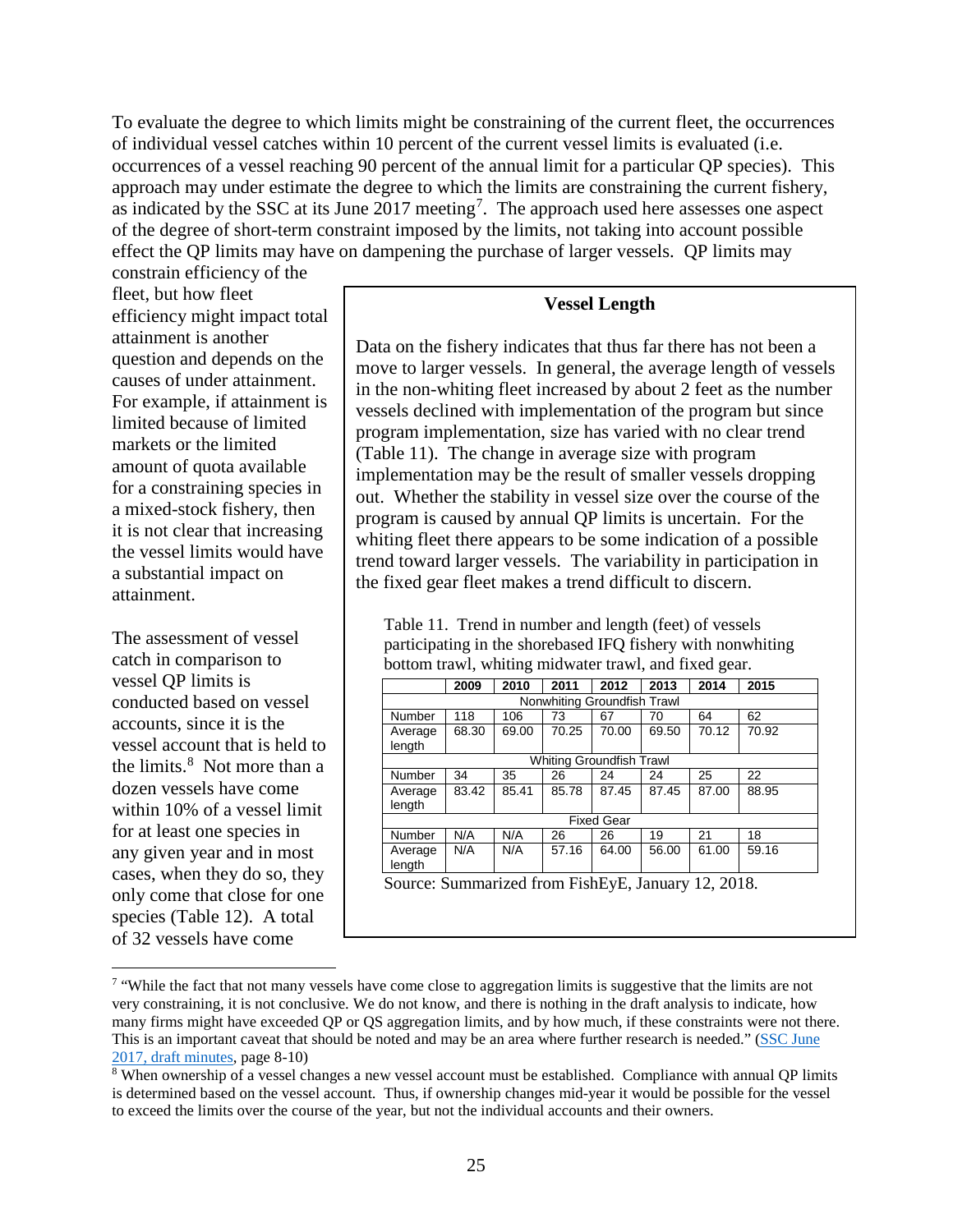close to encountering a limit, and individually each of these 32 vessels have approached a limit an average of 2.3 times from 2011 to 2017. Thus, vessels with multiple close approaches to the limits tended to do so across years rather than with multiple species within a single year.

<span id="page-25-0"></span>Table 12. Number of vessels (vessel accounts) coming within 10% of the vessel annual QP limit for at least one species in a year and the number of vessel/species combinations approaching the limit within each year.

|                              | 2011 | 2012 | 2013 | 2014 |    | 2015   2016   2017 |     | <b>Total</b> | Avg  |
|------------------------------|------|------|------|------|----|--------------------|-----|--------------|------|
| <b>Total Vessels</b>         | 6    |      |      |      | 11 | 11                 | 1 ว | 32           | 9.3  |
| Total Instances              |      |      |      |      |    |                    |     |              |      |
| (vessel/species combinations | 6    | 13   | 9    | a    | 12 | 12                 | 13  | 74           | 10.6 |
| approaching the limit)       |      |      |      |      |    |                    |     |              |      |

Data source: WCR IFO Database. [VA\_Balances\_2011-2017\_2017\_dec\_07: All\_IFO\_Lands\_by\_DS\_&\_Spp (2): VA Account Attainment of 90%]

Petrale sole and sablefish north are the species for which vessels most often attain more than 90 percent of the annual vessel limits [\(Table 13\)](#page-26-0). These species are also the two for which the fleet regularly approaches full attainment of its allocation [\(Table 10\)](#page-21-0). Petrale and sablefish are followed in order by yellowtail, POP and widow, all of which had an annual average of between 0.5 and 1.0 vessels per year coming to within 10 percent of the limit. Species and species groups with an average of less than 0.5 vessels coming within 10 percent of the limit were minor slope south, sablefish south, boccacio south, canary, darkblotched and Pacfic cod. No vessel came within 10 percent of the vessel QP limit for any of the other species.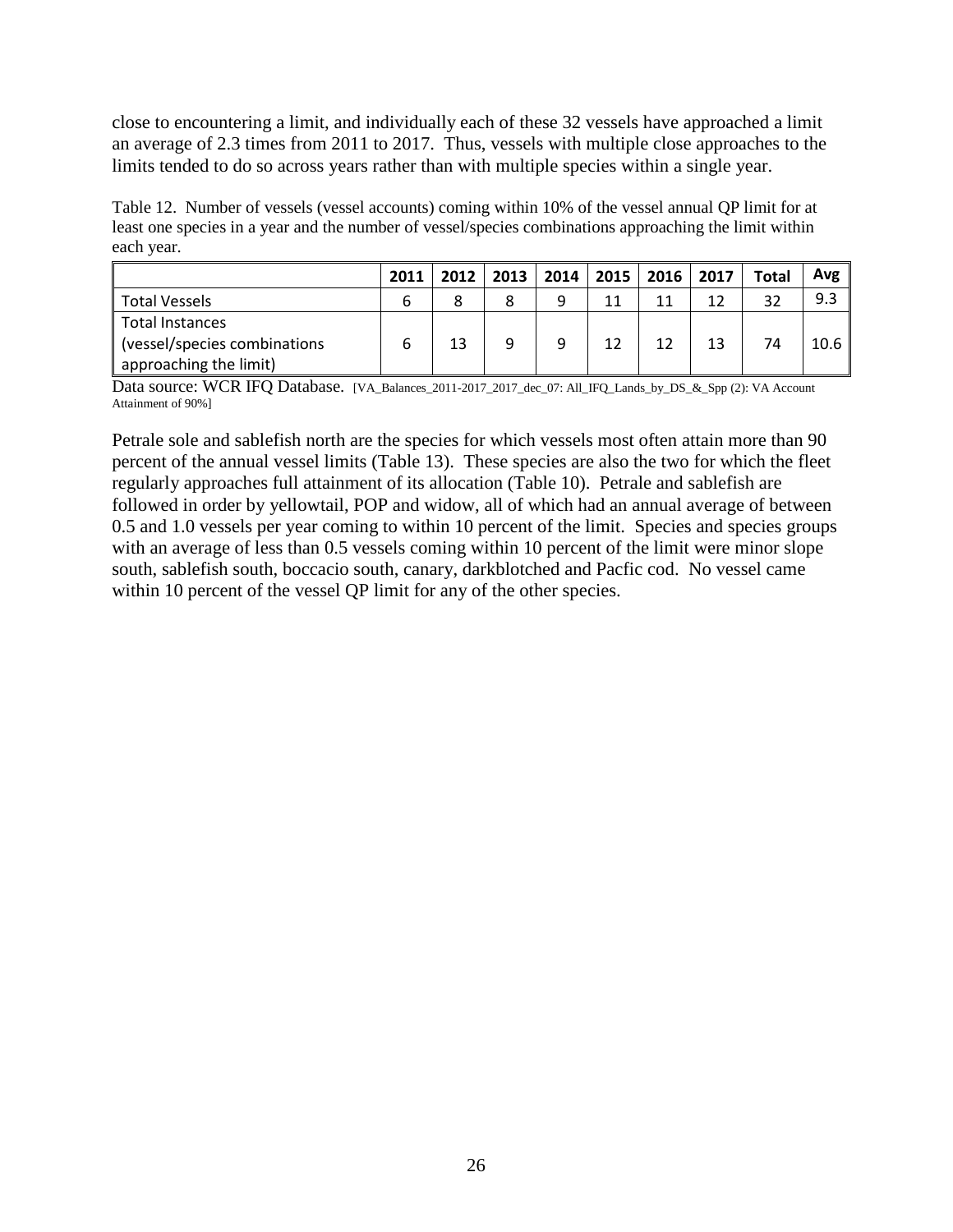|                                                | <b>Averages of Annual</b><br>(Percent of Annual QP Limit) | <b>Average Number of</b><br><b>Vessels Achieving</b><br><b>Indicated Percent</b><br><b>Attainment of QP Limit</b> | Avg of  |                            |                  |                  |                            |                                               |
|------------------------------------------------|-----------------------------------------------------------|-------------------------------------------------------------------------------------------------------------------|---------|----------------------------|------------------|------------------|----------------------------|-----------------------------------------------|
|                                                | <b>Max</b>                                                | <b>Median</b>                                                                                                     | Average | <b>Less</b><br>than<br>50% | 50%<br>to<br>75% | 75%<br>to<br>90% | <b>More</b><br>than<br>90% | <b>Total</b><br><b>Vessels</b><br>Per<br>Year |
| Arrowtooth flounder                            | 19.0%                                                     | 0.4%                                                                                                              | 2.1%    | 92.1                       |                  |                  |                            | 92.1                                          |
| Bocaccio rockfish South of 40°10' N.           | 53.1%                                                     | 11.0%                                                                                                             | 16.2%   | 11.4                       | 0.6              | 0.1              | 0.3                        | 12.4                                          |
| Canary rockfish                                | 116.7%                                                    | 2.3%                                                                                                              | 7.0%    | 55.9                       | 0.3              | $\overline{0.1}$ | 0.3                        | 56.6                                          |
| Chilipepper rockfish South of 40°10' N.        | 46.1%                                                     | 4.5%                                                                                                              | 9.9%    | 11.6                       | 0.6              | 0.1              |                            | 12.3                                          |
| Cowcod South of 40°10' N.                      | 45.0%                                                     | 7.2%                                                                                                              | 11.6%   | 7.3                        | 0.6              | 0.1              |                            | 8.0                                           |
| Darkblotched rockfish                          | 59.5%                                                     | 2.1%                                                                                                              | 6.7%    | 83.7                       | 1.0              |                  | 0.1                        | 84.9                                          |
| Dover sole                                     | 40.2%                                                     | 3.9%                                                                                                              | 7.1%    | 91.0                       | 0.3              |                  |                            | 91.3                                          |
| English sole                                   | 6.4%                                                      | 0.1%                                                                                                              | 0.7%    | 66.0                       |                  |                  |                            | 66.0                                          |
| Lingcod (Coastwide and Combined) <sup>a/</sup> | 80.9%                                                     | 0.1%                                                                                                              | 4.1%    | 84.4                       | 1.0              | 0.9              | 0.6                        | 86.9                                          |
| Longspine thornyheads North of 34°27' N.       | 50.7%                                                     | 1.9%                                                                                                              | 6.4%    | 68.9                       | 0.9              |                  |                            | 69.7                                          |
| Minor shelf rockfish North of 40°10' N.        | 26.2%                                                     | 0.2%                                                                                                              | 1.4%    | 69.0                       | 0.1              |                  |                            | 69.1                                          |
| Minor shelf rockfish South of 40°10' N.        | 19.1%                                                     | 2.2%                                                                                                              | 4.5%    | 12.9                       | 0.1              |                  |                            | 13.0                                          |
| Minor slope rockfish North of 40°10' N.        | 24.9%                                                     | 1.3%                                                                                                              | 3.3%    | 78.1                       |                  |                  |                            | 78.1                                          |
| Minor slope rockfish South of 40°10' N.        | 76.9%                                                     | 2.7%                                                                                                              | 12.9%   | 16.1                       | $\overline{0.9}$ | 0.4              | 0.4                        | 17.9                                          |
| Other flatfish                                 | 10.7%                                                     | 0.4%                                                                                                              | 1.2%    | 82.3                       |                  |                  |                            | 82.3                                          |
| Pacific cod                                    | 50.5%                                                     | 0.1%                                                                                                              | 3.8%    | 31.9                       | 0.3              | 0.1              | 0.1                        | 32.4                                          |
| Pacific halibut (IBQ) North of 40°10' N.       | 31.8%                                                     | 1.2%                                                                                                              | 3.5%    | 73.4                       | 0.1              |                  |                            | 73.6                                          |
| Pacific ocean perch North of 40°10' N.         | 98.0%                                                     | 2.8%                                                                                                              | 10.2%   | 66.4                       | $\overline{2.3}$ | 0.1              | 0.7                        | 69.6                                          |
| Pacific whiting                                | 46.1%                                                     | 0.0%                                                                                                              | 6.2%    | 86.7                       | 0.6              |                  |                            | 87.3                                          |
| Petrale sole                                   | 100.4%                                                    | 22.1%                                                                                                             | 29.3%   | 56.6                       | $9.\overline{6}$ | 4.1              | $\overline{3.3}$           | 73.6                                          |
| Sablefish North of 36° N.                      | 98.3%                                                     | 15.9%                                                                                                             | 22.9%   | 81.7                       | $\overline{8.7}$ | 1.4              | $\overline{2.7}$           | 94.6                                          |
| Sablefish South of 36° N.                      | 66.4%                                                     | 17.4%                                                                                                             | 23.6%   | 7.6                        | 1.0              | 0.1              | 0.4                        | 9.1                                           |
| Shortspine thornyheads North of 34°27' N.      | 48.0%                                                     | 2.8%                                                                                                              | 6.1%    | 91.4                       | 0.4              |                  |                            | 91.9                                          |
| Shortspine thornyheads South of 34°27' N.      | 38.6%                                                     | 30.5%                                                                                                             | 31.3%   | $\overline{2.1}$           | 0.4              | 0.1              |                            | 2.7                                           |
| Splitnose rockfish South of 40°10' N.          | 6.8%                                                      | 0.5%                                                                                                              | 1.4%    | 11.7                       |                  |                  |                            | 11.7                                          |
| Starry flounder                                | 3.2%                                                      | 0.0%                                                                                                              | 0.5%    | 13.9                       |                  |                  |                            | 13.9                                          |
| Widow rockfish                                 | 84.8%                                                     | 1.0%                                                                                                              | 9.4%    | 61.4                       | 1.6              | 1.3              | 0.7                        | 65.0                                          |
| Yelloweye rockfish                             | 13.5%                                                     | 2.6%                                                                                                              | 3.8%    | 16.1                       |                  |                  |                            | 16.1                                          |
| Yellowtail rockfish North of 40°10' N.         | 87.8%                                                     | 1.6%                                                                                                              | 9.1%    | 46.7                       | 1.1              | 0.6              | 0.9                        | 49.3                                          |

<span id="page-26-0"></span>Table 13. Averaged annual (2011-2017) maximum, median, average vessel account attainment of accumulation limits and number of accounts at the indicated attainment levels.

a/ The 90% level is approached only for lingcod north.

Data source: WCR IFQ database from January 8 2018. [VA\_Balances\_2011-2017\_2017\_dec\_07: Summary of Species Results]

One reason to raise the vessel QP limits might be a demonstration that vessels are encountering the limits in such a manner that results in unanticipated consequences, such as underattainment of the trawl allocation. Another might be that there are not enough vessels operating in an area to fully harvest an allocation, even if most vessels were harvesting near the vessel QP limits. The number of nonwhiting vessels active in an area helps provide an indication of the degree to which a local or coastwide fleet might be constrained from attaining the full trawl allocation because the individual vessel QP limits [\(Table 14\)](#page-27-0). While vessels are not restricted from moving into the area in which there is a demand for more landings, if the typical number of vessels operating in an area is not sufficient to harvest the trawl allocation then there might be reason to raise the QP limits. In some cases there may be an opportunity for the effort of gear switched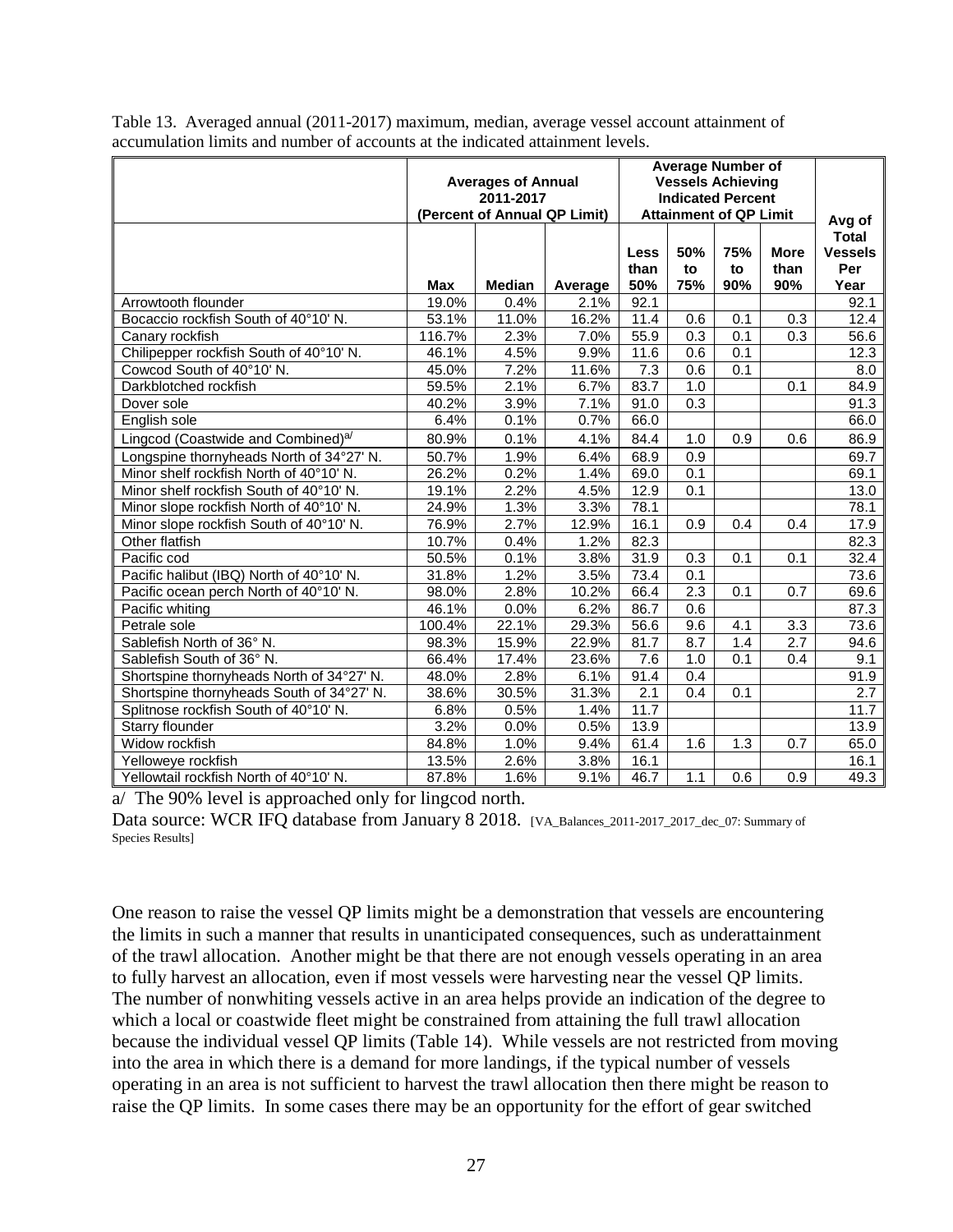vessels to also contribute to the attainment of the trawl allocation for species other than sablefish. Therefore, numbers of active nonwhiting vessels (trawl and gear switched) are also included in [Table 14.](#page-27-0) Vessels that only have shoreside whiting trips are not included because they target whiting and take non-whiting species only as unintended bycatch. Whiting vessels are included to the degree that they use make nonwhiting trips to harvest their trawl QP allocations. [Table 14](#page-27-0) indicates that unless there is a redistribution of vessels, if vessel harvests increase to approach the annual vessel QP limits a shortage of vessels operating in an area could be a problem for some species, primarily in the south (see species and values in bold).

|                                           |        |                                                                |                                              | <b>Nonwhiting Trawl Only</b>                     |                                       | <b>Nonwhiting Trawl and</b><br><b>Fixed Gear</b> |
|-------------------------------------------|--------|----------------------------------------------------------------|----------------------------------------------|--------------------------------------------------|---------------------------------------|--------------------------------------------------|
|                                           | Vessel | <b>Min Number</b><br>of vessels required<br>to harvest the IFQ | Minimum<br><b>Number</b><br><b>Active in</b> | Maximum<br><b>Number</b><br><b>Active in One</b> | Minimum<br><b>Number</b><br>Active in | Maximum<br><b>Number</b><br>Active in            |
|                                           | Limit  | sector's allocation                                            | <b>One Year</b>                              | Year                                             | <b>One Year</b>                       | One Year                                         |
| Arrowtooth flounder                       | 20.0%  | 5                                                              | 55                                           | 65                                               | 63                                    | 69                                               |
| Bocaccio rockfish South of 40°10' N.      | 15.4%  | $\overline{ }$                                                 | 8                                            | 13                                               | 8                                     | 16                                               |
| Canary rockfish                           | 10.0%  | 10                                                             | 29                                           | 36                                               | 32                                    | 39                                               |
| Chilipepper rockfish South of 40°10' N.   | 15.0%  | $\overline{7}$                                                 | 8                                            | 13                                               | 8                                     | 17                                               |
| Cowcod South of 40°10' N.                 | 17.7%  | 6                                                              | 3                                            | 10                                               | 3                                     | 11                                               |
| Darkblotched rockfish                     | 6.8%   | 15                                                             | 45                                           | 52                                               | 48                                    | 57                                               |
| Dover sole                                | 3.9%   | 26                                                             | 38                                           | 44                                               | 38                                    | 47                                               |
| English sole                              | 7.5%   | 14                                                             | 54                                           | 66                                               | 54                                    | 66                                               |
| Lingcod North of 40°10' N.                | 5.3%   | 19                                                             | 46                                           | 49                                               | 53                                    | 58                                               |
| Lingcod South of 40°10' N.                | 13.3%  | 8                                                              | 8                                            | 13                                               | 10                                    | 17                                               |
| Longspine thornyheads North of 34°27' N.  | 9.0%   | 12                                                             | 50                                           | 62                                               | 58                                    | 68                                               |
| Minor shelf rockfish North of 40°10' N.   | 7.5%   | 14                                                             | 45                                           | 53                                               | 50                                    | 60                                               |
| Minor shelf rockfish South of 40°10' N.   | 13.5%  | 8                                                              | 8                                            | 12                                               | 9                                     | 16                                               |
| Minor slope rockfish North of 40°10' N.   | 7.5%   | 14                                                             | 49                                           | 54                                               | 58                                    | 64                                               |
| Minor slope rockfish South of 40°10' N.   | 9.0%   | 12                                                             | 8                                            | 13                                               | 12                                    | 22                                               |
| Other flatfish                            | 15.0%  | $\overline{7}$                                                 | 59                                           | 71                                               | 61                                    | 73                                               |
| Pacific cod                               | 20.0%  | 5                                                              | 16                                           | 26                                               | 17                                    | 28                                               |
| Pacific ocean perch North of 40°10' N.    | 6.0%   | 17                                                             | 45                                           | 52                                               | 48                                    | 57                                               |
| Petrale sole                              | 4.5%   | 23                                                             | 56                                           | 69                                               | 62                                    | 73                                               |
| Sablefish North of 36° N.                 | 4.5%   | 23                                                             | 58                                           | 70                                               | 72                                    | 84                                               |
| Sablefish South of 36° N.                 | 15.0%  | $\overline{7}$                                                 | $\mathbf{1}$                                 | $\overline{2}$                                   | $\overline{7}$                        | 11                                               |
| Shortspine thornyheads North of 34°27' N. | 9.0%   | 12                                                             | 56                                           | 65                                               | 71                                    | 82                                               |
| Shortspine thornyheads South of 34°27' N. | 9.0%   | 12                                                             | 0                                            | 0                                                | $\mathbf{1}$                          | 5                                                |
| Splitnose rockfish South of 40°10' N.     | 15.0%  | $\overline{7}$                                                 | 6                                            | 13                                               | 6                                     | 13                                               |
| Starry flounder                           | 20.0%  | 5                                                              | 11                                           | 16                                               | 11                                    | 16                                               |
| Widow rockfish                            | 8.5%   | 12                                                             | 38                                           | 44                                               | 38                                    | 47                                               |
| Yelloweye rockfish                        | 11.4%  | 9                                                              | 10                                           | 14                                               | 11                                    | 18                                               |
| Yellowtail rockfish North of 40°10' N.    | 7.5%   | 14                                                             | 23                                           | 31                                               | 25                                    | 34                                               |

<span id="page-27-0"></span>Table 14. Vessel QP limits, number of vessels required to take the entire allocation, and number of vessels in the area catching each species (2011-2016.

Data source: PacFIN. [CAB\_Tasks\_10-12-2017\_ECW\_Corrected.xlsx: All\_IFQ\_Lands\_by\_DS\_&\_Spp (2)]

As one indication of the potential for an increase in the vessel QP limit to increase sector attainment of its allocation, a 30 percent increase in limits was assumed and multiplied by the average number of vessels (vessel accounts) reaching within 90 percent of the limit for a particular species (rounded up to the next whole vessel). The result was then applied to the 2017 trawl allocations and actual catches for comparison. For example, if an average of 0.3 vessels per year reach near the QP limit, it was assumed that one vessel reaches near the limit and that if the QP limit were increased by 30 percent that vessel would take the full amount of the increase. The results of this exercise are provided in [Table 15.](#page-28-0) Data are not provided for Petrale sole or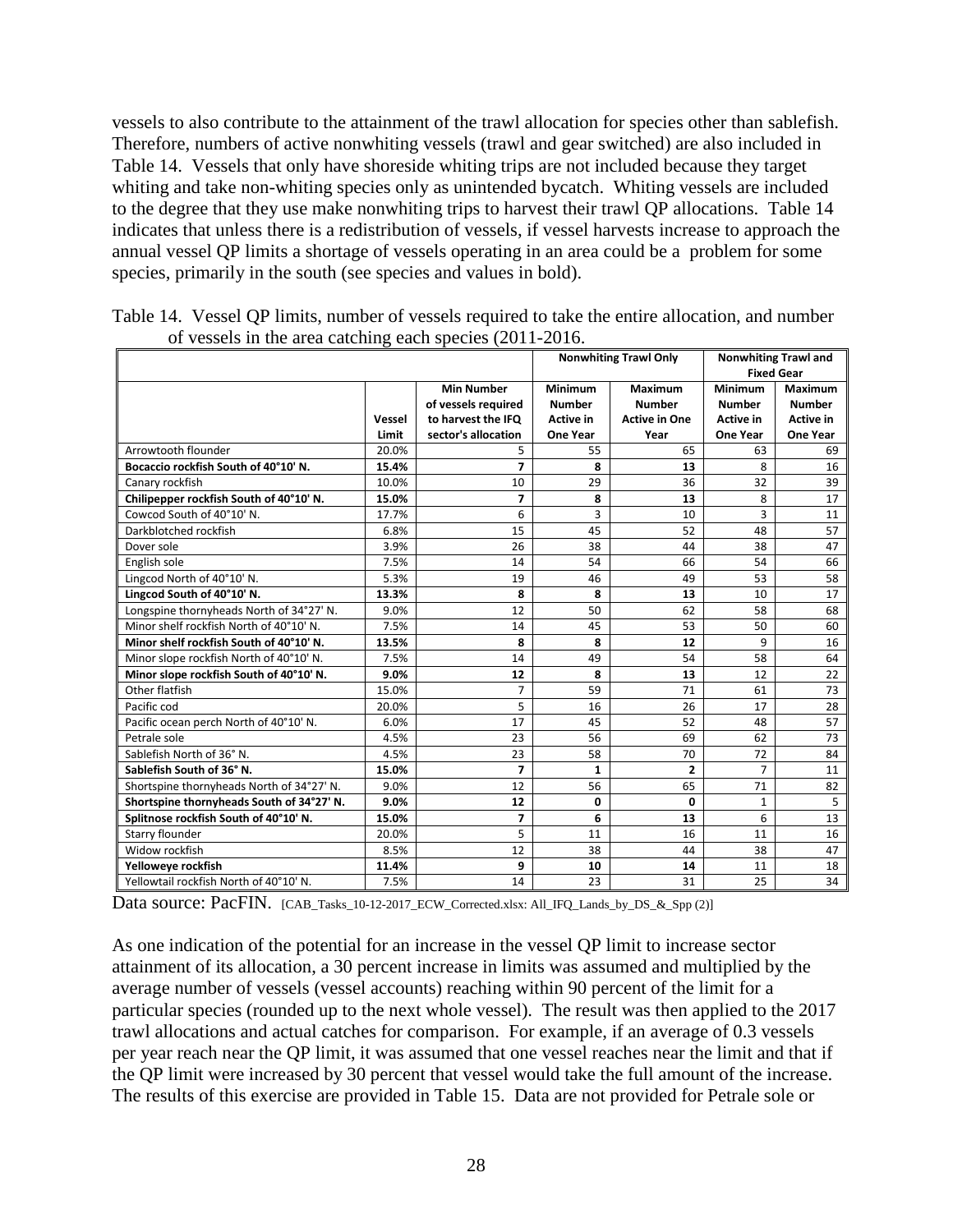sablefish since these species are generally fully attained. For all other species, on average, fewer than one vessel account came to within 10% of the QP limit, therefore the estimates of the increase are all based on increased attainment by a single vessel. As measured against the trawl allocations, the degree of increased attainment is estimated at around 2 or 3 percent for most species [\(Table 15\)](#page-28-0). When evaluated in terms of a percentage increase in sector catch, the increases are larger—particularly for Pacific cod, for which the allocation attainment level is very low (only 4%). Sableflish south, minor rockfish south, and bocaccio rockfish south are the three species with the next highest increases. The higher percent increases in catch for some species is due to a combination of relatively low attainment levels and current QP limits that are relatively high (such that a 30 percent increase results in a greater absolute increase in the limit).

|                                               |                              |            |                               | <b>Numb</b><br>of Ves         |         | <b>QP Limit</b> |                     |                                    |                 | Increase as a<br>Percent of |
|-----------------------------------------------|------------------------------|------------|-------------------------------|-------------------------------|---------|-----------------|---------------------|------------------------------------|-----------------|-----------------------------|
|                                               | 2017 QP<br><b>Allocation</b> | 2017 Catch | Percent<br>of Alloc<br>Caught | <b>Accts</b><br>(rnded<br>up) | Percent | 2017 QP         | Increased<br>by 30% | Increase<br>in Harvest<br>(pounds) | Alloc-<br>ation | Catch                       |
| Bocaccio<br>rockfish South of<br>40°10' N.    | 666,673                      | 202,154    | 30%                           | 1                             | 15.4%   | 102,668         | 20.0%               | 30,800                             | 5%              | 15%                         |
| Canary rockfish                               | 2,235,704                    | 559,313    | 25%                           | 1                             | 10.0%   | 223,570         | 13.0%               | 67,071                             | 3%              | 12%                         |
| Darkblotched<br>rockfish                      | 1,119,064                    | 400,729    | 36%                           | 1                             | 6.8%    | 76,096          | 8.8%                | 22,829                             | 2%              | 6%                          |
| Lingcod North of<br>40°10' N.                 | 2,997,625                    | 1,364,805  | 46%                           | 1                             | 5.3%    | 158,874         | 6.9%                | 47,662                             | 2%              | 3%                          |
| Minor slope<br>rockfish South of<br>40°10' N. | 953.881                      | 123,562    | 13%                           | 1                             | 9.0%    | 85,849          | 11.7%               | 25,755                             | 3%              | 21%                         |
| Pacific cod                                   | 2,273,789                    | 94,842     | 4%                            | 1                             | 20%     | 454,758         | 26.0%               | 136,427                            | 6%              | 144%                        |
| Pacific ocean<br>perch North of<br>40°10' N.  | 437,116                      | 206,893    | 47%                           | 1                             | 6%      | 26,227          | 7.8%                | 7,868                              | 2%              | 4%                          |
| Sablefish South<br>of $36^\circ$ N.           | 1,721,321                    | 249,530    | 14%                           | 1                             | 15%     | 258,198         | 19.5%               | 77,459                             | 5%              | 31%                         |
| Widow rockfish                                | 25,116,596                   | 13,050,983 | 52%                           | 1                             | 8.5%    | 2,134,911       | 11.1%               | 640,473                            | 3%              | 5%                          |
| Yellowtail<br>rockfish North of<br>40°10' N.  | 9,361,037                    | 5,437,061  | 58%                           | 1                             | 7.5%    | 702,078         | 9.8%                | 210,623                            | 2%              | 4%                          |

<span id="page-28-0"></span>Table 15. Estimate of potential increases in attainment and catch from a 30 percent increase in QP limits.

Data source: WCR IFQ database. [VA\_Balances\_2011-2017\_2017\_dec\_07: Summary of Species Results]

Among other factors, vessel limits are set to allow greater operational efficiency than would be the case if the control limits (which are lower than vessel limits) were applied to the vessel. At the same time, vessel QP limits are intended to encouraging broader distribution of benefits among vessel owners, and possibly among communities, than would occur if there were no such limits. For the species for which vessel accounts approached the QP limits [\(Table 13\)](#page-26-0) and those for which there may not be enough vessels in an area to take the allocation even if limits were fully harvested [\(Table 14\)](#page-27-0) [Table 16](#page-29-0) shows how a 30% increase in vessel limits would impact the minimum number of vessels required to harvest an allocation. The specific circumstances for each of these species should be considered in evaluating whether or not they are appropriate for an increase in the QP limits. For example, relatively few vessels have been landing yelloweye rockfish. However, because this is an overfished species and there is a very limited amount of QP available, vessels have been trying to avoid catching it.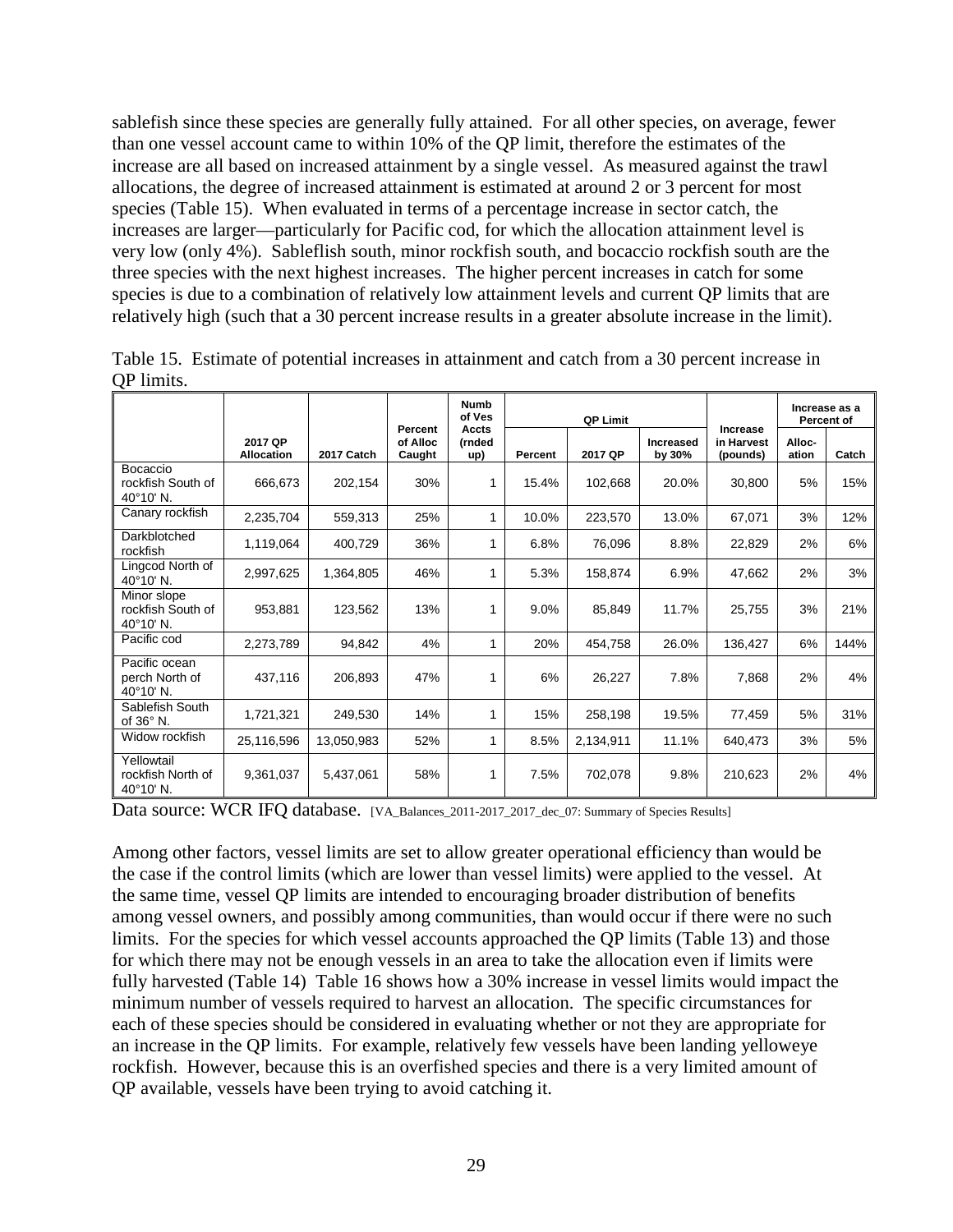<span id="page-29-0"></span>Table 16. The minimum number of vessels that the fleet could shrink to while still taking the full allocation, for those species/species groups for which sector allocation attainment levels are low and either vessel limits were approached by at least one vessel or there may not be enough vessels harvesting the fish to fully attain the allocation (because vessel QP limits would not allow it).

|                                         | Vessel(s)<br>Approach          | <b>Not Enough</b><br><b>Vessels in</b> | <b>Minimum Number of Vessels</b><br>to Take the Full Allocation |                                     |  |  |  |
|-----------------------------------------|--------------------------------|----------------------------------------|-----------------------------------------------------------------|-------------------------------------|--|--|--|
| <b>Species</b>                          | <b>QP Limits</b><br>(Table 13) | the Area<br>(Table 14)                 | <b>With Current QP</b><br>Limits                                | With a 30% Increase<br>in QP Limits |  |  |  |
| Bocaccio rockfish South of 40°10' N.    |                                |                                        |                                                                 | 5                                   |  |  |  |
| Canary rockfish                         |                                |                                        | 10                                                              | 8                                   |  |  |  |
| Chilipepper rockfish South of 40°10' N. |                                |                                        |                                                                 | 6                                   |  |  |  |
| Darkblotched rockfish                   |                                |                                        | 15                                                              | 12                                  |  |  |  |
| Lingcod North of 40°10' N.              |                                |                                        | 19                                                              | 15                                  |  |  |  |
| Lingcod South of 40°10' N.              |                                |                                        | 8                                                               | 6                                   |  |  |  |
| Minor shelf rockfish South of 40°10' N. |                                |                                        | 8                                                               | 6                                   |  |  |  |
| Minor slope rockfish South of 40°10' N. |                                |                                        | 12                                                              | 9                                   |  |  |  |
| Pacific cod                             |                                |                                        | 5                                                               | 4                                   |  |  |  |
| Pacific ocean perch North of 40°10' N.  |                                |                                        | 17                                                              | 13                                  |  |  |  |
| Sablefish South of 36° N.               |                                |                                        |                                                                 | 6                                   |  |  |  |
| Widow rockfish                          |                                |                                        | 12                                                              | 10                                  |  |  |  |
| Yelloweye rockfish                      |                                |                                        | 9                                                               |                                     |  |  |  |
| Yellowtail rockfish North of 40°10' N.  |                                |                                        | 14                                                              |                                     |  |  |  |

Data source: Summaries of WCR IFQ database. [VA\_Balances\_2011-2017\_2017\_dec\_07: Summary of Species Results]

The impacts of an increase in the vessel QP limit might be more important for individual vessels than it is for the fleet, processors, and communities which rely on those vessels. To provide a sense of the impact of a 30 percent increase in the vessel limit, the 2017 exvessel revenue for those vessels that approached the QP limits were examined. Of the 32 vessels that approached the limit in at least one year from 2011-2017, 27 were active in 2017 (summarized from WCR IFQ database). Those 27 vessels averaged \$1.1 million in exvessel revenue (PacFIN data query, January 17, 2017). <sup>[9](#page-29-1)</sup> Of the 27, only three had revenues of less than one half million. Those three vessels averaged 272 thousand dollars. These exvessel revenues per vessel can be contrasted with the amount of additional revenue that might be possible with a 30 percent increase in the annual vessel QP limits. For the 6 of the 14 species covered in [Table 16,](#page-29-0) a 30 percent increase in the vessel QP limit for a species would mean an opportunity for a vessel to increase revenue from that species by less than 15 thousand dollars [\(Table 17\)](#page-30-0). However, for three of the species the opportunity would be between 30 and 50 thousand dollars and for three others it would be between 75 and 100 thousand dollars. Finally, for two species, sablefish south and widow rockfish, a 30 percent increase could each provide an opportunity for a vessel to increase its revenue by over \$150 thousand. In evaluating these results, it should be kept in mind first that these values do not include any co-occurring species that might be harvested due to the increase in the accumulation limit, and second that there is an average of about 10 to 11 close encounters with individual species limits each year, and finally that these encounters are spread across an average of about 9 to 10 vessels ( [Table 12\)](#page-25-0). (This is a preliminary analysis using 2017 coastwide average prices for shorebased trawl caught groundfish in the nonwhiting fishery).

<span id="page-29-1"></span> <sup>9</sup> Data summary location: VA\_Balances\_2011-2017\_2017\_dec\_07: VA Attainment of 90%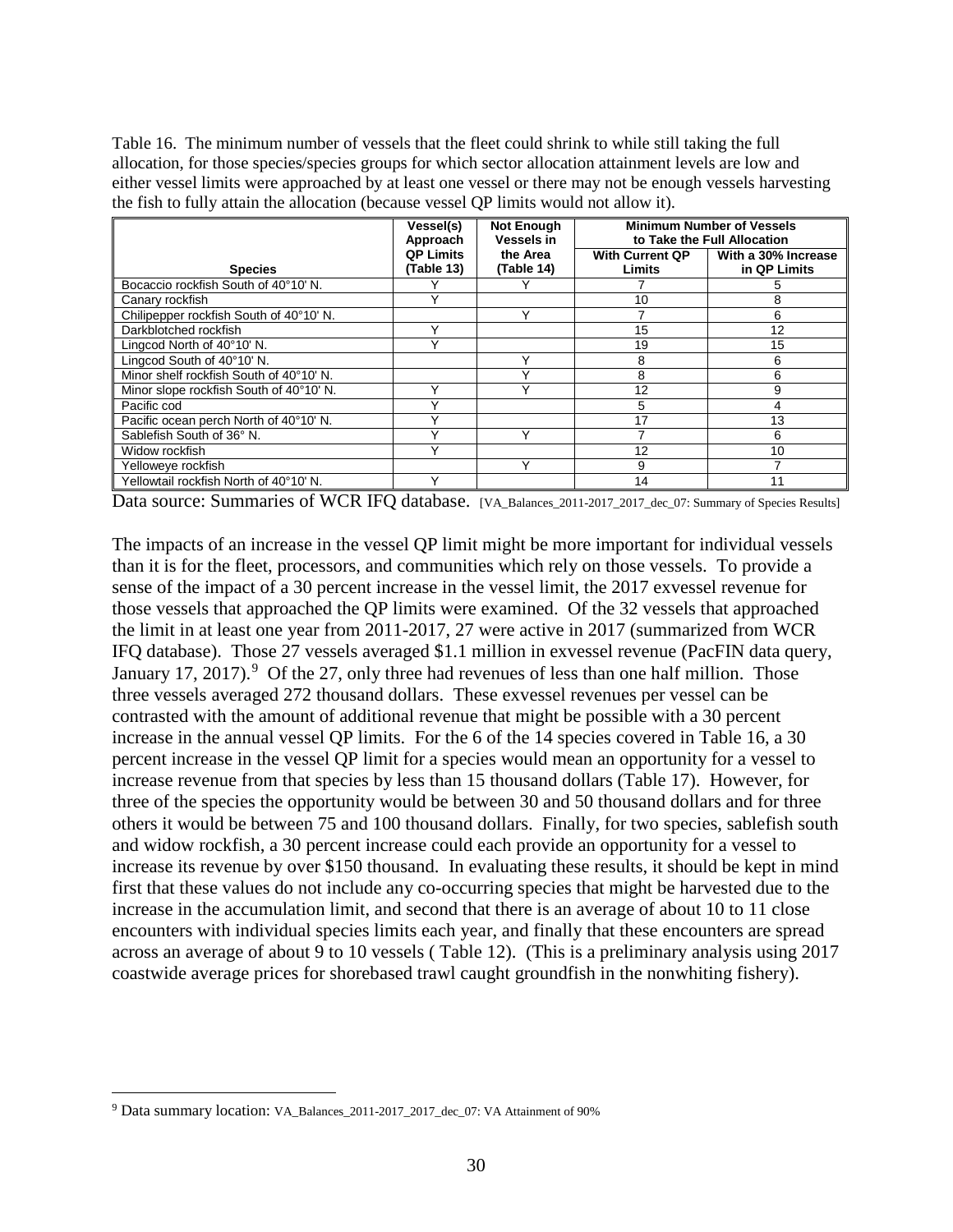<span id="page-30-0"></span>Table 17. The exvessel value equivalent of a 30 percent increase in QP limits (using 2017 approximate prices for trawl caught fish), for those species/species groups for which sector allocation attainment levels are low and vessel limits were approached by at least one vessel or there may not be enough vessels harvesting the fish to fully attain the allocation (because vessel QP limits would not allow it).

|                                         | Vessel(s)        | <b>Not</b>        | Exvessel Value (\$)      |                      |
|-----------------------------------------|------------------|-------------------|--------------------------|----------------------|
|                                         | Approach         | Enough            |                          | <b>Equivalent to</b> |
|                                         | <b>QP Limits</b> | <b>Vessels in</b> |                          | 30% Increase         |
|                                         | (Table 13)       | the Area          | <b>Assumed Price Per</b> | in Vessel QP         |
| <b>Species</b>                          |                  | (Table 14)        | Pound (\$)               | Limits (\$)          |
| Bocaccio rockfish South of 40°10' N.    | $\check{ }$      |                   | 0.46                     | 14,260               |
| Canary rockfish                         | $\check{ }$      |                   | 0.48                     | 32.393               |
| Chilipepper rockfish South of 40°10' N. |                  | v                 | 0.49                     | 93,942               |
| Darkblotched rockfish                   | v                |                   | 0.44                     | 10,089               |
| Lingcod North of 40°10' N.              | $\check{ }$      |                   | 0.94                     | 44,626               |
| Lingcod South of 40°10' N.              |                  | ٧                 | 0.94                     | 46,031               |
| Minor shelf rockfish South of 40°10' N. |                  | $\checkmark$      | 0.44                     | 7,548                |
| Minor slope rockfish South of 40°10' N. | v                | $\checkmark$      | 0.48                     | 12,236               |
| Pacific cod                             | v                |                   | 0.57                     | 78,281               |
| Pacific ocean perch North of 40°10' N.  | $\checkmark$     |                   | 0.45                     | 3,579                |
| Sablefish South of 36° N.               | v                | $\checkmark$      | 2.09                     | 162,044              |
| Widow rockfish                          | v                |                   | 0.31                     | 196,585              |
| Yelloweye rockfish                      |                  | $\checkmark$      | 0.62                     | 51                   |
| Yellowtail rockfish North of 40°10' N.  | v                |                   | 0.41                     | 86,326               |

Data source: Summaries of WCR IFQ database and PacFIN. [VA\_Balances\_2011-2017\_2017\_dec\_07.xlsx: Summary of Species Results and IFQ\_Prices\_2017.xlsx:Sheet 2]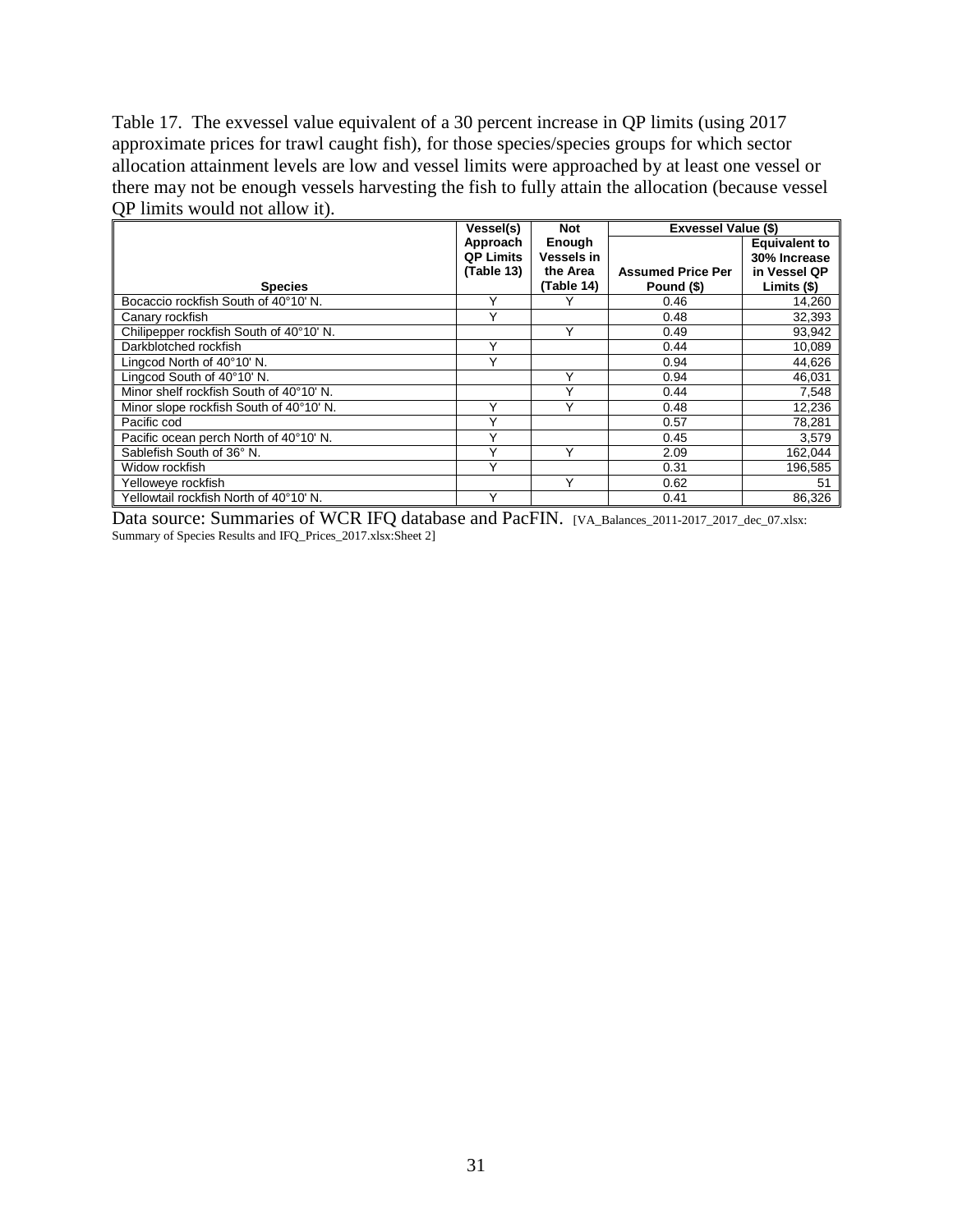# <span id="page-31-0"></span>**Daily QP Limits (Overfished Species and Halibut)**

#### *Alternatives*

<span id="page-31-1"></span>Removal of the daily QP limit is slated for possible inclusion as a management measure in the 2019-2020 biennial specifications package, however, analysts have indicated that due to workload only the issue of removing newly rebuilt species (bocaccio, darkblotched rockfish and Pacific ocean perch) from the list of those to which daily limits apply will be part of the specifications package. Daily QP limits for the now rebuilt canary and widow rockfish have already been removed. For the follow-on package, the following alternatives address the complete elimination of the daily QP limit policy from regulation.

**Daily Vessel QP Limits Alternative 1: No action:** Under status quo procedures, when a stock is declared rebuilt, the daily vessel limit is removed through a Council action. Therefore, it is expected that the limits for bocaccio rockfish south of 40°10' N. latitude, darkblotched rockfish, and POP will be removed through the biennial specifications process, leaving vessel limits for only Pacific halibut, yelloweye rockfish, and cowcod south of 40°10' N. latitude.

**Daily Vessel QP Limits Alternative 2:** Eliminate daily limits for remaining species: Pacific halibut, yelloweye rockfish, and cowcod south of 40°10' N. latitude.

#### *Preliminary Data and Analysis*

<span id="page-31-2"></span>While the annual vessel QP limit limits the amount of used and unused QP in a vessel account, the daily limit limits the amount of unused QP that can be in a vessel account at any one time. Daily limits attempt to limit a person's ability to acquire additional QP from others before those QP are needed. Theoretically, QP that would be in excess of the daily limit are left on the market for others to acquire. Because daily limits are set at the level of the QS control limits [\(Table 18\)](#page-31-3) they have no effect on those who only use QP from their own QS account.

|                                                                                | <b>QP Limit</b> |                       | QS Control<br>Limit |                | Daily QP Limit        |
|--------------------------------------------------------------------------------|-----------------|-----------------------|---------------------|----------------|-----------------------|
|                                                                                | <b>Percent</b>  | 2017<br><b>Pounds</b> | <b>Percent</b>      | <b>Percent</b> | 2017<br><b>Pounds</b> |
| <b>Remaining Overfished Species and Pacific Halibut</b>                        |                 |                       |                     |                |                       |
| Cowcod South of 40°10' N.                                                      | 17.7%           | 546                   | 17.7%               | 17.7%          | 546                   |
| Pacific halibut (IBQ) North of 40°10' N.                                       | 14.4%           | 20,860                | 5.4%                | 5.4%           | 7,822                 |
| Yelloweye rockfish                                                             | 11.4%           | 276                   | 5.7%                | $5.7\%$        | 138                   |
| Recently Rebuilt Species (Expected to be Removed from the Daily QP Limit List) |                 |                       |                     |                |                       |
| Bocaccio rockfish South of 40°10' N.                                           | 15.4%           | 102,668               | 13.2%               | 13.2%          | 88,001                |
| Darkblotched rockfish                                                          | 6.8%            | 76,096                | 4.5%                | 4.5%           | 50,358                |
| Pacific ocean perch North of 40°10' N.                                         | 6.0%            | 179,858               | 4.0%                | 4.0%           | 119,905               |

<span id="page-31-3"></span>Table 18. Accumulation limits for species for which there is a daily QP limit.

Data source: WCR IFQ database. [VA\_Balances\_2011-2017\_2017\_dec\_07: Daily Limit Results]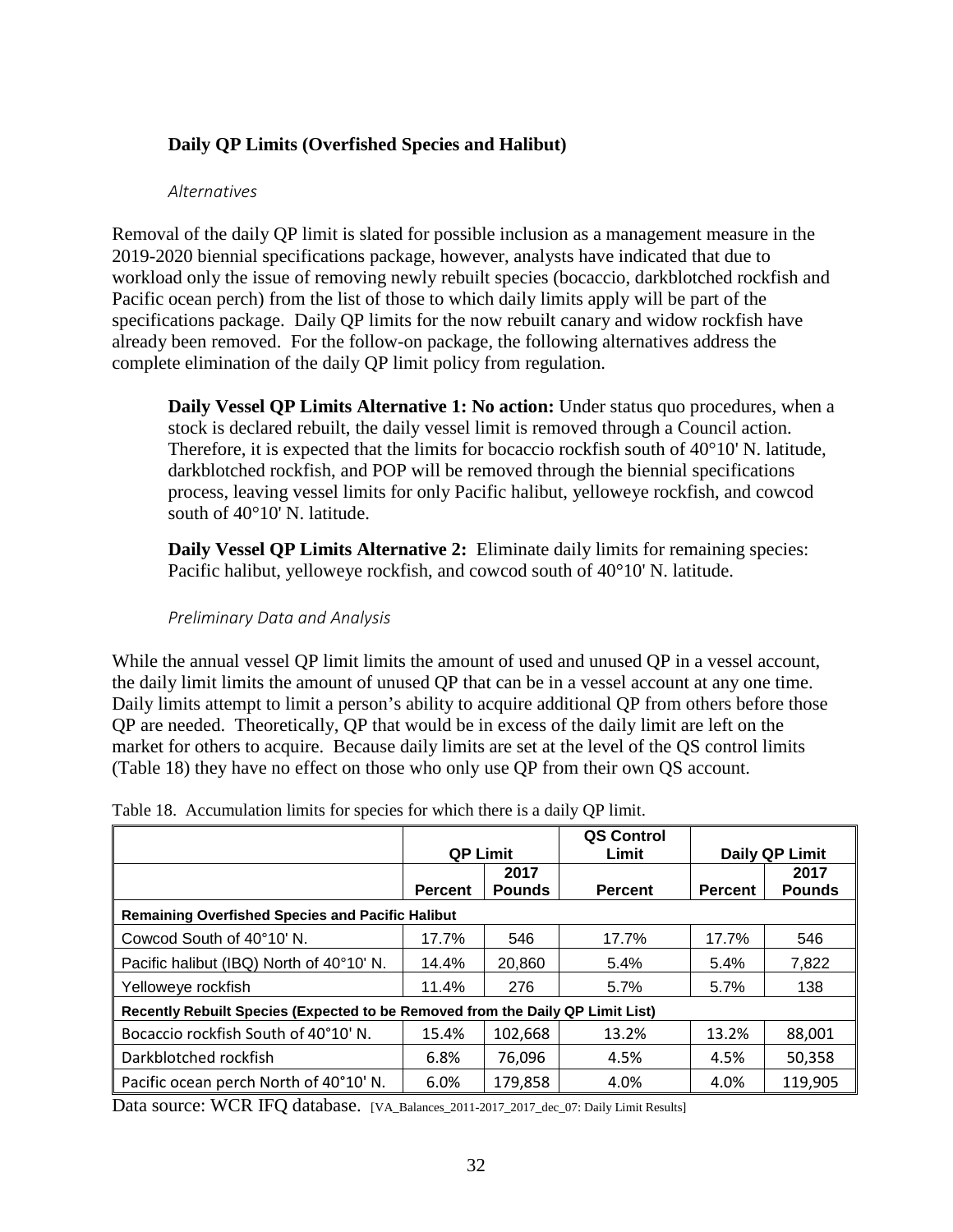For cowcod, because all of the accumulation limits are set at the same level (QP, QS, and daily) it is not clear that the daily limit has any effect. Additionally, for any daily limit, there are a few work arounds which limit the policies effectiveness in encouraging QP to remain on the market until needed. First, sales contracts can be signed but the QP transfers not implemented until a vessel account has room under the daily limit. Second, entities can temporarily acquire trawl permits and use them to establish a second vessel account in which they can store QP (similar to what risk pools do).

If a vessel does not land more than the daily limit during the year, then the daily limit is not constraining. [Table 19](#page-33-0) indicates that for the remaining overfished species and Pacific halibut, from 2011 through 2017 there has been only one instance of a vessel landing more than the daily limit. With respect to recently rebuilt species, there has generally been at least one vessel landing more than the daily limit each year for Pacific ocean perch but far less for bocaccio and darkblotched rockfish. The greatest number of encounters occurred for widow rockfish, for which daily limits were removed on December 26, 2017.

Because daily limits do not constrain the total catch during a year but just the process of QP transfer, if in the future there is a need to reinstate the policy that action could be taken without substantially disrupting the fishery.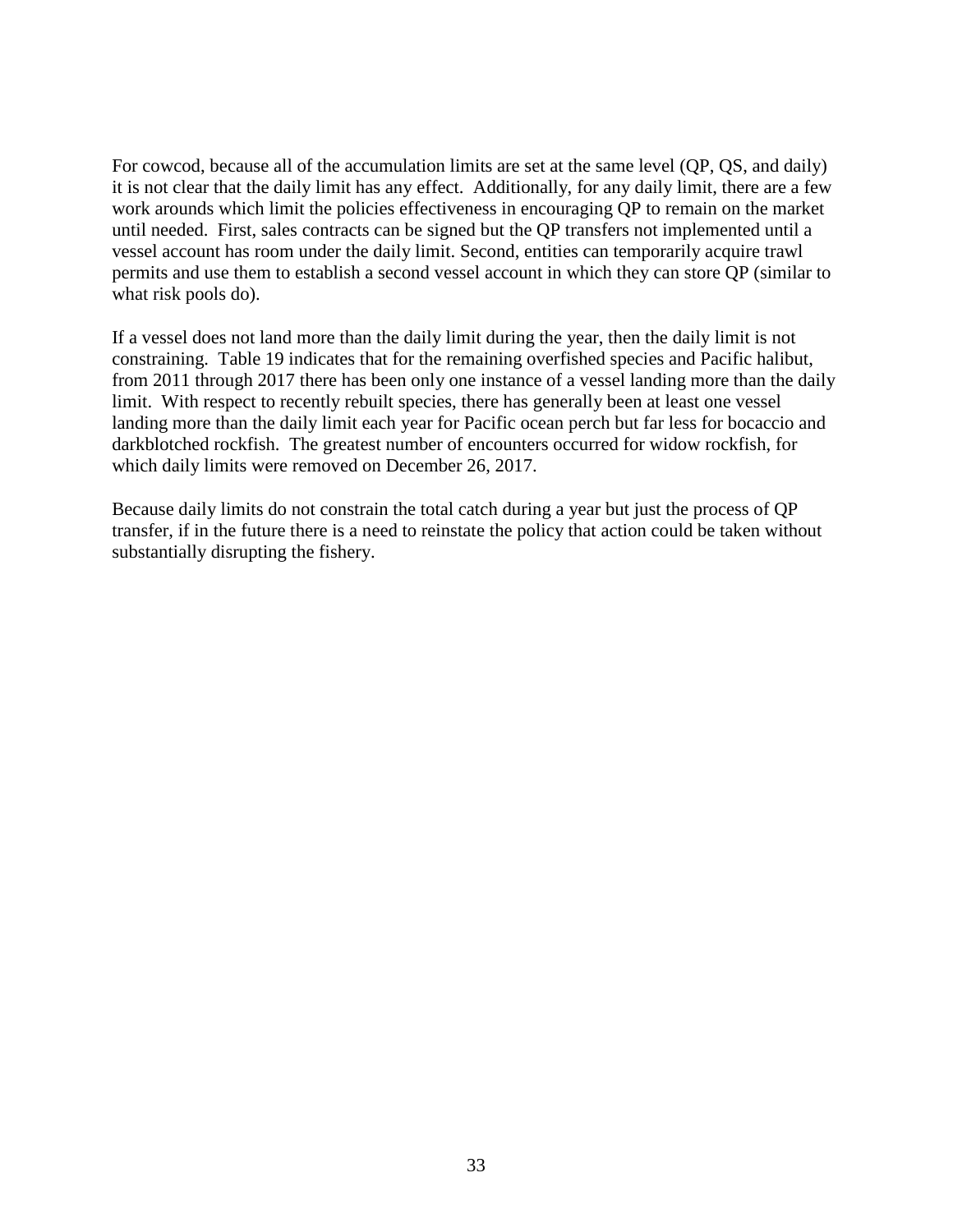|                                                                                |                         | 2011     | 2012     | 2013           | 2014     | 5<br>201 | 2016           | 2017           | <b>Total</b><br><b>Encounters</b><br>with Daily<br>Limit<br>$(2011 - 2017)$ |  |
|--------------------------------------------------------------------------------|-------------------------|----------|----------|----------------|----------|----------|----------------|----------------|-----------------------------------------------------------------------------|--|
| <b>Remaining Overfished Species and Pacific Halibut</b>                        |                         |          |          |                |          |          |                |                |                                                                             |  |
| Cowcod South of 40°10' N.                                                      | Total # Vessels         | 4        | 7        | 11             | 11       | 8        | $\overline{7}$ | 8              |                                                                             |  |
|                                                                                | # Vessels > Daily Limit | $\Omega$ | $\Omega$ | $\Omega$       | $\Omega$ | $\Omega$ | $\Omega$       | 0              | $\mathbf 0$                                                                 |  |
| Pacific halibut (IBQ) North of<br>40°10' N.                                    | Total # Vessels         | 79       | 76       | 76             | 68       | 70       | 72             | 74             |                                                                             |  |
|                                                                                | # Vessels > Daily Limit | $\Omega$ | 1        | $\Omega$       | $\Omega$ | $\Omega$ | $\Omega$       | 0              | 1                                                                           |  |
| Yelloweye rockfish                                                             | Total # Vessels         | 14       | 14       | 16             | 19       | 11       | 15             | 24             |                                                                             |  |
|                                                                                | # Vessels > Daily Limit | $\Omega$ | $\Omega$ | $\Omega$       | $\Omega$ | $\Omega$ | $\Omega$       | 0              | 0                                                                           |  |
| Recently Rebuilt Species (Expected to be Removed from the Daily QP Limit List) |                         |          |          |                |          |          |                |                |                                                                             |  |
| Bocaccio rockfish South of<br>$40^{\circ}10'$ N.                               | Total # Vessels         |          | 13       | 19             | 16       | 10       | 8              | 11             |                                                                             |  |
|                                                                                | # Vessels > Daily Limit |          | $\Omega$ | $\Omega$       | $\Omega$ | 1        | $\Omega$       | 1              | 2                                                                           |  |
| Darkblotched rockfish                                                          | Total # Vessels         | 86       | 91       | 86             | 81       | 85       | 79             | 86             |                                                                             |  |
|                                                                                | # Vessels > Daily Limit | $\Omega$ | $\Omega$ | 0              | $\Omega$ | $\Omega$ | $\Omega$       | 1              | 1                                                                           |  |
| Pacific ocean perch North of<br>40°10' N.                                      | Total # Vessels         | 70       | 73       | 69             | 64       | 69       | 69             | 73             |                                                                             |  |
|                                                                                | # Vessels > Daily Limit | 1        | 3        | $\Omega$       |          | 1        | 1              | $\overline{2}$ | 9                                                                           |  |
| Species Previously Removed from the Daily QP Limit List                        |                         |          |          |                |          |          |                |                |                                                                             |  |
| Canary rockfish                                                                | Total # Vessels         | 56       | 54       | 55             | 59       | 53       | 53             | 66             |                                                                             |  |
|                                                                                | # Vessels > Daily Limit | $\Omega$ | 1        | $\Omega$       | $\Omega$ | 3        | 1              | 1              | 6                                                                           |  |
| Widow rockfish                                                                 | Total # Vessels         | 63       | 68       | 67             | 61       | 62       | 63             | 71             |                                                                             |  |
|                                                                                | # Vessels > Daily Limit | 1        | $\Omega$ | $\overline{2}$ | 3        | 4        | 4              | $\overline{2}$ | 16                                                                          |  |

<span id="page-33-0"></span>Table 19. Total number of vessels with catch of daily limits species and number of vessels with annual deliveries in excess of the daily limits.

Data source: WCR IFQ database, Jan 8, 2018. [VA\_Balances\_2011-2017\_2017\_dec\_07: Daily Limit Results]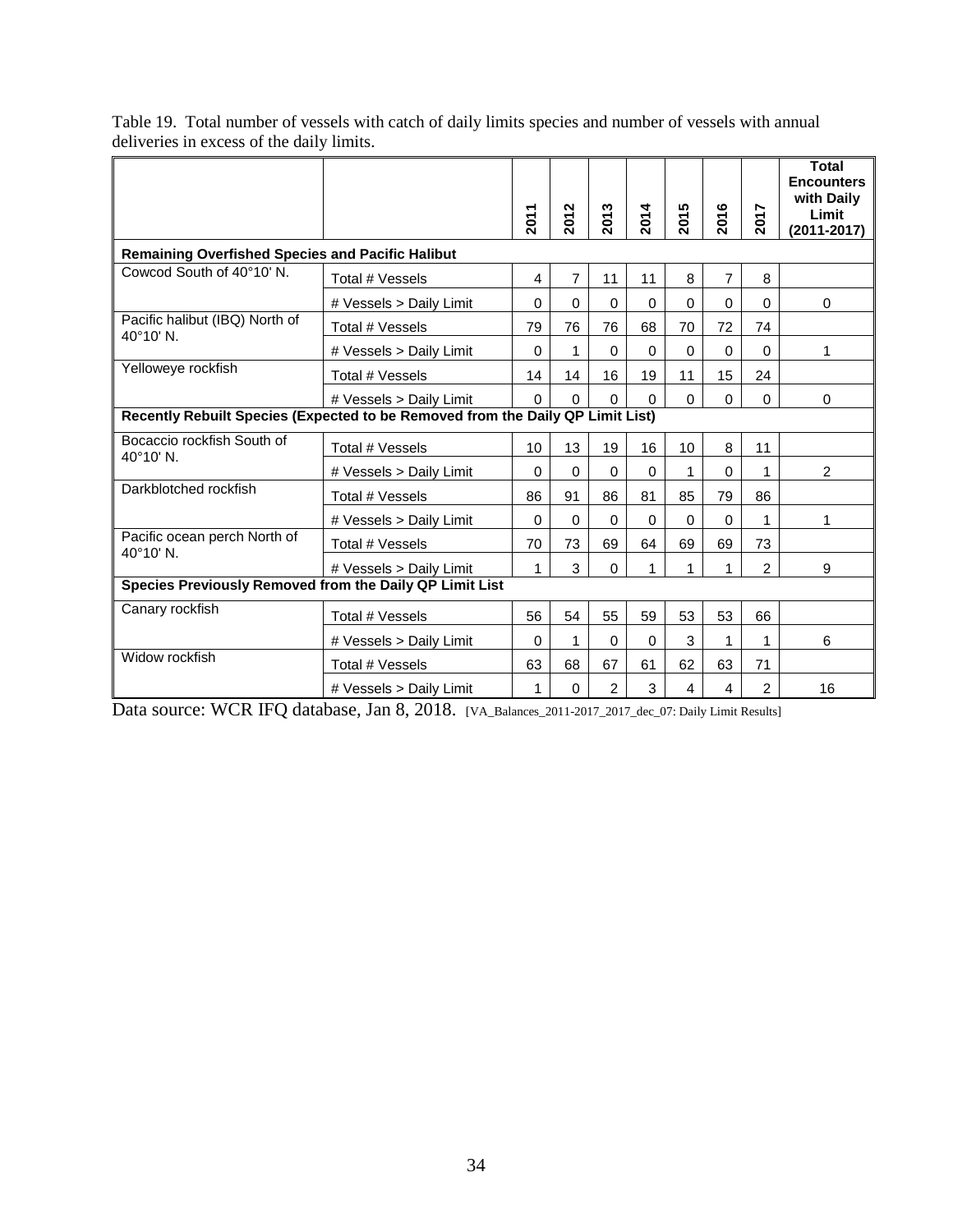# <span id="page-34-0"></span>**4. Shorebased IFQ Sector Harvest Complex Needs**

## **Proposed Purpose and Need**

<span id="page-34-1"></span>The following purpose and need was adopted by the Council at its September 2017 meeting.

Action is needed to allow the shorebased sector to more fully and efficiently harvest its allocation to the benefit of industry (harvesters and processors), communities, and consumers. For some species, the amount of QP available is so limited that it inhibits the harvest of multispecies complexes, either because of actual catch rates for co-occurring species or because of excessive precaution on the part of vessels' trying to avoid species for which the amount of QP is limited. Sometimes individual vessels are limited by unexpected high catches of bycatch species, so large that they exceed annual vessel limits. These constraints on harvesting also adversely impact processors and markets. The purpose of this action would be to relieve the limiting species constraints including constraints for individual vessels encountering unexpectedly high bycatch in excess of annual vessel limits.

#### **Background**

<span id="page-34-2"></span>Prior to the trawl catch share program, many species were underharvested due to the rigidity of the trip limit system used for the shorebased fishery. This system provided a set of species and species group limits for all vessels operating in an area and there was no way for vessels to adjust the limits in response to the actual catch taken. At the same time, vessels were regulated on landings and so could continue to fish while discarding species for which they had reached their limits (so long as the fish that they were able to retain still provided for an economically viable trip). With implementation of the catch share program with its transferable individual quota that applied to catch rather than landings, it was hoped that the flexibility would both increase attainment of sector allocations and reduce bycatch.

While implementation of the catch share program appears to have substantially reduce bycatch, attainment of the trawl allocations has not improved. A retrospective evaluation of attainment for a number of significant groundfish species (arrowtooth flounder, canary rockfish, Dover sole, English sole, lingcod, petrale sole, sablefish north, and widow rockfish) showed that from 2011 though 2015 the attainment of related harvest allowances changed little relative to the years prior [\(Matson, 2016\)](http://www.pcouncil.org/wp-content/uploads/2016/08/HO08_NMFS_QuotaAttainmentAnalysis.pdf). For most species there was a slight but not statistically significant decline in attainment after the trawl catch share program went into place. Substantial increases in the Dover sole harvest allowances were accompanied by a more substantial decline in the percent of those allowances actually harvested. The shorebased sector's level of attainment of its allocations from 2011 through 2017 is provide in [Table 10.](#page-21-0)

Further study is needed to determine whether attainment is being limited by factors such as markets or the limited availability of certain species that are taken as part of a stock complex (e.g. northern area sablefish). Another factor affecting attainment may be precautionary fishing by vessels concerned about encountering high levels of bycatch for species for which the QP available is limited or for which the catch level might readily exceed the annual vessel QP limit. In the case of exceeding an annual vessel QP limit, a vessel would no longer be able to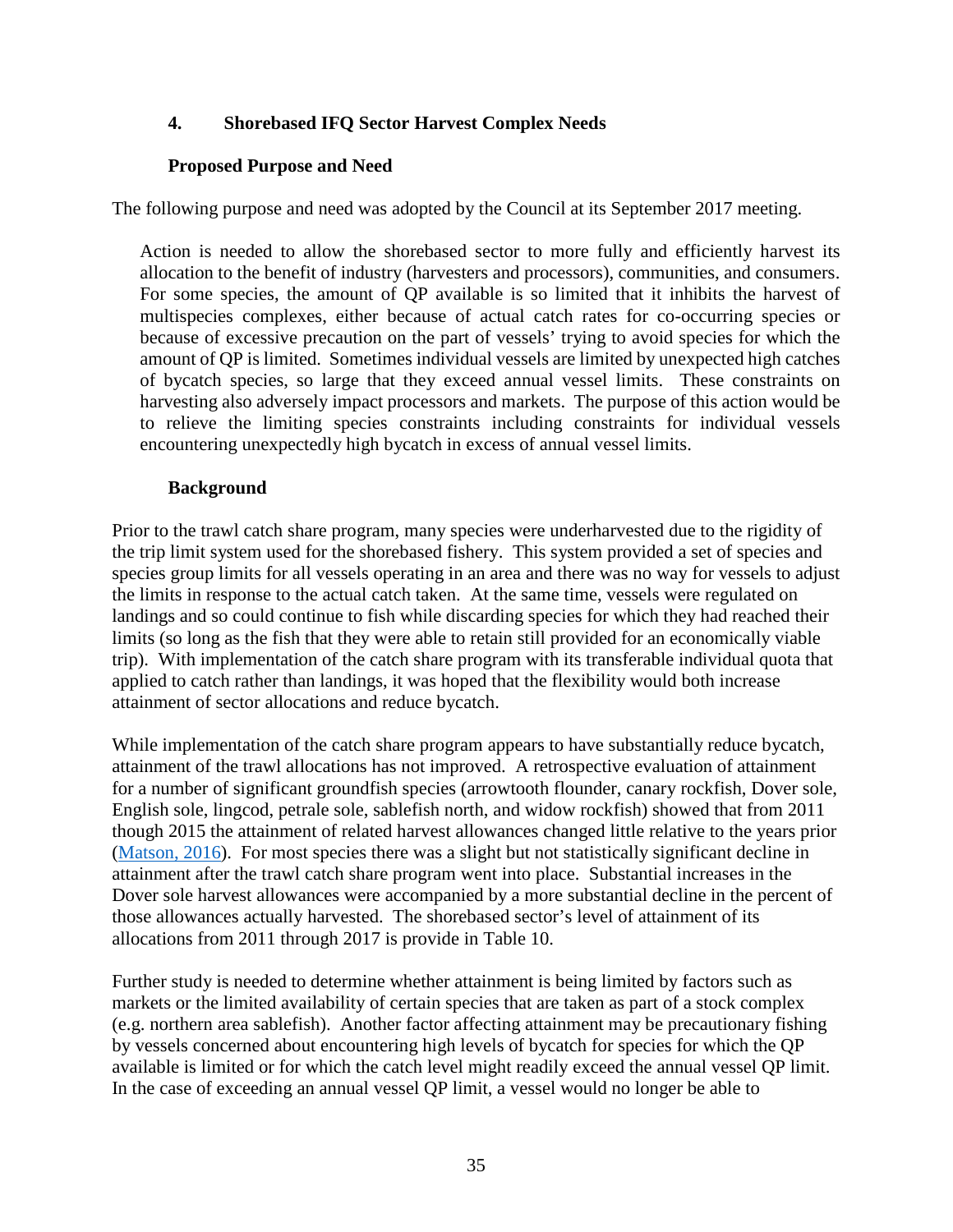participate in the fishery until it has covered its deficit. In the event of a deficit several times the annual limit, a vessel might have to forgo fishing for several years.

An increase in the availability of quota for constraining co-occurring species or a decrease in the negative impacts from exceeding annual limits might help to increase the shorebased sector's ability to harvest complexes of groundfsih species. A number of possible sources of relief have been identified. First, at the end of every year there are vessels accounts with leftover unused QP and accounts with deficits. Some of these surpluses and deficits are not known until after the start of the following year because of a data lag between harvest and the time vessel accounts are debited (particularly for observer data on amounts discarded). However, after the start of the year QP cannot be traded between accounts. That means, if a vessel has a deficit it must cover it with QP issued for the subsequent year, even though unused QP for the previous year may be available in other vessel accounts. Second, on September 1<sup>st</sup> of each year, any QP that has not been transferred to a vessel account expires. While it is the individual quota share owner's responsibility to ensure that such QP are transferred in a timely fashion, other vessels, processors, communities, and fish consumers may all suffer by the expiration of unused QP. Finally, vessel QP limits can prevent a vessel from covering a large deficit, resulting in what might be highly precautionary fishing and underharvest of allocations. Some degree of postseason relief from these limits might reduce the degree of precaution, potentially encouraging higher attainment of the available QP. Each of these potential sources of relief may also have some adverse impacts that will be analyzed and considered during the course of deliberations on this issue.

#### **Alternatives**

<span id="page-35-0"></span>The following alternatives have been developed and refined by the Council at its September and November 2017 meetings. Additional refinement may be helpful before the alternatives are moved forward for analysis, particularly with respect to part of the language in Alternative 2, Suboption B-2, which has not been reviewed by the Council.

#### **Shorebased Needs Alternative 1: No action.**

**Shorebased Needs Alternative 2: Allow Post Season Trading for Accounts in Deficit**  (include an annual date for end of trading). After the end of the year, all vessels with deficits in their account would be allowed to buy previous year QP to cover their deficit, up through a certain date.

**Suboption A:** In covering their previous year deficits, vessels would not be limited by the annual vessel QP use limits for all species or certain non-target species *(species covered to be determined)*

**Suboption B:** If the deficits are not covered by that certain date, NMFS would also convert unused QP not eligible for carryover from the previous year (for example QP in excess of individual vessel account carryover limits) and/or unfished amounts from the previous year's ACLs and sell the QP to trawl sector vessels that are in deficit, up to the amount of that deficit *(species covered to be determined).*

**Suboption B-1:** Set the NMFS sale price to above market rate.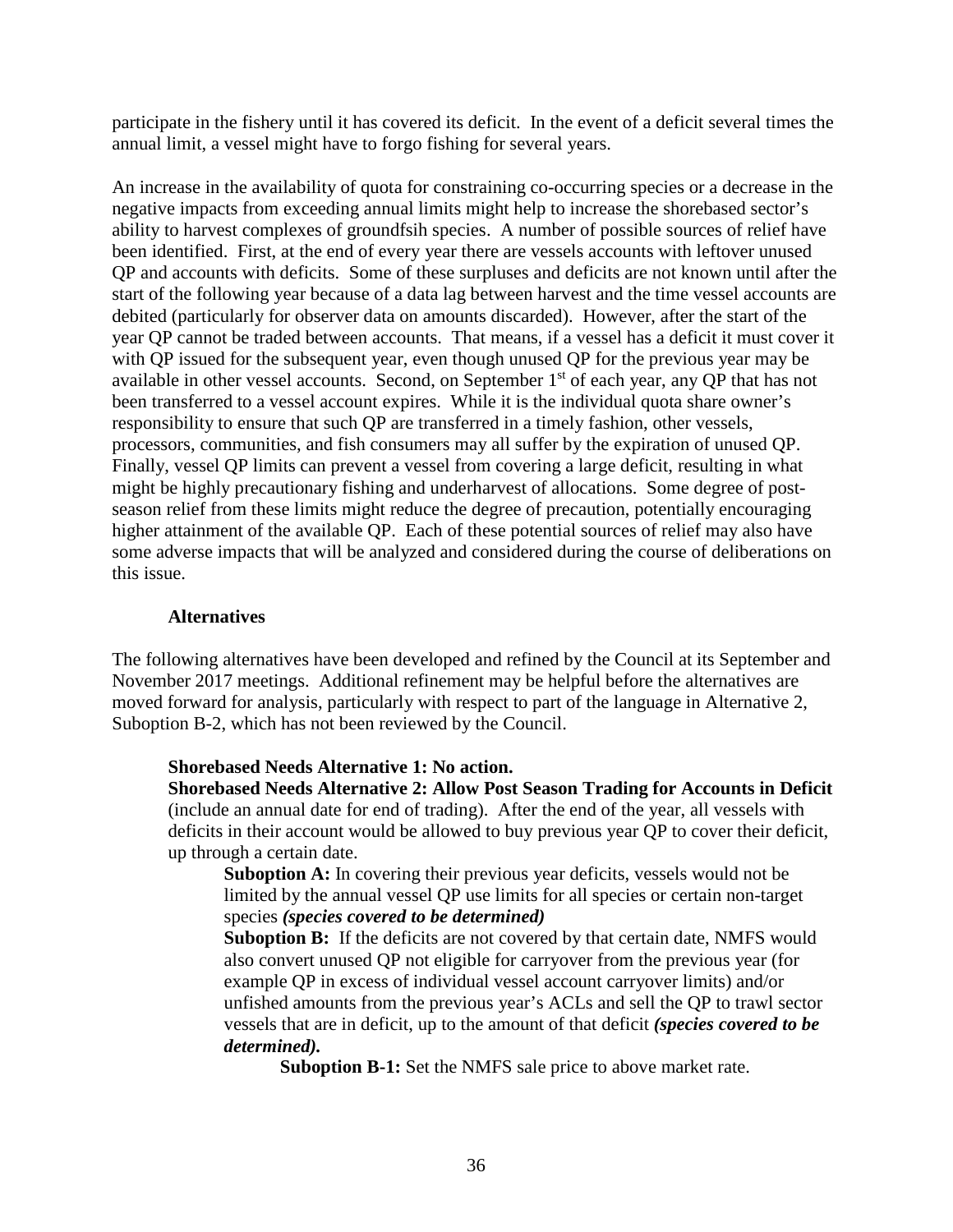**Suboption B-2:** When there are more deficits than there are QP available NMFS will develop a means for allocating the QP fairly. These means might include *selling to all interested parties in proportion to their deficit (e.g. if only 80 percent of the deficits of interested parties can be covered, then each party would only be allowed to buy an amount equal to 80 percent of their deficit) or through an auction.* **[This suboption was left incomplete in November 2017. Council staff developed the bold italics text for advisory body and Council consideration.]**

[Suboptions are not mutually exclusive]

**Shorebased Needs Alt 3: Eliminate September 1st QP expiration**. Eliminate the September 1<sup>st</sup> QP expiration for QP not transferred to vessel accounts.

[Alternatives are not mutually exclusive]

*Notes*

<span id="page-36-0"></span>At its July 2017 meeting, the CAB also considered but rejected elimination of surplus QP carryover. Under the rejected approach, the surplus QP would instead have gone to the pool for NMFS to sell to vessels with deficits. However, the elimination of the surplus carryover would have reduced the fleet and individual vessel opportunity to harvest available quota. Instead, the [CAB's September 2017 report](http://www.pcouncil.org/wp-content/uploads/2017/08/E7a_CAB_Rpt1_SEPT2017BB.pdf) recommended considering an alternative that would increase carryover to 30 percent based on the success of the BC program which uses such a value.

The [CAB's September 2017 report](http://www.pcouncil.org/wp-content/uploads/2017/08/E7a_CAB_Rpt1_SEPT2017BB.pdf) also noted that relief from high bycatch events needs to be balanced with disincentives for risking high bycatch events, since such events may impact the entire fleet. Additionally, while some alternatives were designed to address the situation of vessels with amounts of catch in excess of the annual vessel QP limits, the provisions could benefit vessels with any levels of deficit. The CAB noted the importance of minimizing the opportunities for abuse and considered possibilities such as a two-strike system and allowing only risk pools to cover amounts a vessel take in excess of vessel QP limits. The NMFS report also voiced the need to consider the impact of some of the alternatives on vessel incentives and consequent potential impacts on the fleet. And, NMFS noted that any provisions that include risk pools would require a definition for risk pools implementable by NMSF in its vessel accounting system.

At its September and November 2017 meetings, the Council eliminated some alternatives from consideration and recommended that several of the alternatives be moved forward as part of a follow-on package. Additionally, it grouped alternatives addressing fleet attainment of the shorebased allocation with alternatives specifically targeted on the issue of vessels that encountered lightning strike tows.

In response to a September 2017 [NMFS report,](http://www.pcouncil.org/wp-content/uploads/2017/09/E7a_Sup_NMFS_Rpt2_SEPT2017BB.pdf) the Council added the alternative to eliminate the requirement that all QP be transferred to vessel accounts by September 1<sup>st</sup> of each year. This September  $1<sup>st</sup>$  provision was resulting in some QP expiring unused, reducing the total amount of QP available to the fleet.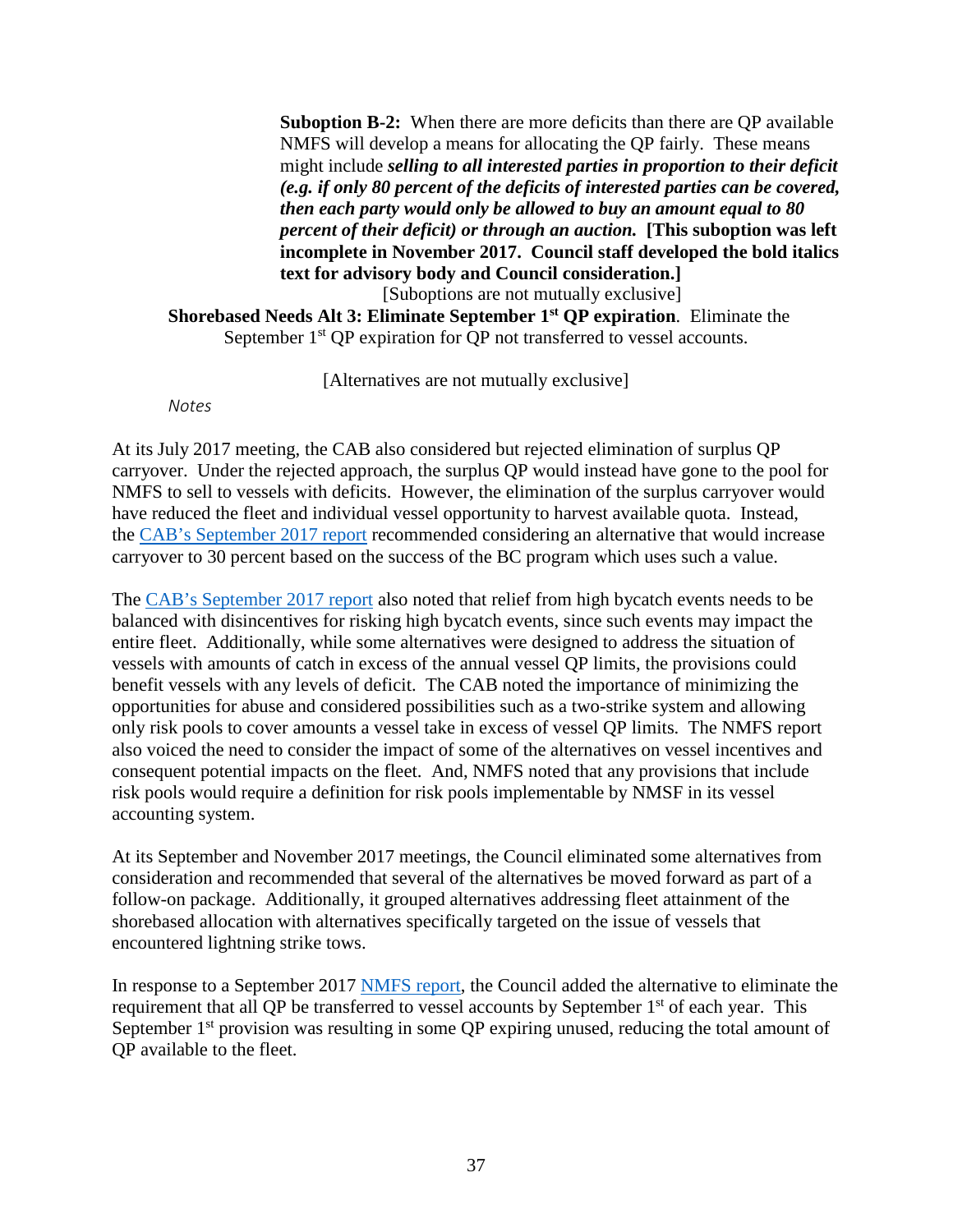Also at its September 2017 meeting, the Council eliminated the following alternatives from consideration.

**Increase Quota Issued:** Raise the amount of QP issued to the point where the modelling would suggest that the trawl allocations would be taken.

# **Change Management Tools for Some Species**

**Convert yelloweye and cowcod from IFQ management to set-aside management.** Take into account that existing closures are protecting the resource and its habitat, but also identify the specific areas that should remain closed to ensure the resource is protected.

**Suboption**: Create a new management line at 34<sup>o</sup> 27' N. and make cowcod a monitored (set-aside) species between  $34^{\circ}$  27' N. and  $40^{\circ}$  10' N. (Management north and south of this area would not change).

**Area Restriction Alternative.** Vessels that are in deficit by amounts in excess of the annual vessel QP use limits may continue to fish in areas where that deficit species is not caught (species/area relationships to be defined).

The GMT recommended against the area restriction alternative due to the large analytical and implementation burdens that would be associated with it. NMFS also expressed concern about the costs of this alternative and the potential for a group of vessels encountering high bycatch to impact the rest of the fleet.

At its November 20117 meeting the Council eliminated the following alternative because it was redundant with the follow-on action pertaining to the adjustment of accumulation limits.

## **Raise Annual Vessel QP Limits.**

Raise the vessel cap for vessels that participate in risk pools (define qualifying risk pool). *Other alternatives to be developed.*

Additionally, it grouped the following option on increasing carryover with a separate agenda item on flexibility in ACL management.

**Increase Carry-Over.** Raise the carryover amount from 10 percent to as much as 100 percent (particularly for non-target species with low ACLs).

In its November 2017 [report](https://www.pcouncil.org/wp-content/uploads/2017/11/F2a_Sup_NMFS_Rpt1_PrelimROA_NOV2017BB.pdf) to the Council, NMFS noted that implementation of a post-season trading options would mean that provisions to automatically cover previous years deficits with following year QP would have to be modified. The NMFS report also recommended that the Council consider a suboption to allow vessels with surplus QP to acquire additional QP during the post season trading period provided by Alternative 2. The GMT noted that this allowance would go beyond the intent of the provision and the Council declined to take-up the suboption.

## **Preliminary Data and Analysis**

<span id="page-37-0"></span>The primary focus of the alternatives is allowing post season trading to so that a vessel can cover its previous season deficits with previous season QP, rather than drawing down QP from the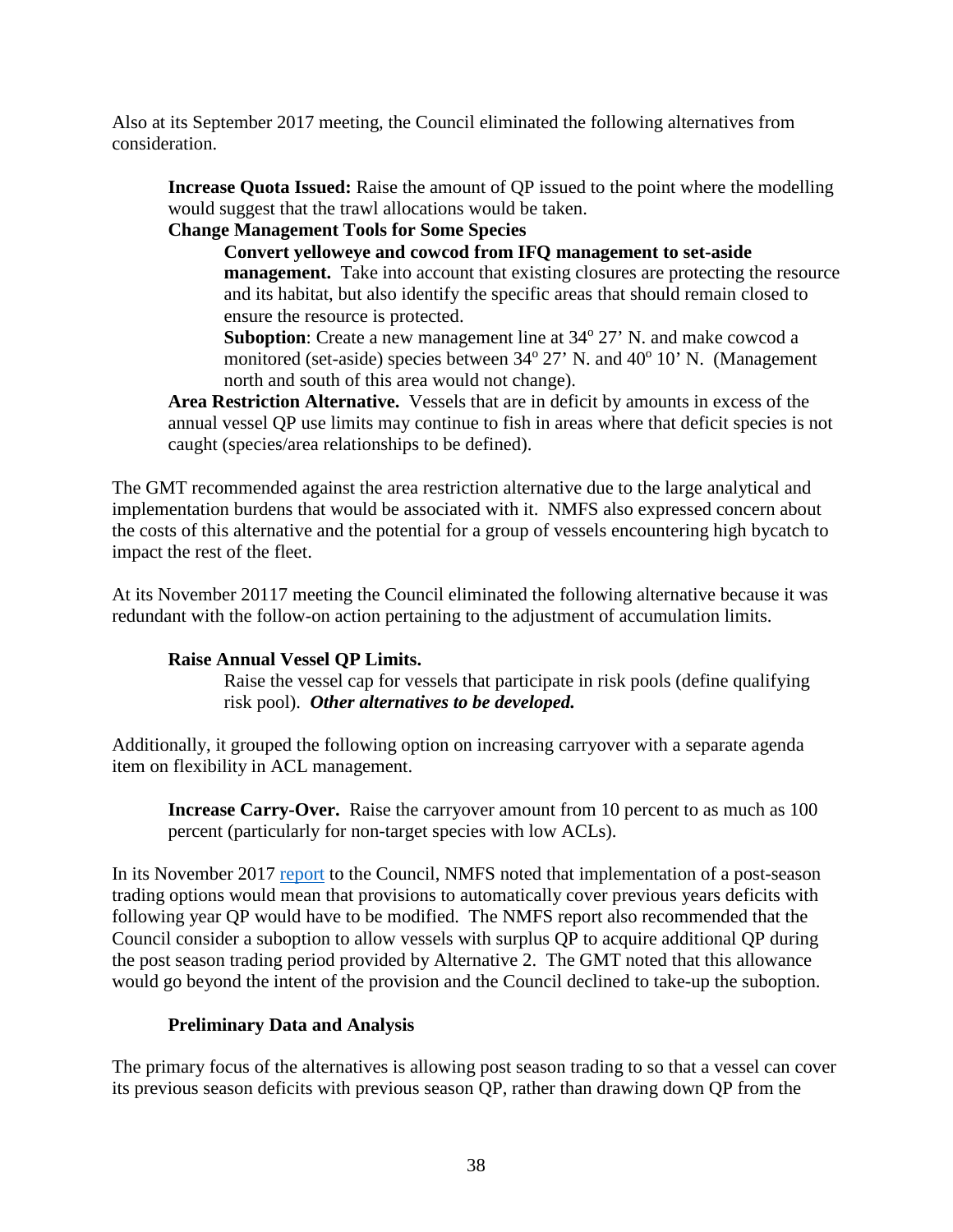subsequent year. For most species and years, the deficits are less than a percent of the trawl allocation [\(Table 20\)](#page-39-0). In those instances, using a subsequent year's quota to cover a previous year deficit would have little impact on the overall fishery, though it might be more significant for individual vessels [\(Table 21a](#page-40-0)nd [Table 22\)](#page-41-0)—particularly given that previous years quota would likely be available at a considerable discount. For example, even though the total Petrale sole deficit from 2012 was only 0.45% of the 2013 allocation, for one vessel there was more than a 13 thousand pound deficit. For a few species and years, the percentage carryover is more significant: Pacific whiting in 2012 and 2013, Pacific ocean perch in 2013, and canary rockfish in 2016.

A single vessel "lightning strike" in 2015 led to the carryover of a substantial deficit into 2016 and provides perhaps the best example of how covering deficit from one year impacts the availability of QP to the fleet as a whole in a subsequent year. The 2015 canary deficit carried into 2016 would have been 39% of the 2016 trawl allocation except that the 10% annual vessel QP limit prevented completely covering the deficit with 2016 QP (i.e. only 10% of the 2016 QP was used to cover the vessel's 2015 deficit). Because canary was rebuilt by 2017, the trawl allocation increased by over 20 fold, allowing the remaining 2015 deficit to be completely covered in 2017 with a relatively small impact on the available quota. Without the 2017 increase, ten percent of each years trawl allocation would have been used to cover the 2015 deficit for several more years. If after the end of the year it had been possible to use 2015 QP to cover the 2015 deficit, the vast majority of the deficit might have been covered (the total 2015 deficit represented 40 percent of the 2015 allocation and 37 percent of the 2015 QP went unused).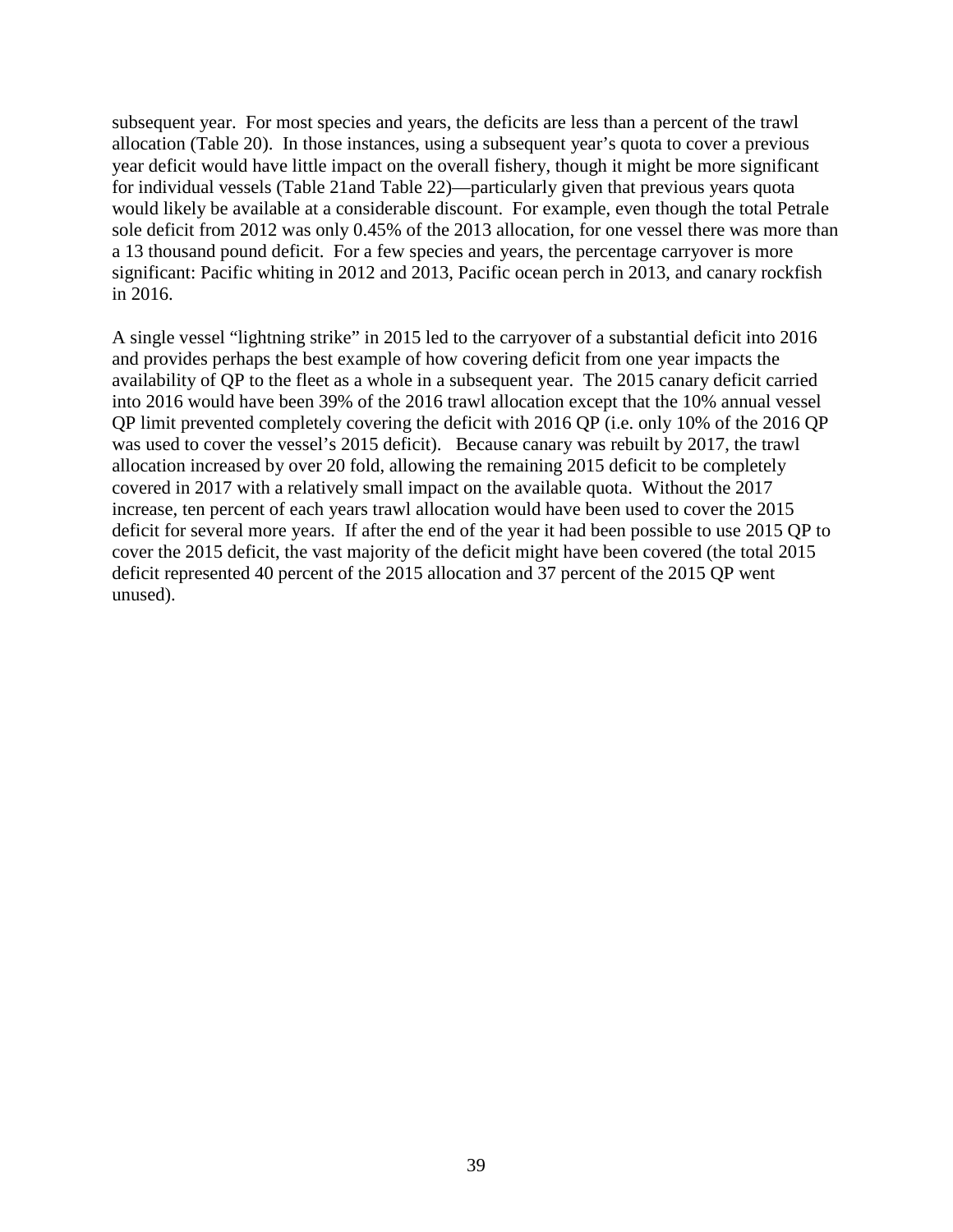| <b>IFQ Species/Species Group Category</b> | 2012                         | 2013                         | 2014                     | 2015                         | 2016                     | 2017                     |
|-------------------------------------------|------------------------------|------------------------------|--------------------------|------------------------------|--------------------------|--------------------------|
| Arrowtooth flounder                       | 0.00%                        | 0.00%                        | 0.15%                    | 0.06%                        | 0.38%                    |                          |
| Bocaccio rockfish South of 40°10' N.      | -                            |                              | 0.00%                    |                              |                          |                          |
| Canary rockfish                           | $\blacksquare$               | 0.02%                        |                          | $\blacksquare$               | 10.00% <sup>a/</sup>     | 1.44%                    |
| Chilipepper rockfish South of 40°10' N.   | $\overline{\phantom{0}}$     |                              |                          | $\qquad \qquad \blacksquare$ |                          |                          |
| Cowcod South of 40°10' N.                 | $\overline{\phantom{a}}$     | ÷,                           | $\overline{\phantom{m}}$ | $\blacksquare$               |                          | $\overline{\phantom{a}}$ |
| Darkblotched rockfish                     | $\blacksquare$               | 0.09%                        | ÷,                       | $\overline{\phantom{0}}$     | 0.00%                    |                          |
| Dover sole                                | 0.00%                        | $\qquad \qquad \blacksquare$ | ÷,                       | $\blacksquare$               |                          | ÷,                       |
| English sole                              |                              | $\overline{\phantom{a}}$     | $\overline{\phantom{a}}$ | $\overline{\phantom{a}}$     | $\overline{\phantom{a}}$ | $\overline{\phantom{a}}$ |
| Lingcod                                   | 0.00%                        | $\blacksquare$               | ÷,                       | $\overline{\phantom{a}}$     |                          |                          |
| Lingcod North of 40°10' N.                |                              | ÷,                           |                          | $\blacksquare$               |                          | ÷,                       |
| Lingcod South of 40°10' N.                |                              |                              | 0.00%                    |                              |                          |                          |
| Longspine thornyheads North of 34°27' N.  | 0.00%                        | 0.16%                        |                          |                              |                          |                          |
| Minor shelf rockfish North of 40°10' N.   | 0.02%                        | $0.00\%$                     | ÷,                       | $\overline{a}$               |                          |                          |
| Minor shelf rockfish South of 40°10' N.   | $\overline{\phantom{0}}$     |                              | 0.01%                    | $\qquad \qquad \blacksquare$ |                          | ÷,                       |
| Minor slope rockfish North of 40°10' N.   | $\frac{1}{2}$                | 0.29%                        |                          | $\overline{\phantom{a}}$     | $\overline{\phantom{0}}$ | $\overline{\phantom{0}}$ |
| Minor slope rockfish South of 40°10' N.   | $\qquad \qquad \blacksquare$ |                              | 0.03%                    | $\overline{\phantom{0}}$     |                          |                          |
| Other flatfish                            |                              | 0.00%                        |                          |                              |                          |                          |
| Pacific cod                               |                              | 0.01%                        | $\overline{\phantom{a}}$ |                              |                          |                          |
| Pacific halibut (IBQ) North of 40°10' N.  | 0.04%                        | 0.38%                        | $\blacksquare$           | 0.00%                        | 0.00%                    | 0.00%                    |
| Pacific ocean perch North of 40°10' N.    | 0.34%                        | 4.87%                        | 0.87%                    |                              |                          | 0.35%                    |
| Pacific whiting                           | 3.76%                        | 5.14%                        |                          | 0.00%                        | 0.65%                    |                          |
| Petrale sole                              | 0.31%                        | 0.63%                        | 0.45%                    | 0.28%                        | 0.19%                    | 0.00%                    |
| Sablefish North of 36° N.                 | 0.16%                        | 0.07%                        | 0.05%                    | 0.01%                        | 0.09%                    | 0.05%                    |
| Sablefish South of 36° N.                 | 0.00%                        |                              |                          |                              |                          |                          |
| Shortspine thornyheads North of 34°27' N. | 0.01%                        | 0.01%                        | $\overline{\phantom{a}}$ | $\blacksquare$               | 0.00%                    | $\overline{\phantom{0}}$ |
| Shortspine thornyheads South of 34°27' N. | ÷                            |                              | ÷,                       | $\frac{1}{2}$                | 0.02%                    |                          |
| Splitnose rockfish South of 40°10' N.     | -                            |                              | $\blacksquare$           | $\overline{\phantom{a}}$     |                          |                          |
| Starry flounder                           | $\overline{\phantom{a}}$     | $\blacksquare$               | $\overline{\phantom{a}}$ | $\overline{\phantom{a}}$     | $\overline{\phantom{a}}$ | $\blacksquare$           |
| Widow rockfish                            | ä,                           | 0.14%                        | ÷,                       | 0.22%                        |                          | 0.03%                    |
| Yelloweye rockfish                        | $\blacksquare$               |                              | ä,                       |                              |                          |                          |
| Yellowtail rockfish North of 40°10' N.    | ÷,                           | 0.00%                        | ÷,                       | $\blacksquare$               | -                        | $\overline{\phantom{m}}$ |

<span id="page-39-0"></span>Table 20. Deficits carried over from previous year as a percent of trawl allocation.

a/ The 2015 canary deficit carried into 2016 would have been 39% of the 2016 trawl allocation except that the annual vessel QP limit prevented completely covering the deficit with 2016 QP.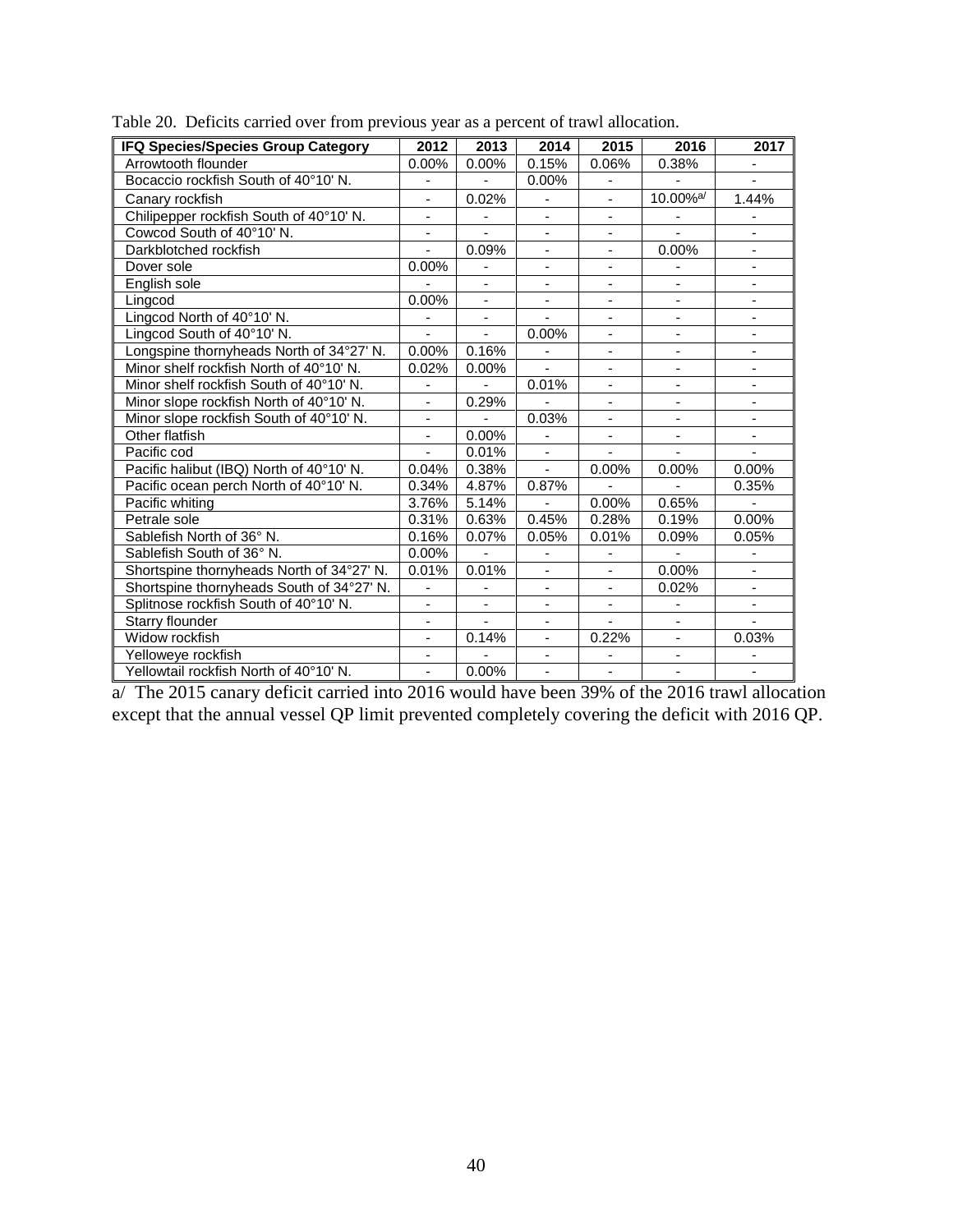| IFQ Species/Species Group Category        | 2012  | 2013   | 2014                     | 2015                     | 2016                         | 2017           |
|-------------------------------------------|-------|--------|--------------------------|--------------------------|------------------------------|----------------|
| Arrowtooth flounder                       | 335   | 267    | 11,838                   | 4.560                    | 17,837                       |                |
| Bocaccio rockfish South of 40°10' N.      |       |        | 3                        |                          |                              |                |
| Canary rockfish                           |       | 21     |                          |                          | 38,335                       | 28,529         |
| Chilipepper rockfish South of 40°10' N.   |       |        | $\overline{\phantom{a}}$ | -                        |                              |                |
| Cowcod South of 40°10' N.                 |       |        | $\blacksquare$           |                          |                              |                |
| Darkblotched rockfish                     |       | 269    | $\overline{\phantom{a}}$ | $\overline{\phantom{0}}$ | 13                           |                |
| Dover sole                                | 204   |        | $\overline{\phantom{a}}$ | -                        |                              |                |
| English sole                              |       |        | ٠                        | ٠                        |                              |                |
| Lingcod                                   | 17    |        |                          |                          |                              |                |
| Lingcod North of 40°10' N.                |       |        | $\overline{\phantom{0}}$ | $\overline{\phantom{0}}$ | $\qquad \qquad \blacksquare$ |                |
| Lingcod South of 40°10' N.                |       |        | 1                        | ٠                        | ٠                            |                |
| Longspine thornyheads North of 34°27' N.  | 3     | 5,757  | $\blacksquare$           | $\overline{\phantom{0}}$ |                              |                |
| Minor shelf rockfish North of 40°10' N.   | 182   | 4      | $\blacksquare$           | $\overline{\phantom{0}}$ | $\qquad \qquad \blacksquare$ |                |
| Minor shelf rockfish South of 40°10' N.   |       |        | 18                       | ä,                       | $\blacksquare$               |                |
| Minor slope rockfish North of 40°10' N.   |       | 4,865  |                          | ÷,                       |                              |                |
| Minor slope rockfish South of 40°10' N.   |       |        | 237                      | $\overline{\phantom{0}}$ | ٠                            |                |
| Other flatfish                            |       | 283    |                          | $\overline{\phantom{0}}$ | $\overline{\phantom{a}}$     |                |
| Pacific cod                               |       | 1,163  |                          |                          |                              |                |
| Pacific halibut (IBQ) North of 40°10' N.  | 555   | 8,632  |                          | 3                        | 4                            | $\overline{4}$ |
| Pacific ocean perch North of 40°10' N.    | 783   | 11,308 | 1,963                    | $\overline{\phantom{a}}$ |                              | 500            |
| Pacific whiting                           | 4,277 | 4,030  |                          | $\mathbf{1}$             | 1,746                        |                |
| Petrale sole                              | 2,739 | 7,136  | 13,192                   | 6,195                    | 3,973                        | 1              |
| Sablefish North of 36° N.                 | 3,727 | 2,309  | 1,096                    | 333                      | 4,632                        | 2,416          |
| Sablefish South of 36° N.                 | 13    |        |                          |                          |                              |                |
| Shortspine thornyheads North of 34°27' N. | 200   | 228    | $\blacksquare$           |                          | 49                           |                |
| Shortspine thornyheads South of 34°27' N. |       |        | $\overline{\phantom{a}}$ | $\overline{\phantom{0}}$ | 17                           |                |
| Splitnose rockfish South of 40°10' N.     |       |        | $\blacksquare$           | $\blacksquare$           | $\overline{\phantom{a}}$     |                |
| Starry flounder                           |       |        | $\blacksquare$           |                          |                              |                |
| Widow rockfish                            |       | 2,995  | $\overline{\phantom{a}}$ | 6,753                    | $\overline{\phantom{a}}$     | 6,393          |
| Yelloweye rockfish                        |       |        | $\overline{\phantom{a}}$ |                          | $\overline{\phantom{a}}$     |                |
| Yellowtail rockfish North of 40°10' N.    |       | 1      |                          | ÷.                       |                              |                |

<span id="page-40-0"></span>Table 21. Maximum QP deficit for a single vessel carried into the indicated year (QP).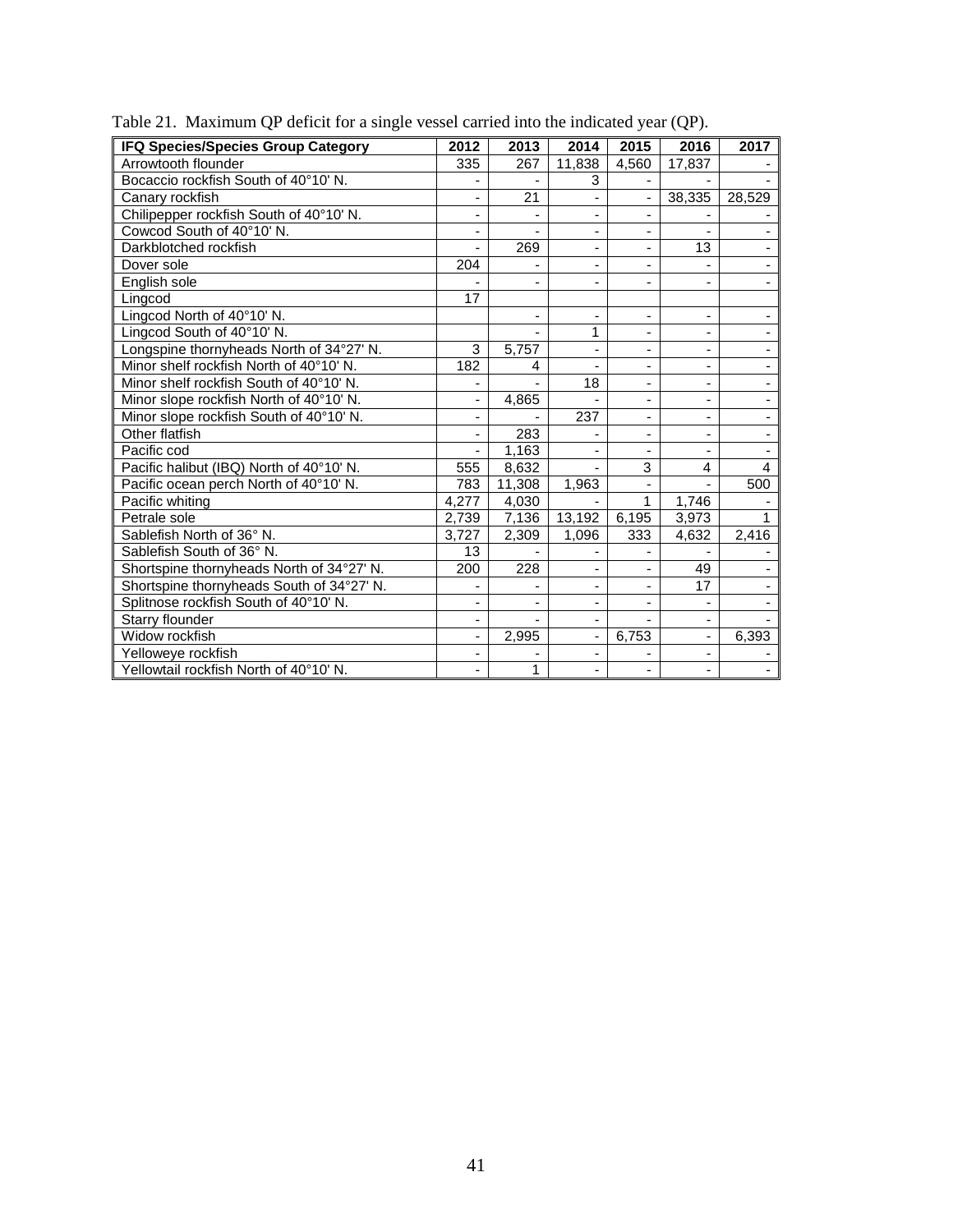| <b>IFQ Species/Species Group Category</b>     | 2012                         | 2013                     | 2014                     | 2015                         | 2016                         | 2017           |
|-----------------------------------------------|------------------------------|--------------------------|--------------------------|------------------------------|------------------------------|----------------|
| Arrowtooth flounder                           | 3                            | 1                        | 1                        | 1                            | $\overline{2}$               |                |
| Bocaccio rockfish South of 40°10' N.          |                              |                          | 1                        |                              |                              |                |
| Canary rockfish                               | $\blacksquare$               | 1                        | ä,                       | ä,                           | 1                            | $\overline{2}$ |
| Chilipepper rockfish South of 40°10' N.       |                              |                          | ÷,                       | ÷,                           | $\blacksquare$               |                |
| Cowcod South of 40°10' N.                     |                              |                          | $\overline{\phantom{0}}$ | $\overline{\phantom{0}}$     | $\overline{\phantom{a}}$     |                |
| Darkblotched rockfish                         | $\overline{\phantom{a}}$     | 3                        | $\overline{\phantom{a}}$ | $\overline{\phantom{m}}$     | 1                            | -              |
| Dover sole                                    | $\overline{2}$               |                          | ÷,                       | ÷,                           | $\blacksquare$               |                |
| English sole                                  |                              |                          | ÷,                       |                              |                              |                |
| Lingcod                                       | 1                            |                          |                          |                              |                              |                |
| Lingcod North of 40°10' N.                    |                              | $\overline{a}$           | -                        | $\overline{\phantom{m}}$     | $\blacksquare$               |                |
| Lingcod South of 40°10' N.                    |                              |                          | 1                        | $\overline{\phantom{0}}$     | $\qquad \qquad \blacksquare$ |                |
| Longspine thornyheads North of 34°27' N.      | 1                            | 3                        | $\overline{a}$           | $\overline{\phantom{m}}$     | $\overline{\phantom{a}}$     |                |
| Minor shelf rockfish North of 40°10' N.       | $\overline{2}$               | 1                        | ۰                        | ÷,                           | $\overline{\phantom{m}}$     |                |
| Minor shelf rockfish South of 40°10' N.       |                              |                          | 1                        | ÷,                           | $\blacksquare$               |                |
| Minor slope rockfish North of 40°10' N.       | $\qquad \qquad \blacksquare$ | $\overline{2}$           | $\overline{a}$           | ä,                           | $\overline{\phantom{a}}$     |                |
| Minor slope rockfish South of 40°10' N.       | ÷,                           |                          | 1                        | ä,                           | $\overline{\phantom{a}}$     |                |
| Other flatfish                                | ٠                            | 1                        | ÷,                       | $\overline{\phantom{0}}$     | $\overline{\phantom{a}}$     |                |
| Pacific cod                                   | $\qquad \qquad \blacksquare$ | $\overline{2}$           | $\overline{\phantom{a}}$ | $\overline{\phantom{m}}$     | $\overline{\phantom{a}}$     |                |
| Pacific halibut (IBQ) North of 40°10' N.      | 9                            | 4                        | $\overline{\phantom{m}}$ | 1                            | 1                            | $\mathbf{1}$   |
| Pacific ocean perch North of 40°10' N.        | $\overline{2}$               | 3                        | 3                        |                              |                              | 1              |
| Pacific whiting                               | 8                            | 12                       | ä,                       | 1                            | $\overline{2}$               |                |
| Petrale sole                                  | 10                           | 16                       | 13                       | 6                            | $\overline{8}$               | 1              |
| Sablefish North of 36° N.                     | 12                           | 4                        | 6                        | $\overline{4}$               | $\overline{2}$               | 1              |
| Sablefish South of 36° N.                     | 1                            | $\overline{\phantom{a}}$ | $\overline{\phantom{0}}$ | $\qquad \qquad \blacksquare$ | $\qquad \qquad \blacksquare$ |                |
| Shortspine thornyheads North of 34°27' N.     | 4                            | 1                        | $\overline{\phantom{0}}$ | ÷,                           | 1                            |                |
| Shortspine thornyheads South of 34°27' N.     |                              |                          | $\blacksquare$           |                              | 1                            |                |
| Splitnose rockfish South of 40°10' N.         |                              |                          | $\overline{\phantom{m}}$ | $\overline{\phantom{m}}$     |                              |                |
| Starry flounder                               |                              |                          | ÷,                       | ÷,                           | $\blacksquare$               |                |
| Widow rockfish                                |                              | 3                        | ä,                       | 1                            | ٠                            | 1              |
| Yelloweye rockfish                            | ٠                            | ÷,                       | $\overline{\phantom{0}}$ | $\overline{\phantom{m}}$     | $\overline{\phantom{a}}$     |                |
| Yellowtail rockfish North of 40°10' N.        |                              | 1                        | $\overline{\phantom{0}}$ | ۰                            | $\blacksquare$               |                |
| <b>Total Instances</b>                        |                              |                          |                          |                              |                              |                |
| (may include some double counting of vessels) | 55                           | 58                       | 27                       | 14                           | 19                           | $\overline{7}$ |

<span id="page-41-0"></span>Table 22. Number of vessels carrying deficits into the indicated year (QP).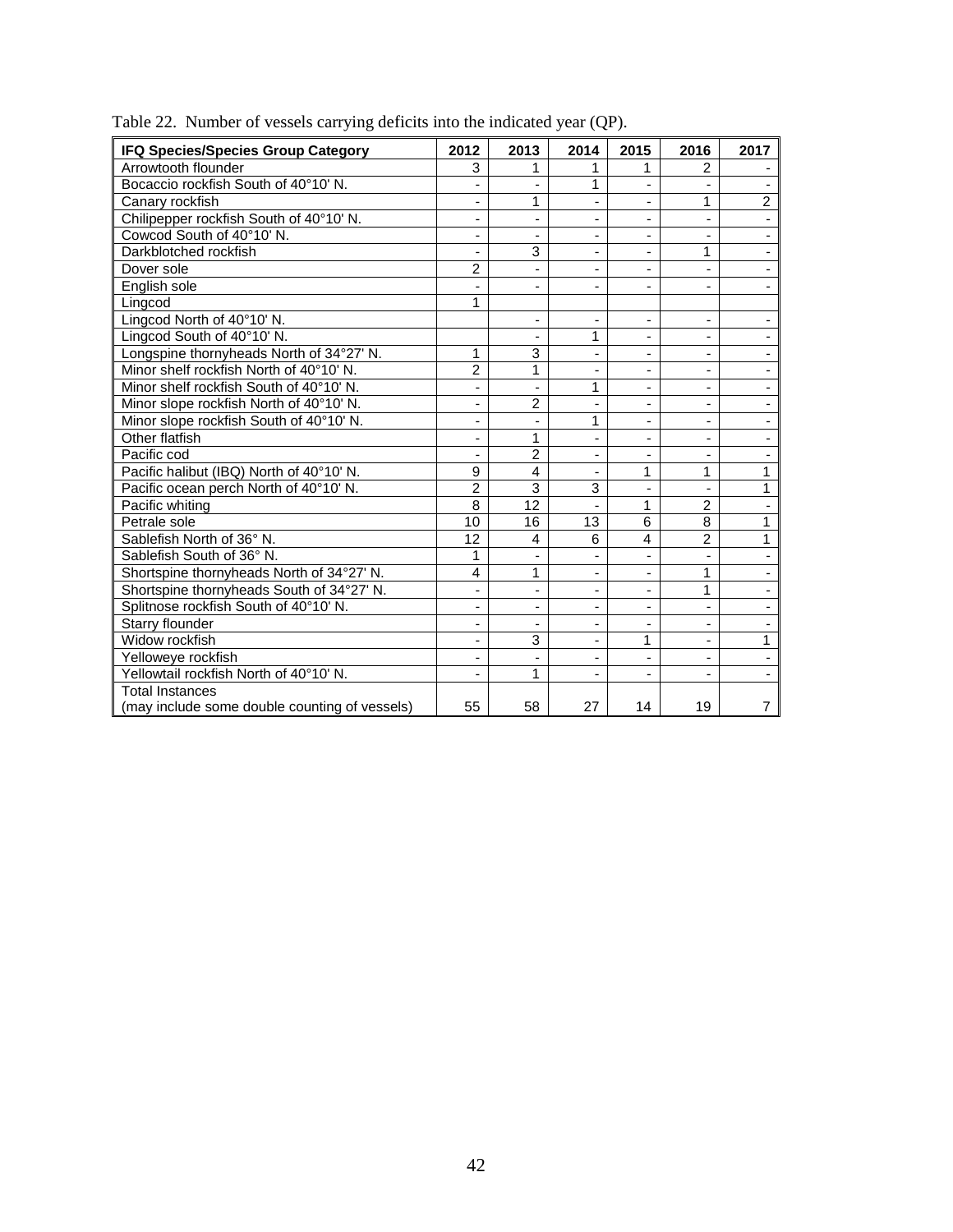| IFQ Species/Species Group Category       | 2012                     | 2013                     | 2014                         | 2015                     | 2016                     | 2017                     | <b>Total</b> |
|------------------------------------------|--------------------------|--------------------------|------------------------------|--------------------------|--------------------------|--------------------------|--------------|
| Arrowtooth flounder                      | 350                      | 267                      | 11,838                       | 4,560                    | 25,081                   |                          | 42,096       |
| Bocaccio rockfish South of 40°10' N.     |                          |                          | 3                            |                          |                          |                          | 3            |
| Canary rockfish                          |                          | 21                       |                              |                          | 38,335                   | 32,226                   | 70,582       |
| Chilipepper rockfish South of 40°10' N.  |                          |                          |                              |                          |                          |                          |              |
| Cowcod South of 40°10' N.                | $\overline{\phantom{0}}$ |                          |                              |                          |                          |                          |              |
| Darkblotched rockfish                    | $\overline{\phantom{a}}$ | 511                      | $\qquad \qquad \blacksquare$ | ÷,                       | 13                       | -                        | 524          |
| Dover sole                               | 247                      | $\blacksquare$           | $\blacksquare$               | -                        |                          | $\overline{\phantom{0}}$ | 247          |
| English sole                             | ÷.                       | $\blacksquare$           | $\blacksquare$               | $\blacksquare$           | ٠                        | $\blacksquare$           |              |
| Lingcod                                  | 17                       |                          |                              |                          |                          |                          | 17           |
| Lingcod North of 40°10' N.               |                          |                          |                              | ٠                        |                          |                          |              |
| Lingcod South of 40°10' N.               |                          |                          | 1                            |                          |                          |                          | 1            |
| Longspine thornyheads North of 34°27'    |                          |                          |                              |                          |                          |                          |              |
| N.                                       | 3                        | 6,706                    |                              |                          |                          | -                        | 6,709        |
| Minor shelf rockfish North of 40°10' N.  | 255                      | 4                        |                              |                          |                          | $\overline{\phantom{a}}$ | 259          |
| Minor shelf rockfish South of 40°10' N.  |                          |                          | 18                           | ٠                        | -                        |                          | 18           |
| Minor slope rockfish North of 40°10' N.  | ÷,                       | 4,915                    |                              | $\overline{\phantom{m}}$ | $\overline{\phantom{0}}$ | $\frac{1}{2}$            | 4,915        |
| Minor slope rockfish South of 40°10' N.  | $\overline{\phantom{a}}$ |                          | 237                          | $\overline{\phantom{m}}$ | -                        | $\overline{\phantom{0}}$ | 237          |
| Other flatfish                           | $\blacksquare$           | 283                      |                              | ÷,                       | ٠                        | $\overline{\phantom{0}}$ | 283          |
| Pacific cod                              |                          | 1.169                    |                              |                          |                          |                          | 1,169        |
| Pacific halibut (IBQ) North of 40°10' N. | 910                      | 9,405                    |                              | 3                        | 4                        | $\overline{4}$           | 10,326       |
| Pacific ocean perch North of 40°10' N.   | 797                      | 11,534                   | 2,061                        |                          |                          | 500                      | 14,892       |
| Pacific whiting                          | 9,906                    | 12,410                   |                              | 1                        | 1,782                    |                          | 24,099       |
| Petrale sole                             | 7,205                    | 32,076                   | 23,846                       | 15,920                   | 10,868                   | 1                        | 89,916       |
| Sablefish North of 36° N.                | 8,940                    | 2,889                    | 2,106                        | 706                      | 4,835                    | 2,416                    | 21,892       |
| Sablefish South of 36° N.                | 13                       |                          |                              |                          |                          |                          | 13           |
| Shortspine thornyheads North of 34°27'   |                          |                          |                              |                          |                          |                          |              |
| N.                                       | 254                      | 228                      | $\overline{\phantom{a}}$     | $\overline{\phantom{a}}$ | 49                       | -                        | 531          |
| Shortspine thornyheads South of 34°27'   |                          |                          |                              |                          |                          |                          |              |
| N.                                       | ۰                        | $\overline{\phantom{a}}$ | -                            | -                        | 17                       | $\overline{\phantom{0}}$ | 17           |
| Splitnose rockfish South of 40°10' N.    | ٠                        | $\overline{\phantom{a}}$ | ٠                            |                          |                          | $\blacksquare$           |              |
| Starry flounder                          |                          |                          |                              |                          |                          |                          |              |
| Widow rockfish                           |                          | 3,001                    |                              | 6,753                    | ä,                       | 6,393                    | 16, 147      |
| Yelloweye rockfish                       | $\blacksquare$           |                          | $\overline{\phantom{a}}$     |                          |                          |                          |              |
| Yellowtail rockfish North of 40°10' N.   |                          | $\mathbf{1}$             |                              |                          |                          |                          | $\mathbf{1}$ |

<span id="page-42-0"></span>Table 23. Total QP deficits carried over from previous year (pounds).

Under the current program, a vessel must stop fishing until it covers any deficits in its account. If a vessel catches more than the annual limit, then it must stop fishing until the next year when it can acquire additional QP under the next year's annual limit. If the deficit is large enough, a vessel might have to remain out of the fishery for several years before it can cover its deficit (as might have been the case for the canary example just discussed). Suboption A would allow vessels with catches greater than the annual vessel QP limits to cover those deficits after the end of the year (even though it would require acquisition of QP in excess of the annual limit). On the one hand, this might reduce the disincentive for avoiding fishing into deficit—particularly at the end of the year when the amount of time off the water might be just a few days or weeks, until the start of the following year. On the other hand, this could reduce the impact of large deficits on the remainder of the fleet.

There have been 15 instances where vessels have had deficits in excess of the annual vessel QP limits [\(Table 24\)](#page-43-0). In most instances, the amount over the annual limit has been 6% or less, providing ample opportunity for the vessels to cover the deficits at the start of the subsequent years QP with QP from that subsequent year. There have been three instances of vessels with limits of between 20 and 60 percent of the annual vessel QP limit (once for canary rockfish and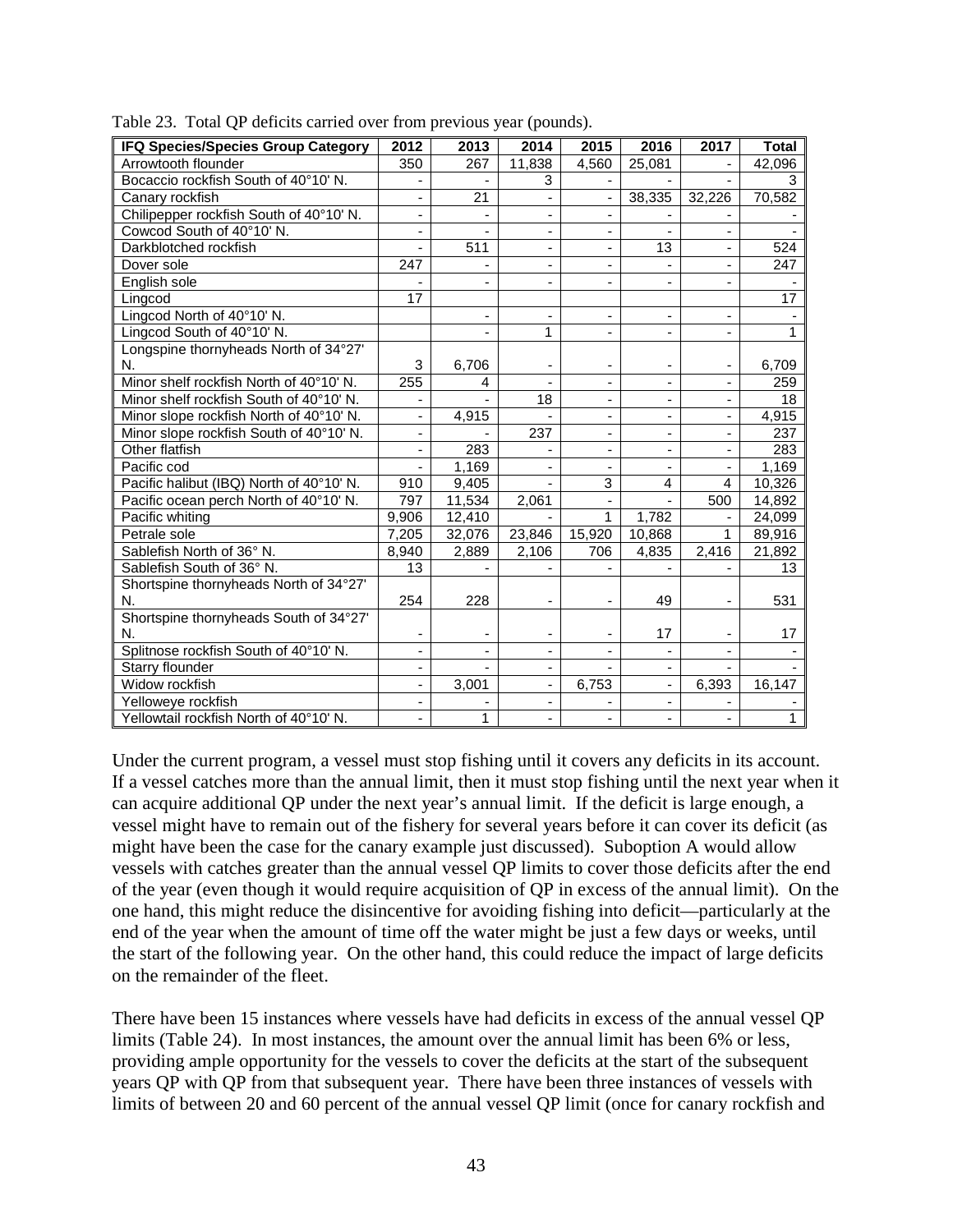twice for Pacific ocean perch). There has only been one instance of a vessel landing more than twice the annual QP limit (canary rockfish).

Under circumstances in which stocks are declining, deficits of a size that requires multiple years to cover would be more likely. A deficit that is only a small portion of the annual vessel QP limit for a stock might exceed the limit several times over if in the subsequent year trawl allocation is substantially reduced.

| <b>IFQ Species/Species Group Category</b> | 2011 | 2012   | 2013   2014 | 2015 <sub>1</sub> | 2016 | 2017 | <b>Total</b> |
|-------------------------------------------|------|--------|-------------|-------------------|------|------|--------------|
| Canary rockfish                           |      |        |             |                   |      |      |              |
| Pacific ocean perch North of 40°10' N.    |      |        |             |                   |      |      |              |
| Petrale sole                              |      | ◠<br>w |             |                   |      |      |              |
| Sablefish North of 36° N.                 |      |        |             |                   |      |      |              |
| Widow rockfish                            |      |        |             |                   |      |      |              |
| Total                                     |      |        |             |                   | ⌒    |      | 15           |

<span id="page-43-0"></span>Table 24. Instances of deficits in excess of annual QP limits

Each year there are substantial amounts of QP available that are not carried over from one year to the next. These amount are far greater than the deficits carried over from one year to the next [\(Table 25\)](#page-44-0). Under Suboption B, NMFS would convert back to public control some of the QP that would not be carried over and sell it to individuals with the deficit. The suboption also includes a provision that would allow unfished amounts the previous year's ACLs to be converted and sold to trawlers with deficits. The utility of converting non-carryover QP or unused ACL to QP for sale by NMFS would be most likely with more fully utilized species such as sablefish or petrale sole, where the amounts of unused QP may be low relative to carried over deficits [\(Table 25\)](#page-44-0). However, based on the high proportions of unused QP available at years end (relative to the total amounts of the deficits, [Table 25\)](#page-44-0) it appears unlikely that NMFS would need to make such conversions, since QP would likely be available on the private market (particularly if the NMFS sales would be at above market prices, as would be the case under Suboption B-1). At the same time, if vessels are allowed to cover deficits in excess of annual vessel QP limits through post season trading, the amounts of deficits may increase as vessel operators anticipate that possibility. Given the current levels of unused QP, it seems unlikely that NMFS would need to develop means of allocating in the event that deficits are in excess of the QP available (Suboption B2), however, it may be prudent to have a contingency plan in place.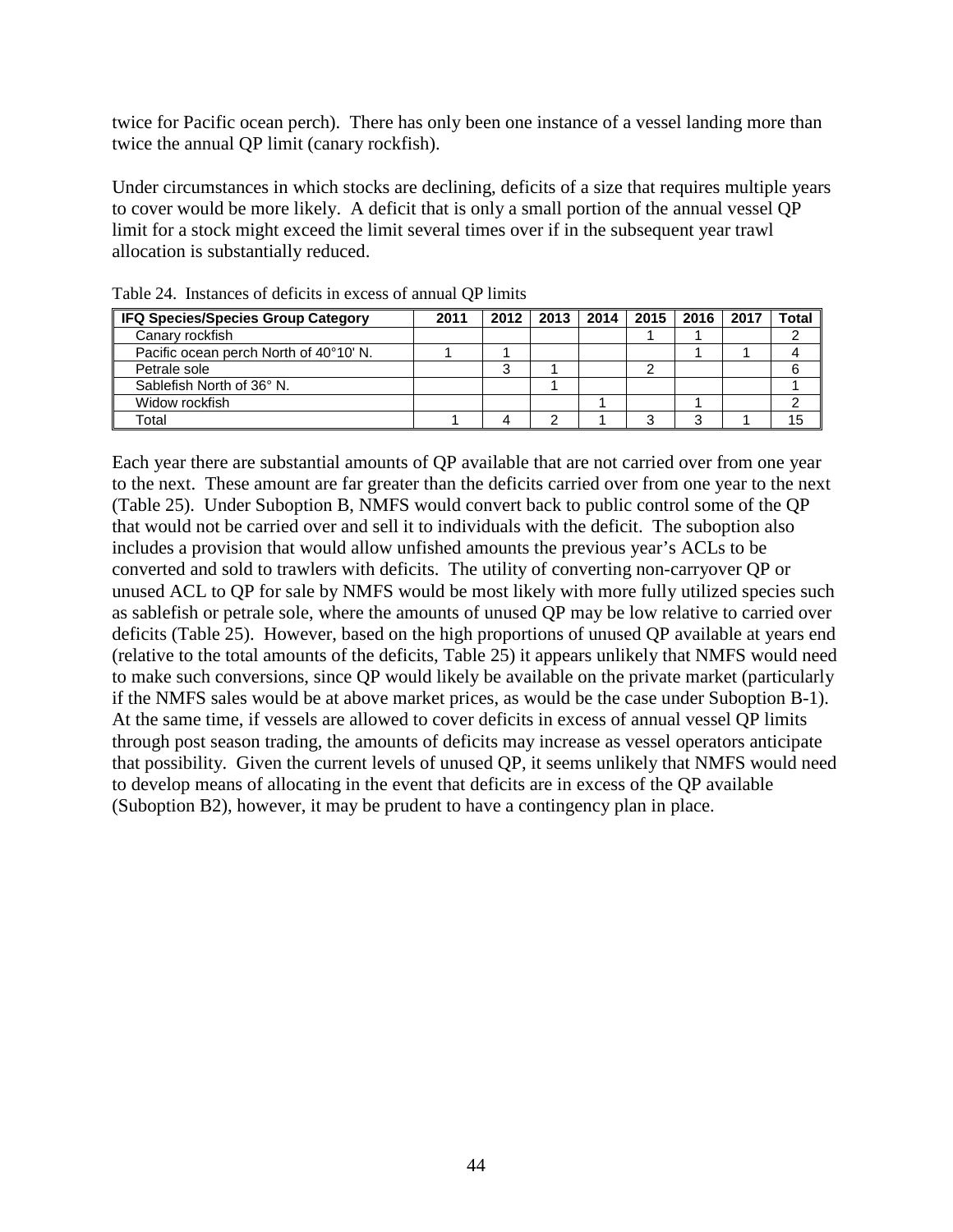| <b>IFQ Species/Species Group Category</b> | 2012     | 2013  | 2014   | 2015     | 2016     | 2017  |
|-------------------------------------------|----------|-------|--------|----------|----------|-------|
| Arrowtooth flounder                       | 0.00%    | 0.01% | 0.31%  | 0.13%    | 0.71%    |       |
| Bocaccio rockfish South of 40°10' N.      |          |       | 0.00%  |          |          |       |
| Canary rockfish                           |          | 0.03% |        |          | 19.13%   | 2.00% |
| Chilipepper rockfish South of 40°10' N.   |          |       |        |          |          |       |
| Cowcod South of 40°10' N.                 |          |       |        |          |          |       |
| Darkblotched rockfish                     |          | 0.16% |        |          | 0.00%    |       |
| Dover sole                                | 0.00%    |       |        |          |          |       |
| English sole                              |          |       |        |          |          |       |
| Lingcod                                   | 0.00%    |       |        |          |          |       |
| Lingcod North of 40°10' N.                |          |       |        |          |          |       |
| Lingcod South of 40°10' N.                |          |       | 0.00%  |          |          |       |
| Longspine thornyheads North of 34°27'     |          |       |        |          |          |       |
| N.                                        | $0.00\%$ | 0.40% |        |          |          |       |
| Minor shelf rockfish North of 40°10' N.   | 0.02%    | 0.00% |        |          |          |       |
| Minor shelf rockfish South of 40°10' N.   |          |       | 0.01%  |          |          |       |
| Minor slope rockfish North of 40°10' N.   |          | 0.38% |        |          |          |       |
| Minor slope rockfish South of 40°10' N.   |          |       | 0.04%  |          |          |       |
| Other flatfish                            |          | 0.00% |        |          |          |       |
| Pacific cod                               |          | 0.06% |        |          |          |       |
| Pacific halibut (IBQ) North of 40°10' N.  | 0.62%    | 6.22% |        | 0.00%    | $0.00\%$ | 0.17% |
| Pacific ocean perch North of 40°10' N.    | 0.50%    | 9.45% | 1.34%  |          |          | 0.43% |
| Pacific whiting                           | 0.15%    | 0.84% |        | $0.00\%$ | $0.00\%$ |       |
| Petrale sole                              | 9.02%    | 7.90% | 17.77% | 19.17%   | 3.83%    |       |
| Sablefish North of 36° N.                 | 3.61%    | 4.52% | 1.24%  | 1.37%    | 6.47%    |       |
| Sablefish South of 36° N.                 | 0.00%    |       |        |          |          |       |
| Shortspine thornyheads North of 34°27'    |          |       |        |          |          |       |
| N.                                        | 0.02%    | 0.02% |        |          | 0.00%    |       |
| Shortspine thornyheads South of 34°27'    |          |       |        |          |          |       |
| N.                                        |          |       |        |          | 0.02%    |       |
| Splitnose rockfish South of 40°10' N.     |          |       |        |          |          |       |
| Starry flounder                           |          |       |        |          |          |       |
| Widow rockfish                            |          | 0.26% |        | 0.56%    |          | 0.06% |
| Yelloweye rockfish                        |          |       |        |          |          |       |
| Yellowtail rockfish North of 40°10' N.    |          | 0.00% |        |          |          |       |

<span id="page-44-0"></span>Table 25. Deficits as a percent of total QP available at the end of the year (after surplus carryover is determined).

Data Source: WCR IFQ database. [shorebased\_ifq\_sector\_balances\_2011-2017\_2018\_jan\_18: Results]

Alternative 3 would eliminate the September  $1<sup>st</sup>$  expiration of QP that has not been transferred from QS accounts to vessel QP accounts [\(Table 26\)](#page-46-0). Each year in advance of the September deadline, NMFS attempts to contact QS account owners who have significant amounts of QPs in QS accounts. Despite NMSF efforts, some QS account owners still leave their QPs in the QS account, and subsequently lose them.

The original intent of the provision was to encourage movement of the QP onto vessels where it could be used. Because of underattainment for most species, the expiration of QP has likely had little impact on total harvest (and hence availability of fish to processors and to the benefit of communities). Further, historic amounts of expiration may not reflect future amounts of expiration if attainment improves substantially. This can be seen in the relatively low levels of Pacific whiting QP expiring [\(Table 26\)](#page-46-0) in years when shoreside Pacific whiting attainment was over 95% (2011 through 2013, [Table 10\)](#page-21-0) and the escalating amounts that expired as attainment declined. Similarly for high attainment species such as petrale sole and sablefish, very few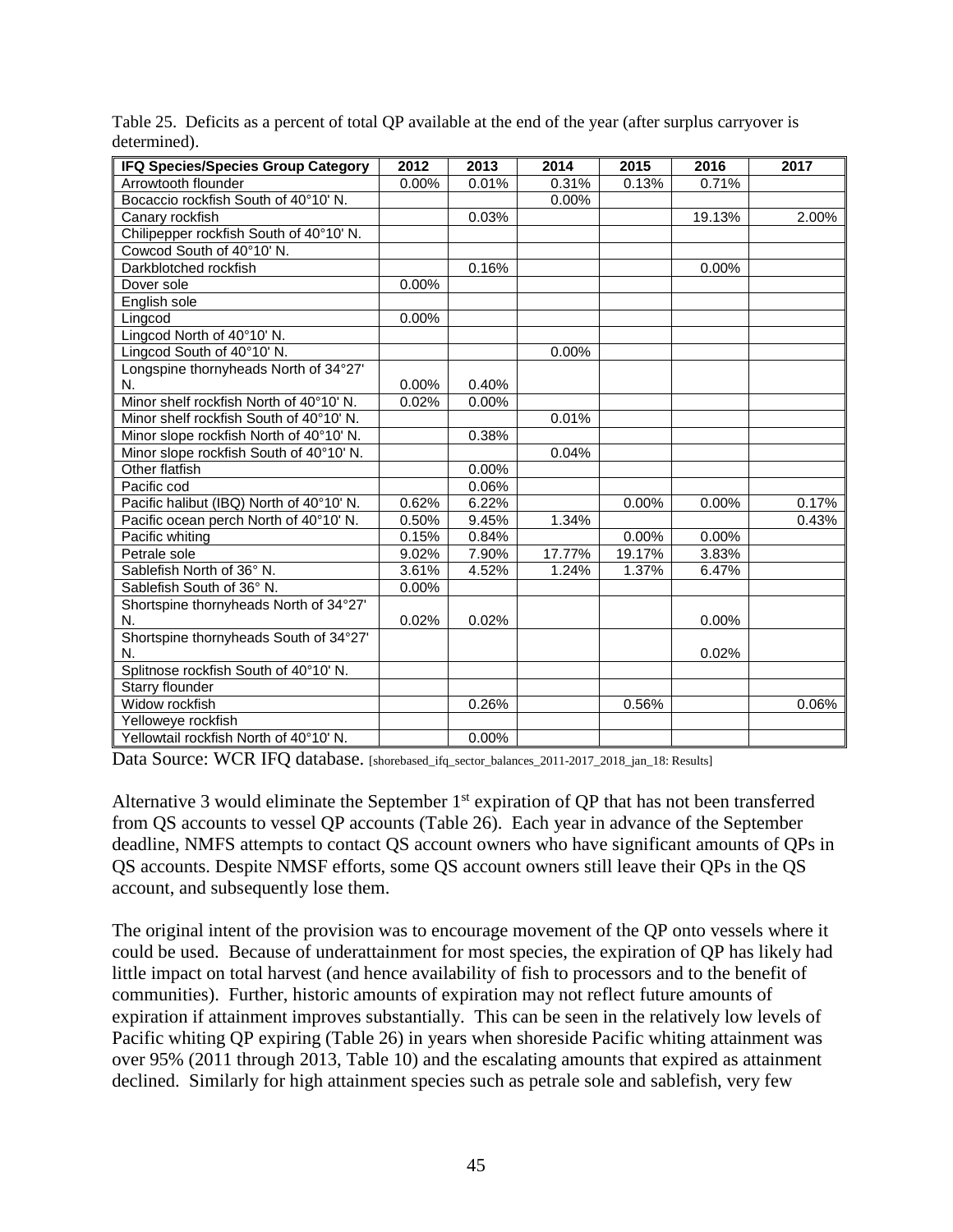pounds have expired. For species not listed in [Table 26](#page-46-0) (e.g. bocaccio) QP have never been left to expire in a QS account.

If the QS owners are allowing their QP to expire unused, elimination of the expiration provision might not increase the probability that they will enter into a transaction to sell later in the year or otherwise ensure an opportunity to use the QP. At the same time, removing the September 1 deadline would eliminate something on which both NMFS and QS holders have to take action and provide flexibility to transfer QPs from the QS account after September 1<sup>st</sup> (i.e. any time during the year).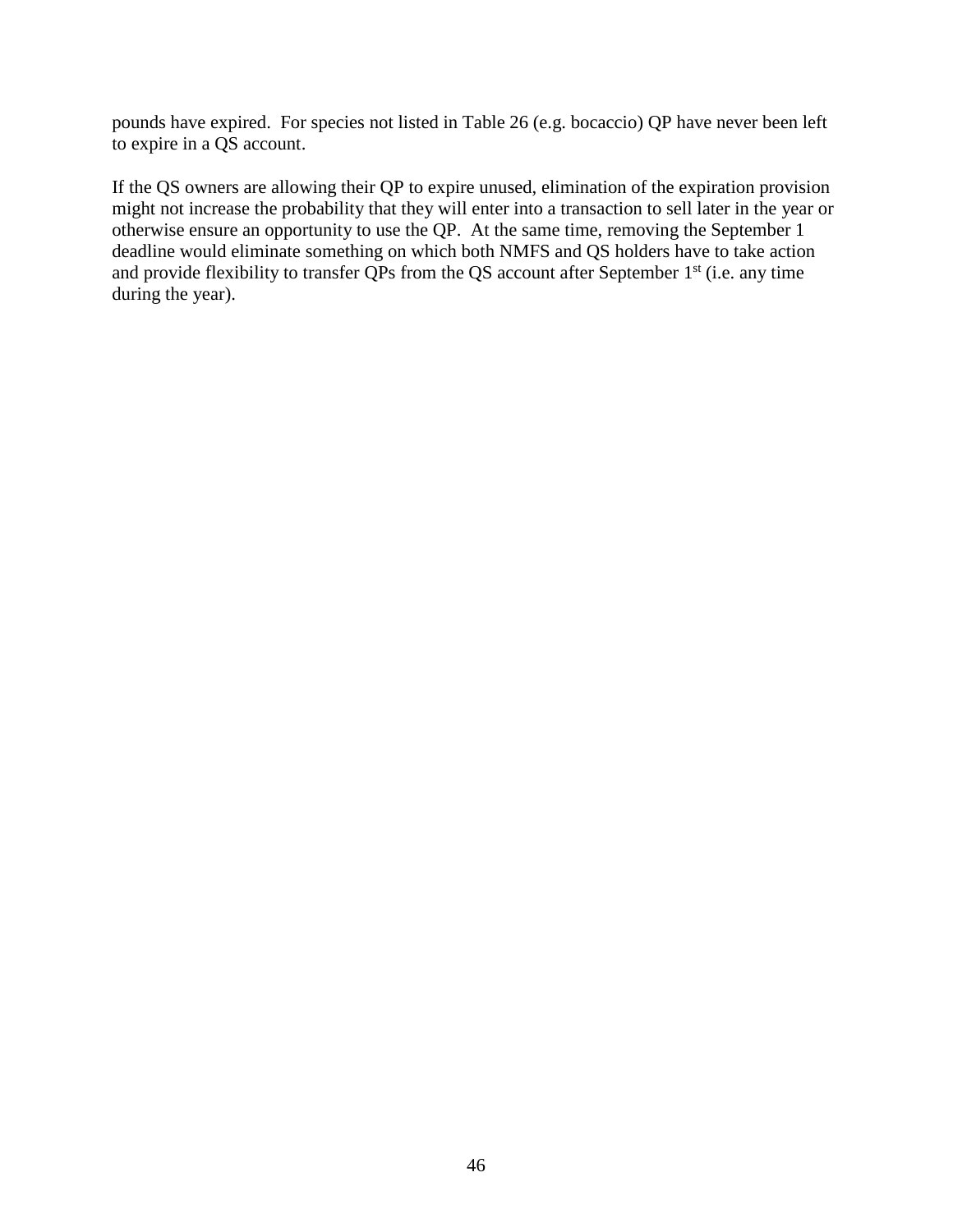<span id="page-46-0"></span>

| <b>IFQ Species/Species Group Category</b> | 2011           | 2012    | 2013    | 2014      | 2015      | 2016       | 2017      | <b>Grand Total</b> |
|-------------------------------------------|----------------|---------|---------|-----------|-----------|------------|-----------|--------------------|
| Arrowtooth flounder                       |                | 56,524  | 283     | 127,817   | 69,544    |            | 353,692   | 607,860            |
| Canary rockfish                           |                |         | 73      | 431       | 1,276     |            |           | 1,780              |
| Chilipepper rockfish South of 40°10' N.   |                |         |         | 3,084     | 8,043     | 3,164      | 10,633    | 24,925             |
| Cowcod South of 40°10' N.                 |                |         |         |           |           |            |           |                    |
| Darkblotched rockfish                     |                |         | 228     | 5,913     | 3,591     |            | 8,854     | 18,586             |
| Dover sole                                |                | 142,154 | 1,090   | 724,387   | 1,736,809 | 778,298    | 1,457,546 | 4,840,284          |
| English sole                              |                | 71,060  | 469     | 206,922   | 271,058   | 40,154     | 198,537   | 788,200            |
| Lingcod                                   |                | 7,984   |         |           |           |            |           | 7,984              |
| Lingcod North of 40°10' N.                |                |         | 211     | 59,629    | 28,624    | 9,341      | 8,421     | 106,226            |
| Lingcod South of 40°10' N.                |                |         | 12,366  | 24,481    | 14,156    | 3,636      | 18,797    | 73,436             |
| Longspine thornyheads North of 34°27' N.  |                |         | 91      | 34,787    | 65,048    |            | 44,318    | 144,244            |
| Minor shelf rockfish North of 40°10' N.   |                |         | 113     | 37,356    | 19,461    |            | 28,051    | 84,981             |
| Minor shelf rockfish South of 40°10' N.   |                | 293     | 498     | 771       | 1,626     |            | 1,830     | 5,018              |
| Minor slope rockfish North of 40°10' N.   |                |         | 96      | 28,583    | 29,274    |            | 67,010    | 124,963            |
| Minor slope rockfish South of 40°10' N.   |                | 1,673   | 1,990   | 3,440     | 3,892     |            | 3,965     | 14,960             |
| Other flatfish                            |                |         | 309     | 66,006    | 187,520   | 40,530     | 83,245    | 377,610            |
| Pacific cod                               |                |         | 56      | 105,488   | 34,548    | 8,059      | 8,059     | 156,210            |
| Pacific halibut (IBQ) North of 40°10' N.  |                |         | 2,062   | 28,414    | 3,007     | 7,573      | 17,822    | 58,878             |
| Pacific ocean perch North of 40°10' N.    |                |         | 40      | 4,843     | 2,058     |            | 8,173     | 15,114             |
| Pacific whiting                           |                | 425,103 | 354,715 | 759,472   | 5,854,489 | 13,003,986 | 4,323,962 | 24,721,727         |
| Petrale sole                              |                |         | 115     | 22,659    | 9,096     |            |           | 31,870             |
| Sablefish North of 36° N.                 | 6              |         | 135     |           | 7,660     |            | 6,338     | 14,139             |
| Sablefish South of 36° N.                 |                |         | 2,951   | 6,206     | 7,000     | 3,742      | 81,057    | 100,956            |
| Shortspine thornyheads North of 34°27' N. |                |         | 171     | 25,387    | 27,688    |            | 11,492    | 64,738             |
| Shortspine thornyheads South of 34°27' N. |                |         | 300     | 2,384     | 13,052    | 298        | 7,577     | 23,611             |
| Splitnose rockfish South of 40°10' N.     |                | 4,810   | 5,392   | 10,649    | 13,286    | 5,371      | 11,235    | 50,743             |
| Starry flounder                           | 1              | 3,717   | 5,101   | 4,570     | 10,139    | 2,194      | 3,733     | 29,455             |
| Widow rockfish                            |                |         | 316     | 12,707    | 20,767    |            | 218,686   | 252,476            |
| Yelloweye rockfish                        |                |         | 1       | 134       | 33        | 20         |           | 195                |
| Yellowtail rockfish North of 40°10' N.    |                |         | 777     | 137,761   | 135,512   |            | 110,772   | 384,822            |
| <b>Grand Total</b>                        | $\overline{7}$ | 713,318 | 389,950 | 2,444,281 | 8,578,258 | 13,906,366 | 7,093,812 | 33,125,992         |

Table 26. Amounts of quota pounds expiring in September each year due to the QP not being transferred from the QS account to a vessel account prior to the deadline.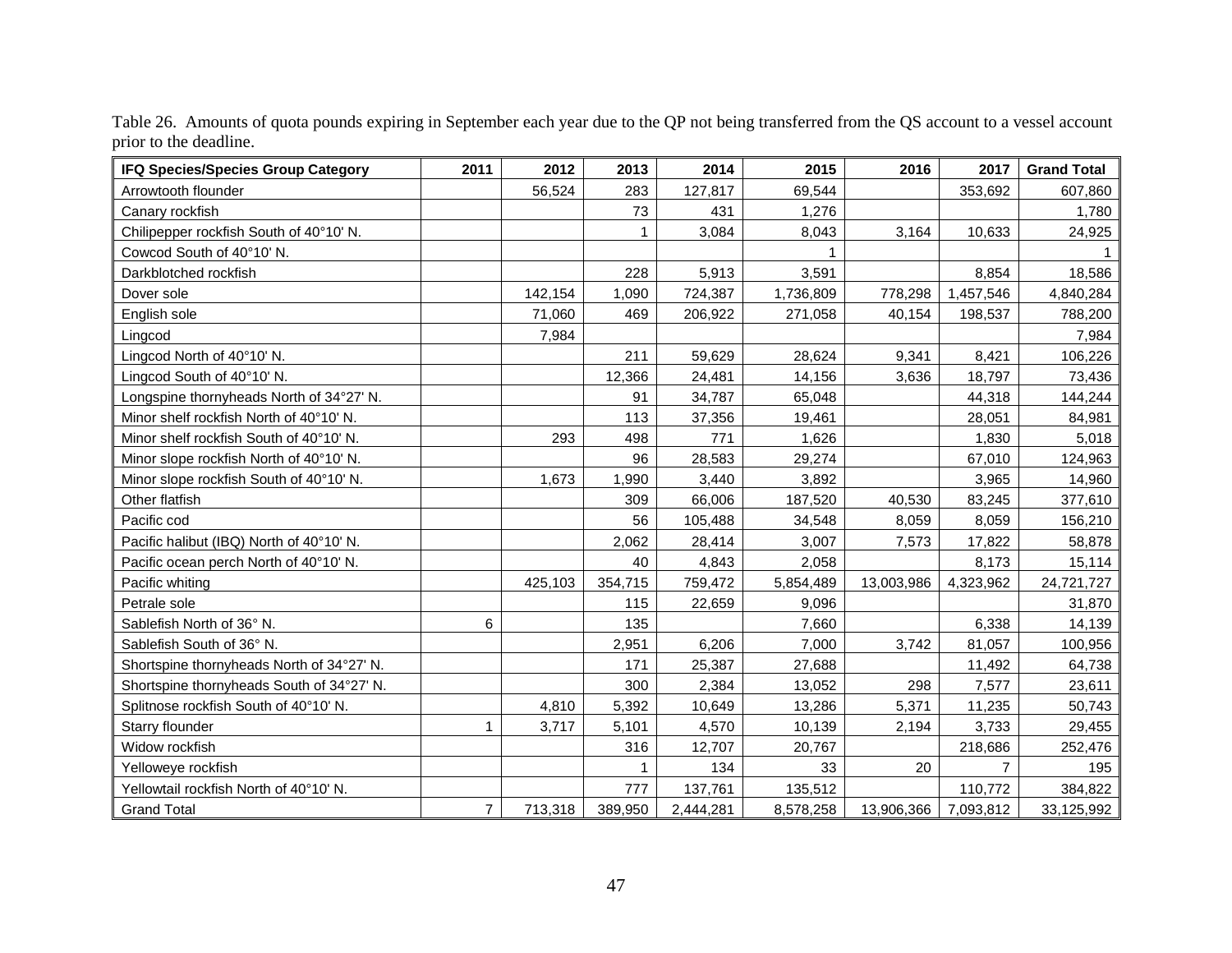#### **5. Catcher Processor Sector Accumulation Limits**

<span id="page-47-0"></span>The Council is considering accumulation limits that pertain to catcher-processor permit ownership. There are three aspects of this action, each addressed with a separate set of alternatives:

- a. Implementation Process
- b. Permit Ownership Limit
- c. Processing Limit

The following are the main changes to this section since the November 2017 Council meeting.

- Addition of the background section.
- Addition of implementation process alternatives.
- Revision of alternatives based on Council guidance.

#### **Proposed Purpose and Need**

<span id="page-47-1"></span>The following purpose and need was adopted by the Council at its September 2017 meeting.

Action is needed to ensure that limited access privilege holders in the catcher-processor sector do not acquire an excessive share of the total limited access privileges in the program, as required by Section 303(c)A(5)(D) of the Magnuson-Stevens Act. Accumulation of excessive shares and the associated market power can inhibit efficient market function and impacts other management objectives including those related to the distribution of benefits from the program. Amendment 20 established accumulation limits for other trawl sectors, but not for the catcherprocessor sector. The purpose of this action would be to address for the catcher-processor sector the MSA mandate to ensure that program participants do not acquire excessive shares.

#### **Backgound**

<span id="page-47-2"></span>The trawl catch share program, implemented in 2011 under groundfish FMP Amendment 20, created an IFQ system for the shoresbased sector and separate co-op systems for the mothership and catcher-processor sectors. For the shorebased IFQ and at-sea mothership sectors, aggregation limits were included as part of the program. The aggregation limits were in response to the MSA provision that requires that

In developing a limited access privilege program to harvest fish a Council or the Secretary shall— . . . . D) ensure that limited access privilege holders do not acquire an excessive share of the total limited access privileges in the program by—(i) establishing a maximum share, expressed as a percentage of the total limited access privileges, that a limited access privilege holder is permitted to hold, acquire, or use; and (ii) establishing any other limitations or measures necessary to prevent an inequitable concentration of limited access privileges; . . . .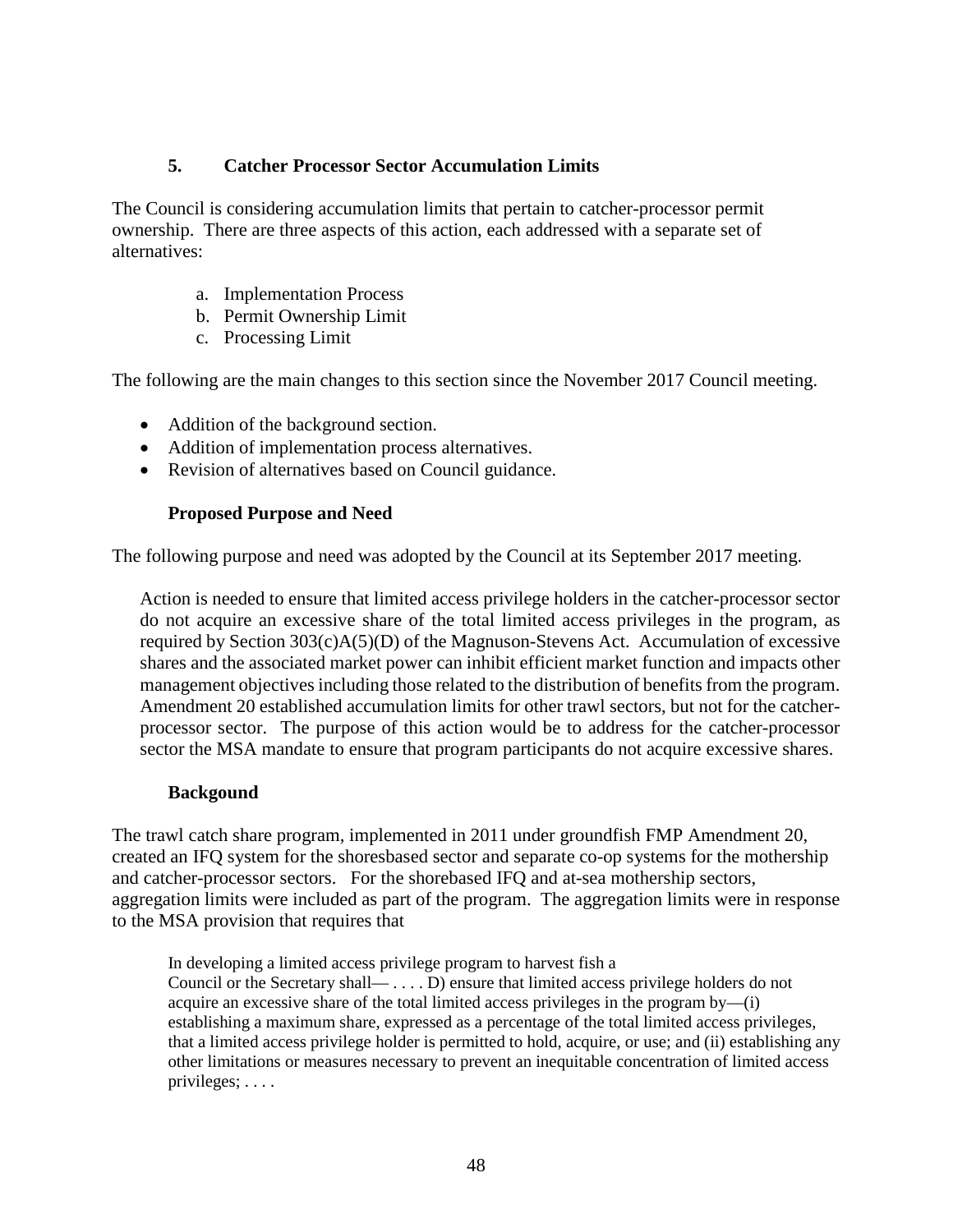For catcher processors, the catch share program incorporated within it a voluntary co-op under which the catcher-processor sector had been operating since 1997. That self-organized co-op did not include an aggregation limit and none was added when the co-op was incorporated as part of Amendment 20. During the catch share program five-year review, the Council began discussing whether or not the catcher-processor co-op sector should be covered by provisions which limit aggregation and adopted a June 13, 2017 control date to support its consideration of such a policy.

# **Notes**

<span id="page-48-0"></span>The September 2017 NMFS report [\(Supplemental NMFS Report 2\)](http://www.pcouncil.org/wp-content/uploads/2017/09/E7a_Sup_NMFS_Rpt2_SEPT2017BB.pdf) indicated that establishing accumulation limits is within the purview of the Council (contrary to the [September 2017 CAB](http://www.pcouncil.org/wp-content/uploads/2017/08/E7a_CAB_Rpt1_SEPT2017BB.pdf)  [report\)](http://www.pcouncil.org/wp-content/uploads/2017/08/E7a_CAB_Rpt1_SEPT2017BB.pdf). In its September 2017 report, the CAB indicated that there had not been major consolidation and that only one company had left the sector since the start of the program (data show that this company's departure actually happened just before implementation of the program). The [GAP's September 2017 report](http://www.pcouncil.org/wp-content/uploads/2017/09/E7a_Sup_GAP_Rpt1_SEPT2017BB.pdf) also expressed concern that accumulation limits might hinder flexibility that has been important to the success of the sector. Both the CAB and the GAP expressed concern that this issue would take time away from other important issues. The [November 2017 CAB report](https://www.pcouncil.org/wp-content/uploads/2017/11/F2a_Sup_CAB_Rpt1_NOV2017BB.pdf) continued to reflect concern over whether consideration of these limits is the best use of staff, resources and funding.

If the Council accepts the CAB recommendation [\(CAB Report, November 2017\)](https://www.pcouncil.org/wp-content/uploads/2017/11/F2a_Sup_CAB_Rpt1_NOV2017BB.pdf) to not move further with this issue, the CAB recommended that the Council publish a *Federal Register* notice to vacate the June 13, 2017 control date, for the purpose of maintaining veracity of other control dates that the Council has or may wish to establish in the future

## <span id="page-48-1"></span>**a. Implementation Alternatives**

## <span id="page-48-2"></span>*Alternatives*

**CP Implementation Alternative 1**. No action **CP Implementation Alternative 2**. Vacate the June 13, 2017 control date (no new accumulation limits). **CP Implementation Alternative 3**. Apply accumulation limits to the existing cooperative program **CP Implementation Alternative 4**. Apply accumulation limits only if the co-op

dissolves and IFQ program is implemented for the CP sector

## *Preliminary Analysis*

<span id="page-48-3"></span>Some considerations for fully developing Alternative 4: What happens if the co-op dissolves and at that time the concentration of permits or processing exceeds what is specified in the alternatives. Would those holding excess permits be provided a divestiture period? Would those processing more than the allowed limit be provided a grace period before processing had to be reduced to the caps? Or, would those in excess of these limits have their activities grandfathered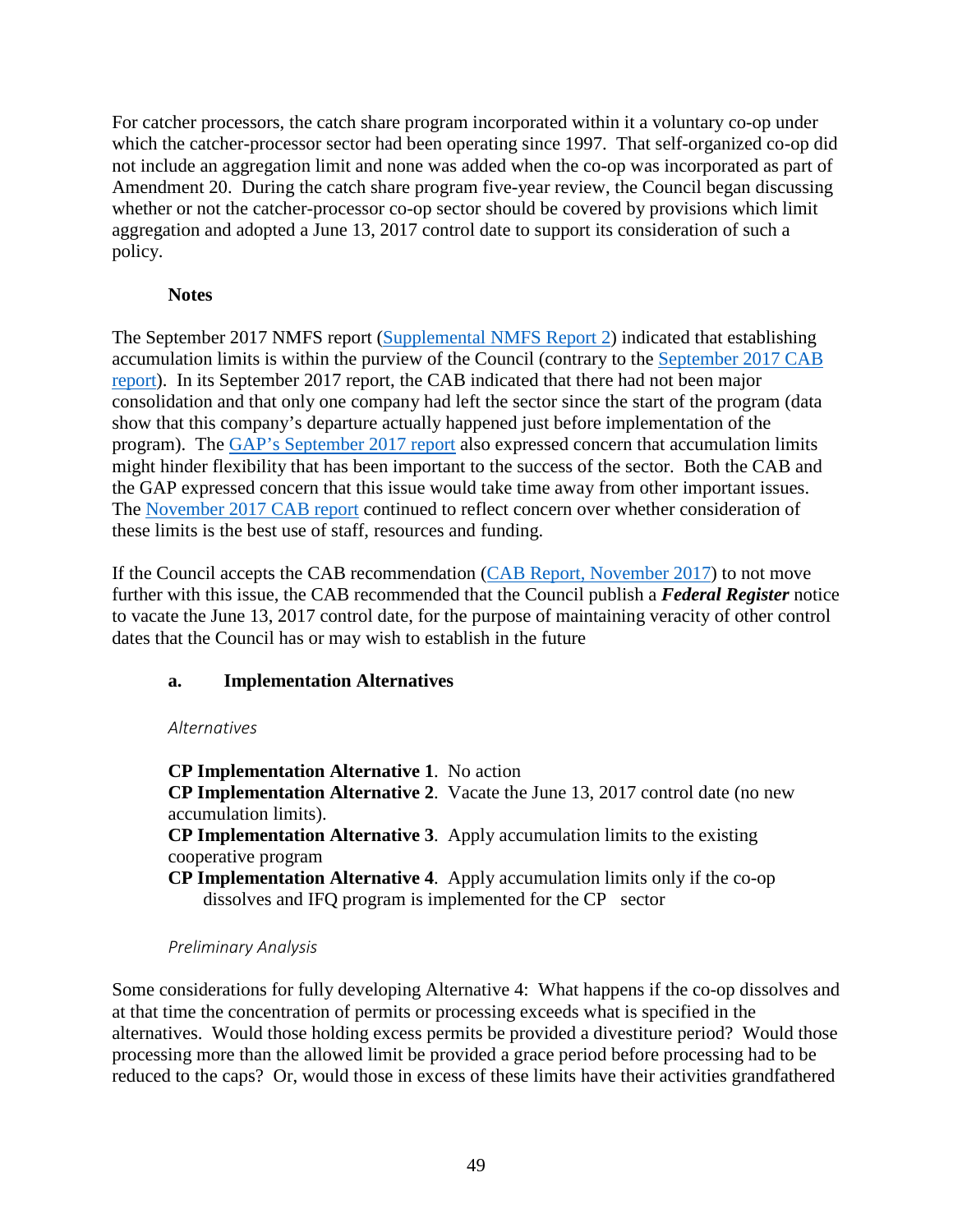in indefinitely. These are questions that can be addressed either when the range of alternatives is approved for analysis or as needed when the preliminary preferred alternative is selected.

# <span id="page-49-0"></span>**b. Catcher Processor Permit Ownership Limit**

## <span id="page-49-1"></span>*Alternatives*

**CP Permit Limit Alternative 1: No action CP Permit Limit Alternative 2: Establish a Four-Permit Limit.** No individual or entity may own or control more than five CP permits **CP Permit Limit Alternative 3: Establish a Seven-Permit Limit.** No individual or entity may own or control more than seven CP permits

The June 13, 2017 control date adopted by the Council may be used to establish a grandfather clause that would allow the continuation of any pre-existing concentrations of permits.

# *Preliminary Data and Analysis*

<span id="page-49-2"></span>Neither the original license limitation program (Amendment 6) nor the catch share program placed limits on the number of vessel permits a single entity can own. Available data on permit ownership (Table 1) indicates that since implementation of the catch share program in 2011 there has not been an increase in the concentration of permit ownership in the catcher-processor sector. (Note that there was a reorganization of the business structure of American Seafood part way through 2015. While this has not resulted in a shift of permit ownership at the holding company level or in terms of participating vessels, the impact on entity control of the permits is unknown.)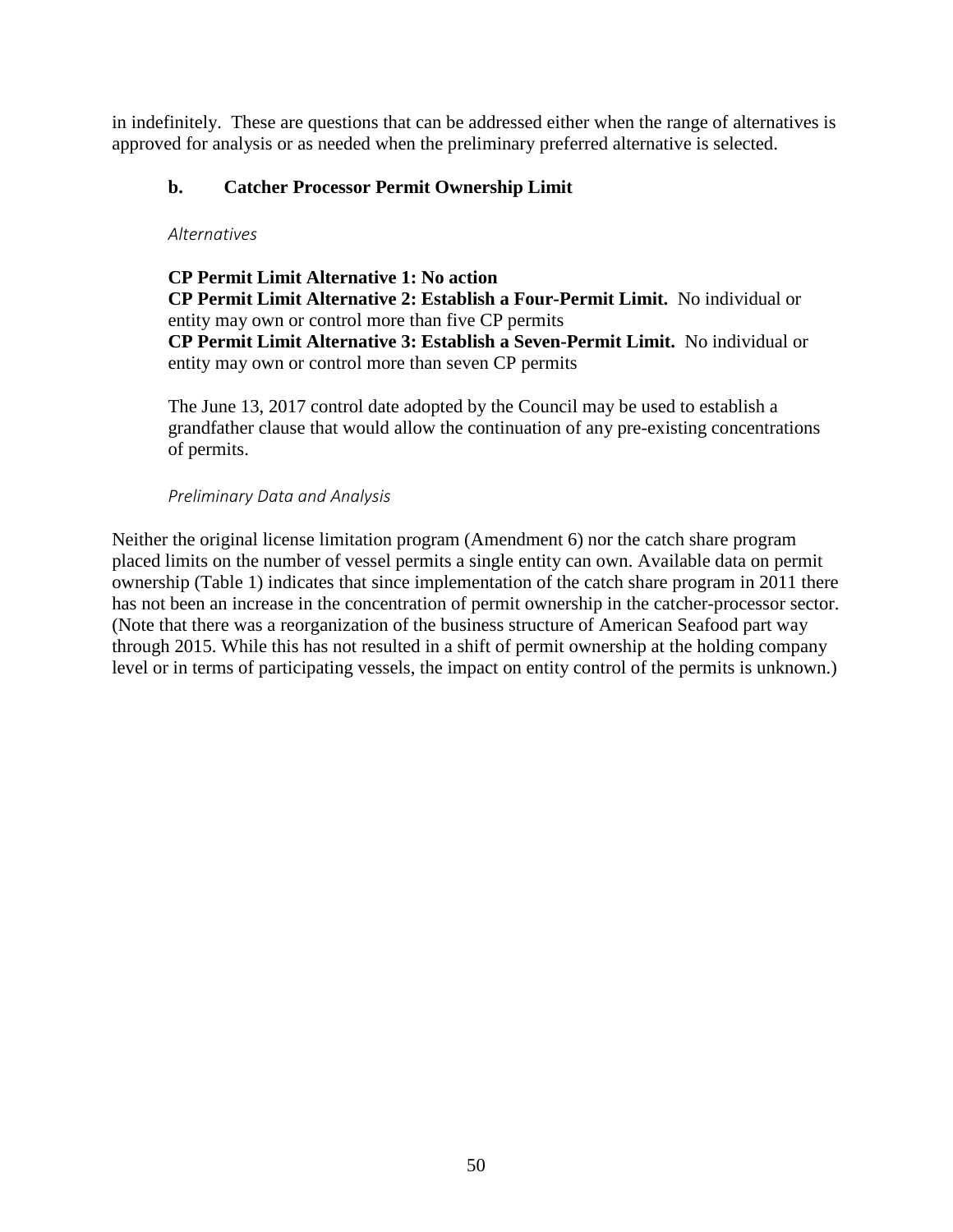| Permit | '11 | $^{\prime}12$         | $^{\prime}13$        | 14                                                 |   | $^{\prime}15$     | $^{\circ}16$         | 17'                                    | Associated Vessel(s)           |
|--------|-----|-----------------------|----------------------|----------------------------------------------------|---|-------------------|----------------------|----------------------------------------|--------------------------------|
|        |     |                       |                      | Glacier Fish Company LLC                           |   |                   |                      |                                        |                                |
| GF0030 | X   | X                     | X                    | X                                                  |   | X                 | X                    | X                                      | Alaska Ocean, Northern Glacier |
| GF0101 | x   | x                     | x                    | x                                                  |   | x                 | X                    | X                                      | Pacific Glacier                |
|        |     |                       |                      | Trident Seafoods Corp.                             |   |                   |                      |                                        |                                |
| GF0007 | X   | X                     | X                    | X                                                  |   | X                 | X                    | X                                      | <b>Island Enterprise</b>       |
| GF0062 | x   | x                     | x                    | x                                                  |   | x                 | X                    | X                                      | Seattle Enterprise             |
| GF0108 | X   | x                     | X                    | x                                                  |   | $\mathsf{x}$      | X                    | X                                      | Kodiak Enterprise              |
|        |     |                       | Northern Jaeger LLC  |                                                    |   |                   |                      | American Seafoods Group LLC            |                                |
| GF0119 | X   | X                     | X                    | X                                                  | P | p                 | X                    | X                                      | Northern Jaeger                |
|        |     |                       | American Dynasty LLC |                                                    |   |                   |                      |                                        |                                |
| GF0092 | X   | x                     | X                    | x                                                  | P | p                 | X                    | X                                      | American Dynasty               |
|        |     |                       | American Triumph LLC |                                                    |   |                   |                      |                                        |                                |
| GF0048 | X   | x                     | $\mathsf{x}$         | x                                                  | P | p                 | X                    | X                                      | American Triumph               |
|        |     |                       | Northern Eagle LLC   |                                                    |   |                   |                      |                                        |                                |
| GF0142 | X   | x                     | $\mathsf{x}$         | X                                                  | P | p                 | X                    | X                                      | Northern Eagle                 |
|        |     |                       |                      | American Seafoods Company LLC                      |   |                   |                      |                                        |                                |
| GF0298 | X   | X<br>والمتواطئ والملو | X                    | x<br>a consideration of the former of any constant | p | р<br>de Barbara e | X<br>and the ball of | X<br>Deaths Ocean Plateau of the Death | Katie Ann<br>16.011            |

<span id="page-50-2"></span>Table 27. Catcher-processor permit ownership, by company (2011-2017).

addresses, and vessel information are publicly available on the <u>Pacific Coast Fisheries Permit System,</u> and summarized here.

The Amendment 20 catcher-processor co-op system is structured in a fashion that might provide an entity with even just a single permit considerable power in the co-op. Specifically, if the coop is unable to develop an agreement that includes all permit owners, then the entire system reverts from a co-op to an IFQ program in which each permit would be allocated 10% of the QS.[10](#page-50-3),[11](#page-50-4)

## <span id="page-50-0"></span>**c. Processing Limit**

#### <span id="page-50-1"></span>*Alternatives*

**Processing Limit Alternative 1: No Action** (Allow a single entity to process 100 percent of the CP sector allocation, subject to anti-trust limits) **Processing Limit Alternative 2: 60% limit.** No individual or entity owning a CP permit(s) may process more than 60 percent of the total CP sector whiting allocation.

<span id="page-50-3"></span><sup>&</sup>lt;sup>10</sup> The Economic Data Collection Program has published an extensive report on the economic performance of the catcher-processor sector annually since 2014. The most recent report highlights data collected for participants for the 2015 fiscal year, in addition to summaries of all data collected for 2009-2015 and a description of the sector and history of the fishery and program [\(NMFSa, 2017\)](https://www.nwfsc.noaa.gov/research/divisions/fram/documents/EDC_Catcher_Processor_Report_June_2017.pdf). Economic Data Collection results for the catcher-processor sector are also readily accessible on the **FISHEye** data exploration tool.

<span id="page-50-4"></span> $11$  The Public Review draft of the Five-year Review contains additional information about the performance of the catcher-processor sector during the first five years of the catch share program, including [net benefits,](http://www.pcouncil.org/wp-content/uploads/2017/08/5_Year_Review_August_Draft_for_public_review.pdf#page=63) [efficiency,](http://www.pcouncil.org/wp-content/uploads/2017/08/5_Year_Review_August_Draft_for_public_review.pdf#page=80) [distribution of harvest revenue,](http://www.pcouncil.org/wp-content/uploads/2017/08/5_Year_Review_August_Draft_for_public_review.pdf#page=69) and [quartile](http://www.pcouncil.org/wp-content/uploads/2017/08/5_Year_Review_August_Draft_for_public_review.pdf#page=132)  [distributions of net revenue.](http://www.pcouncil.org/wp-content/uploads/2017/08/5_Year_Review_August_Draft_for_public_review.pdf#page=132)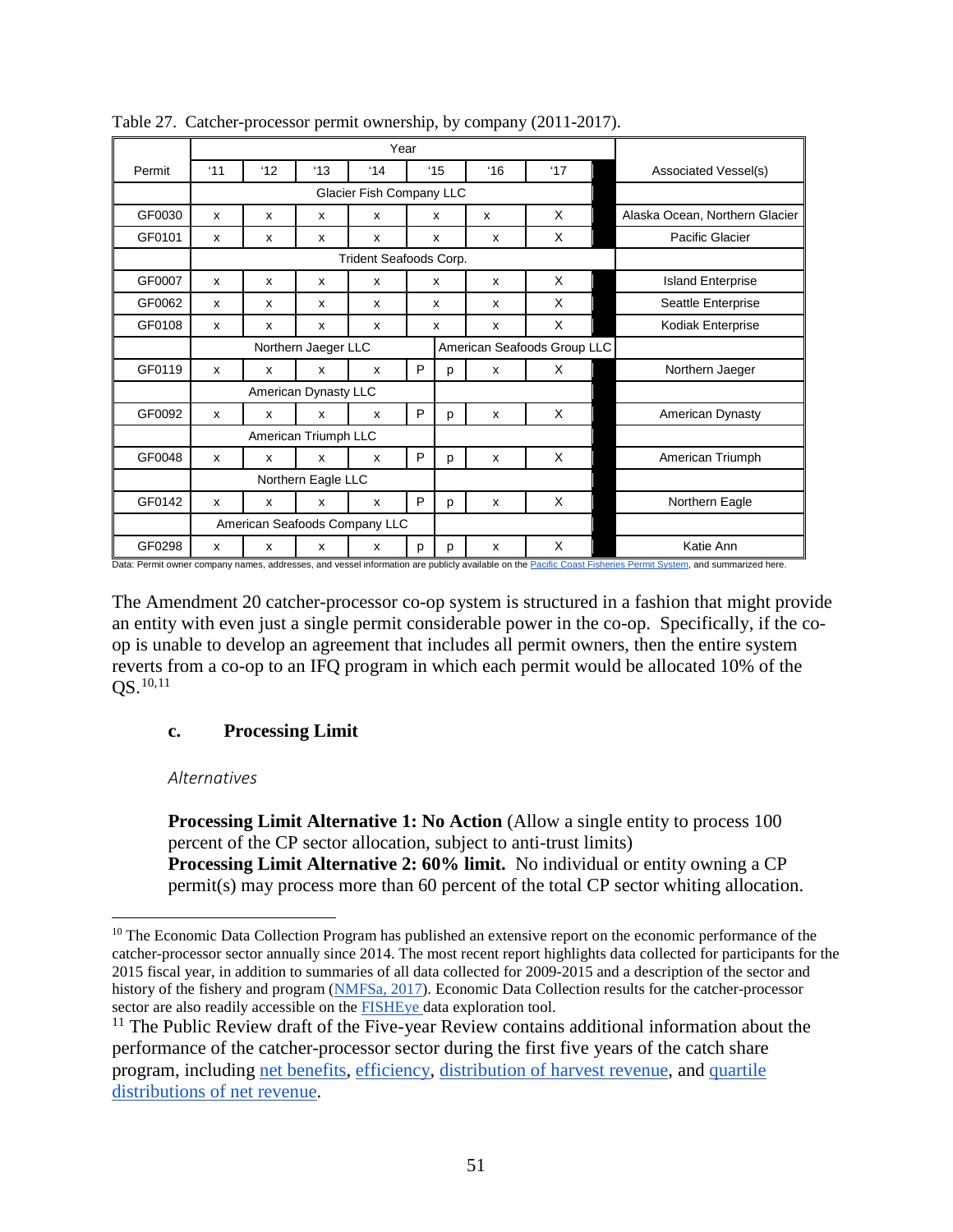**Processing Limit Alternative 3: 80% limit.** No individual or entity owning a CP permit(s) may process more than 80 percent of the total CP sector whiting allocation.

The June 13, 2017 control date adopted by the Council may be used to establish a grandfather clause that would allow the continuation of any pre-existing consolidation.

#### *Preliminary Data and Analysis*

<span id="page-51-0"></span>The Council's deliberations on Amendment 20 included an alternative that would have created an IFQ system for the catcher-processor sector, including IFQ accumulation limits and vessel limits for amounts caught and processed [\(Table 28\)](#page-51-1). In addition to limits for catcher-processors, there was also consideration of a limit for all whiting sectors combined.

<span id="page-51-1"></span>Table 28. Catcher-processor accumulation limit options considered in the Amendment 20 IFQ alternative.

|                                           | <b>Option</b> | Option. | 2ption 3 |
|-------------------------------------------|---------------|---------|----------|
| <b>QS Control Limit</b>                   | 50%           | 55%     | 60%      |
| Limit<br>Harvest and Processing<br>Vessel | 65%           | 70%     | 75%      |

Analysis at the time showed that the most restrictive vessel processing limit options were at least 70 percent above the 90th percentiles vessel production levels for the 1994-2003 and 2004-2006 historic periods and 30 percent above the vessel maximums for the same periods. Accumulation limits were not included in the co-op alternative the Council adopted for catcher-processors.

The current processing limit option is proposed not for the vessel but for the entity owning the vessel. Each year, co-ops are required to submit annual reports that include information on annual allocations and harvest agreements. Those reports show that harvest allocation has not changed substantially between the participating companies during the course of the catch share program. For each company, harvest as a share of allocation is typically less than or equal to the company's share of actual harvest, because, on average, the sector has attained only 92% of its allocation from 2011-2016. These annual report data show that all entities would be well below the Amendment 20 vessel limit options (the lowest option was 65%) that were a part of the IFQ alternative of for catcher-processors.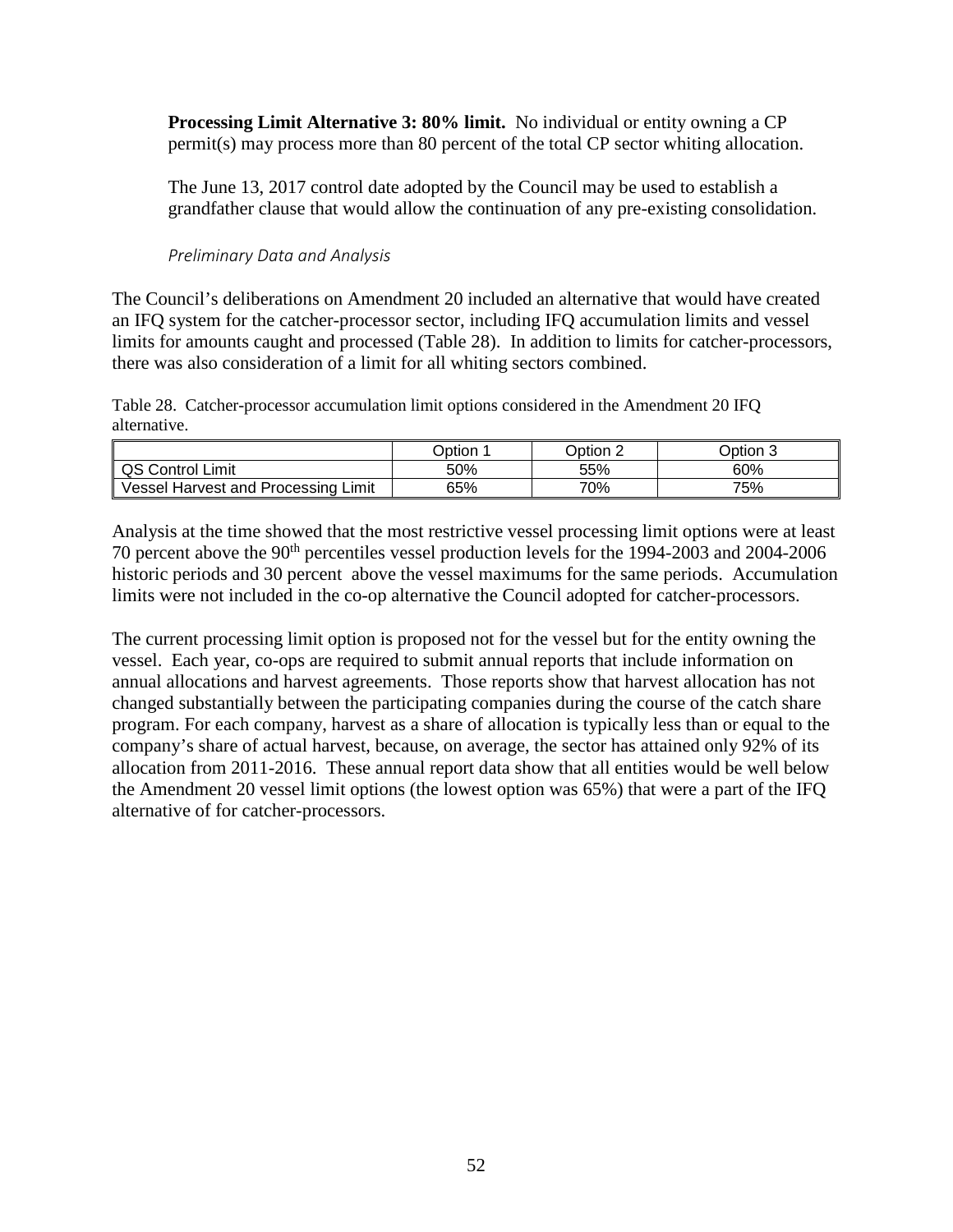| Year             | American % of<br>Allocation<br>(% Harvest) | Glacier % of<br>Allocation<br>(% Harvest) | Trident % of<br>Allocation<br>(% Harvest) | Sector %<br>Attainment of<br>Allocation | Harvest<br>$(1,000s$ mt) |
|------------------|--------------------------------------------|-------------------------------------------|-------------------------------------------|-----------------------------------------|--------------------------|
| 2011             | 45 (48)                                    | 20(21)                                    | 30(31)                                    | 95                                      | 72                       |
| 2012             | 49 (50)                                    | 21(21)                                    | 29 (29)                                   | 99                                      | 55                       |
| 2013             | 51(52)                                     | 19 (20)                                   | 28 (28)                                   | 98                                      | 78                       |
| 2014             | 51(51)                                     | 20(20)                                    | 29 (29)                                   | 100                                     | 103                      |
| 2015             | 29(43)                                     | 15(21)                                    | 24 (35)                                   | 68                                      | 68                       |
| 2016             | 51 (54)                                    | 18 (19)                                   | 26(27)                                    | 95                                      | 109                      |
| Average<br>Data: | 46 (50)                                    | 19 (20)                                   | 27(30)                                    | 92                                      | 81                       |

<span id="page-52-5"></span>Table 29. Percent attainment of sector allocation and share of actual harvest (in parentheses) by each processing company, by year.

[\\*http://www.pcouncil.org/wp-content/uploads/2017/03/Sup\\_IR2\\_2017\\_PWCC\\_Rpt\\_re2016\\_Apr2017BB.pdf](http://www.pcouncil.org/wp-content/uploads/2017/03/Sup_IR2_2017_PWCC_Rpt_re2016_Apr2017BB.pdf)<br>[http://www.pcouncil.org/wp-content/uploads/2016/06/IR2\\_CoopRep\\_CP\\_2015\\_PWCC\\_JUN2016BB.pdf](http://www.pcouncil.org/wp-content/uploads/2016/06/IR2_CoopRep_CP_2015_PWCC_JUN2016BB.pdf)<br>http://www.pcouncil.org/wp-content/up

[http://www.pcouncil.org/wp-content/uploads/IR2\\_2013\\_Final\\_PWCC\\_Am20\\_AnnualRpt\\_JUNE2014BB.pdf](http://www.pcouncil.org/wp-content/uploads/IR2_2013_Final_PWCC_Am20_AnnualRpt_JUNE2014BB.pdf)

[http://www.pcouncil.org/wp-content/uploads/INFO\\_SUP\\_RPT\\_2\\_Co\\_opAnnualRept\\_2013\\_preliminary\\_CP\\_NOV2013BB.pdf](http://www.pcouncil.org/wp-content/uploads/INFO_SUP_RPT_2_Co_opAnnualRept_2013_preliminary_CP_NOV2013BB.pdf)<br>[http://www.pcouncil.org/wp-content/uploads/D2b\\_ATT2\\_CP\\_RPT\\_APR2013BB.pdf](http://www.pcouncil.org/wp-content/uploads/D2b_ATT2_CP_RPT_APR2013BB.pdf)

ww.pcouncil.org/wp-content/uploads/INFO\_RPT3\_PWCC\_Am20\_-NOV2012BB.pdf

<span id="page-52-0"></span>2011 Catcher Processor Annual Report (not published on web)

# **6. AMP QP Pass-through (See 2019-2020 Biennial Management Measures)**

This issue is being addressed through the 2019-2020 biennial specifications and management measures process.

# <span id="page-52-1"></span>**7. New Data Collections**

# <span id="page-52-2"></span>**Catcher-Processor Ownership Data**

## *Purpose and Need*

<span id="page-52-3"></span>This draft purpose and need statement has not yet been reviewed by the Council.

Attaining optimum yield from a fishery requires evaluating the performance of the fishery and managing it through adaptive adjustments based on successes and failures. The MSA requires that the Council and NMFS "ensure that limited access privilege holders do not acquire an excess share" of such privileges. Ownership information from catcher-processors needs to be collected in order to evaluate program performance with respect to this mandate. The purpose of this action would be to create a mandatory requirement for the submission ownership information from those that own catcherprocessors.

# *Background*

<span id="page-52-4"></span>The trawl catch share program was implemented in 2011 under Amendment 20 to the groundfish fishery management plan (FMP) and created an IFQ program for the shoresbased sector, and separate co-op programs for the mothership and catcher-processor sectors. For the shorebased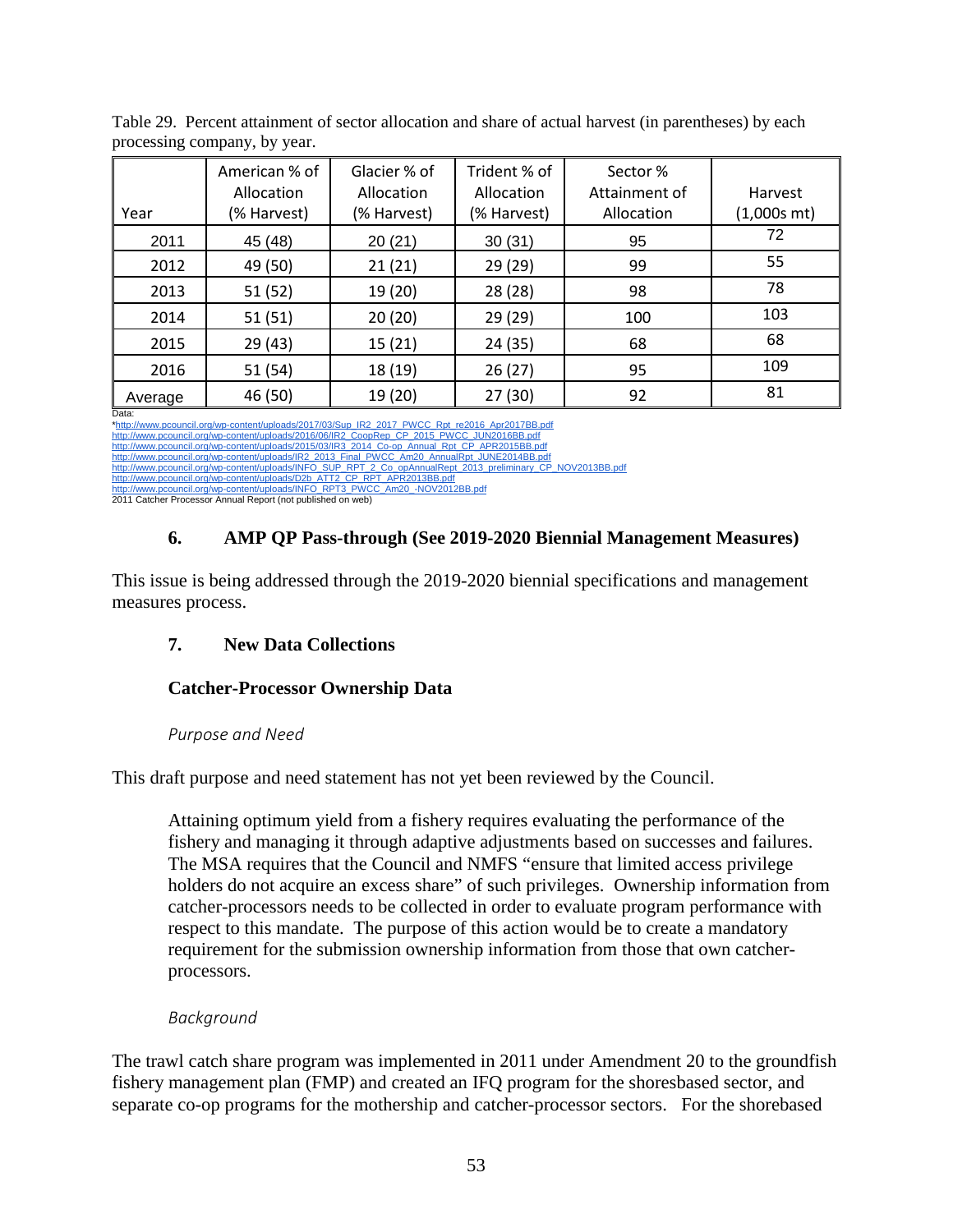IFQ and at-sea mothership sectors, the program required that participants submit ownership information at the time of permit issuance and renewal. The related permit application and renewal forms require that all owners with 2 percent or greater ownership interest be declared. This requirement is to facilitate monitoring of accumulation limits that were included in the catch share program for these two sectors. The accumulation limit rules are in response to the MSA provision that requires that

In developing a limited access privilege program to harvest fish a Council or the Secretary shall— . . . . D) ensure that limited access privilege holders do not acquire an excessive share of the total limited access privileges in the program by—(i) establishing a maximum share, expressed as a percentage of the total limited access privileges, that a limited access privilege holder is permitted to hold, acquire, or use; and (ii) establishing any other limitations or measures necessary to prevent an inequitable concentration of limited access privileges; . . . .

Ownership information was not required for the catcher processor co-op sector. The catch share program incorporated within it a voluntary co-op under which the catcher-processor sector had been operating since 1997 and did not include an accumulation limit. During the catch share program five-year review, the Council began discussing whether or not the catcher-processor coop sector should be covered by provisions which limit accumulation and adopted a June 13, 2017 control date to support its consideration of such a policy. This action, if recommended by the Council and implemented by NMFS, would establish such a data collection.

#### <span id="page-53-0"></span>*Alternatives*

**Alternative 1: No Action.** Owners of catcher vessel, mothership processor, and shorebased first receiver permits are required to submit ownership information when they acquire or renew permits but catcher-processors are not. **Alternative 2: Collect Detailed Catcher-Processor Ownership Data Annually.** Add a

requirement that catcher processors submit ownership information when they acquire permits and to a similar level of detail as required for other permits.

## *Preliminary Analaysis*

<span id="page-53-1"></span>Because of cross-participation between sectors, two out of the three businesses that currently own catcher-processor permits already provide ownership information. The action alternative would require the third participant in the catcher processor sector (as well as any new entrants) to submit similar information.

## <span id="page-53-2"></span>**Quota Costs, Earnings and Share Owner Participation**

#### *Purpose and Need*

<span id="page-53-3"></span>This draft purpose and need statement has not yet been reviewed by the Council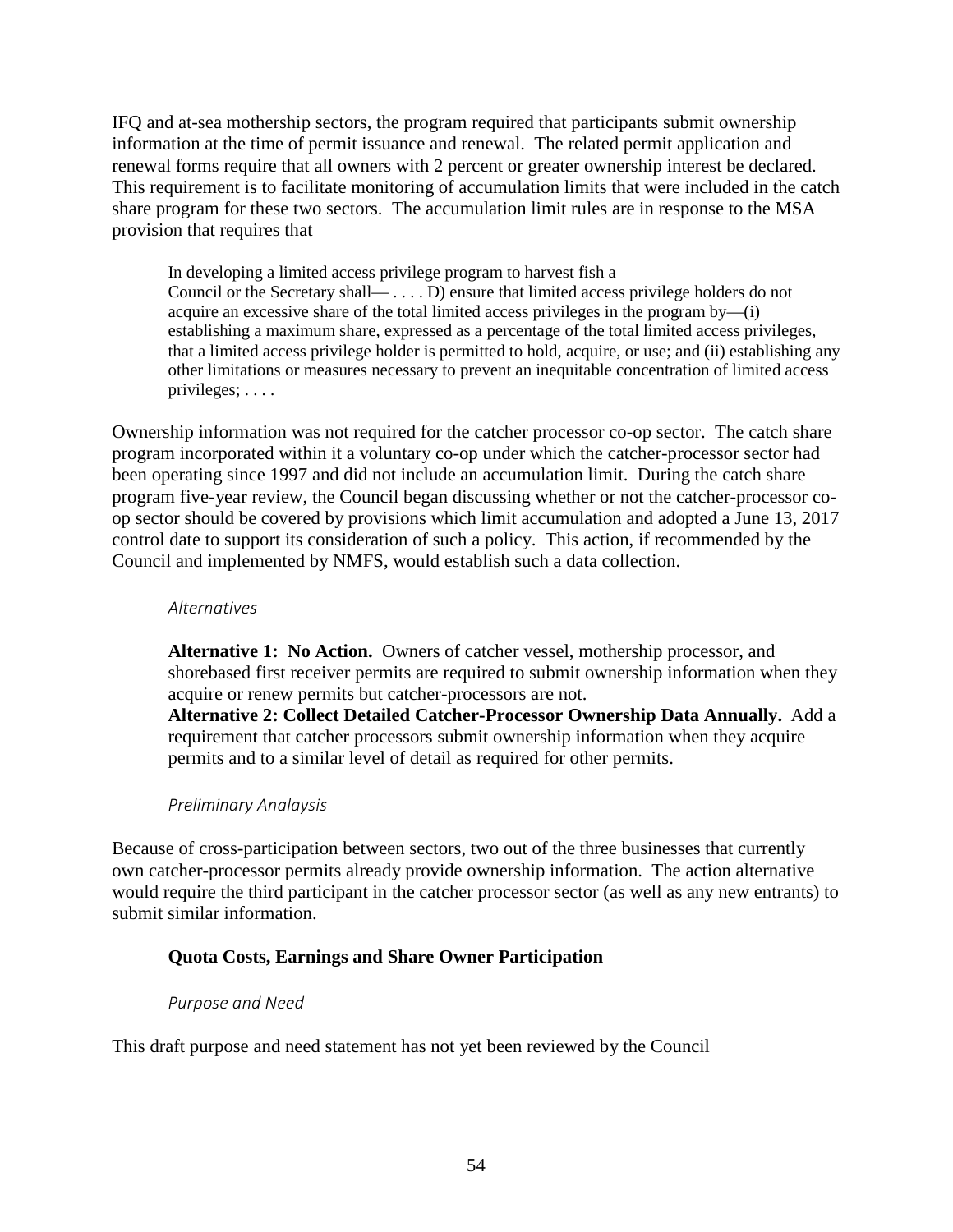Attaining optimum yield from a fishery requires evaluating the performance of the fishery and managing it through adaptive adjustments based on successes and failures. For catch share fisheries in particular, important management objectives relate to socioeconomic concerns, several of which relate to the economic health of individual fishing and processing businesses. Evaluation of the economic performance of these businesses requires complete information on costs and revenue, a portion of which are associated with the purchase and sale of quota shares and quota pounds. There has also been strong interest expressed about understanding how much of the value of quota is leaking out of the fishery and local communities. Currently, there is a mandatory data collection program that collects this information from vessel owners and first receivers but not from other types of quota owners. To accurately evaluate the program performance and make adaptive adjustments there is a need for information on quota purchases/sales from all QS owners, including those that do not own vessels or first receivers. The purpose of this action would be to create a mandatory survey for QS owners.

*Notes*

Initially the CAB supported this data collection but their November 2017 report to the Council the CAB stated:

. . . the CAB no longer has a consensus position in support of this survey. Some members of the CAB thought this was not a high enough priority to displace the pursuit of other follow-on actions and questioned the ultimate value of the information. Others thought the collection would be essential to tracking information that is important to understanding the performance of the program, in particular the ownership of QS and flow of benefits of the fishery to individuals who are not members of the fishing communities. It was also suggested that other methods for collecting some of this data be explored. For example, could vessel account owners be required to declare the QS accounts to which their ownership is linked including the percentage of the quota the ownership of the account is linked to? [\(Agenda Item F.2.a, CAB Report, November](https://www.pcouncil.org/wp-content/uploads/2017/11/F2a_Sup_CAB_Rpt1_NOV2017BB.pdf)  [2017\)](https://www.pcouncil.org/wp-content/uploads/2017/11/F2a_Sup_CAB_Rpt1_NOV2017BB.pdf)

#### *Background*

<span id="page-54-0"></span>The trawl catch share program was implemented in 2011 and required that participating vessel owners and first receivers (businesses buying catch share fish from vessels) submit the economic information needed to assess the performance of the program. During the recently completed catch share review, advisory bodies and the Council concluded that more information is needed about how quota costs affect the financial performance of the fleet and where quota lease payments are accruing.

Quota cost and earnings information is collected from vessel owners and first receivers through the Economic Data Collection (EDC) Program. This program indirectly collects data from quota share owners only when the quota share company is the same as the vessel company, This confluence of ownership accounts for less than half of all quota shares. Since the EDC form is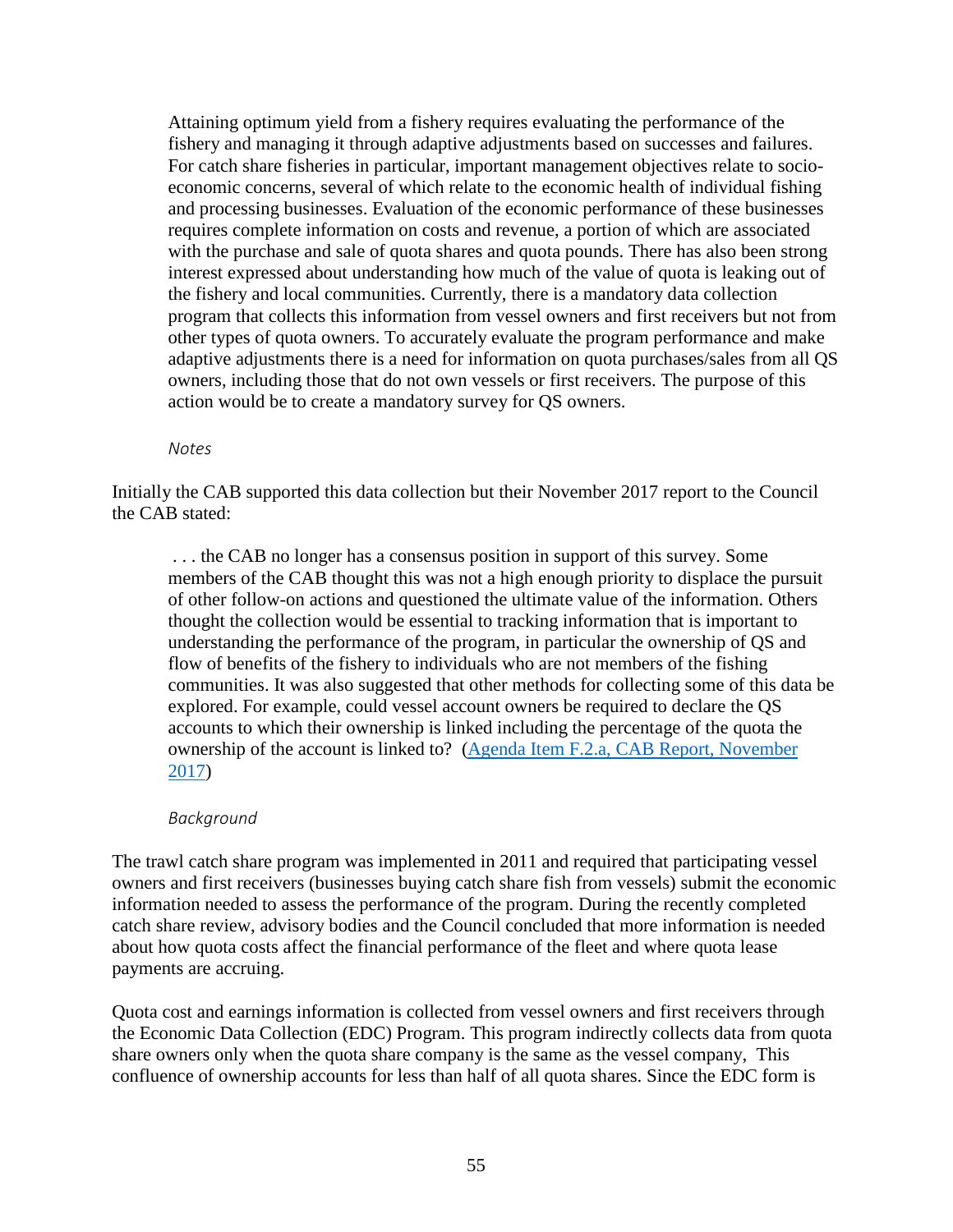designed to collect data from vessel owners, quota earnings data are not collected from the following operation types:

- Quota share companies that do not own a vessel with a limited entry trawl permit
- Quota share companies that own multiple vessels
- Quota share companies whose owners have active vessels under other company names

Incomplete quota lease payment information results in the following:

- Financial performance of the active fleet can only be partially assessed with the current EDC data.
- An assessment of the amount and value of QS that is owned by entities that do not (or no longer) actively participate in the fishery as vessel owners of first receivers cannot be done.
- Community economic impact analysis that includes the economic impact of revenues from QS ownership cannot be done without accurate QS owner-level earnings data
- An assessment of the effects of different levels of lease-dependence cannot be performed.

The structure of the catch share program and available data make it difficult to include quota costs and revenues in analysis of the financial performance of the fleet. Quota were allocated to permit owners and not vessel owners, explicitly isolating quota leasing operations from vessel operations. Current estimates of net revenue are focused on fishing vessels and first receivers as individual entities. However, fishing vessels often do not operate as stand-alone business entities. This becomes a critical issue when attempting to assess the financial performance of the fishing fleet in a catch share system. Additional information is needed about the relationships between quota share owners and vessel owners in order to include quota related costs and revenues in the financial analysis of the fleet.

In addition to the limitations described above, the absence of a clear definition of "active participants" also restricts the ability to identify the benefactors of the catch share program. Potential definitions of active participants include:

- 1.) Anyone that owns a share in an active vessels
- 2.) Anyone with active role in the fishery, could include Community Quota Funds, relatives of vessel owners, crew, service providers, quota share owners, etc.
- 3.) Anyone that lives in the fishing community (definition of community needs to be specified)

To conduct the analyses described above, two primary pieces of data are necessary:

- 1.) Revenue from quota share lease/quota pound sales from each quota share owner
- 2.) Characterization of the quota share permit owner and relationship to active vessels in the fishery

<span id="page-55-0"></span>*Alternatives*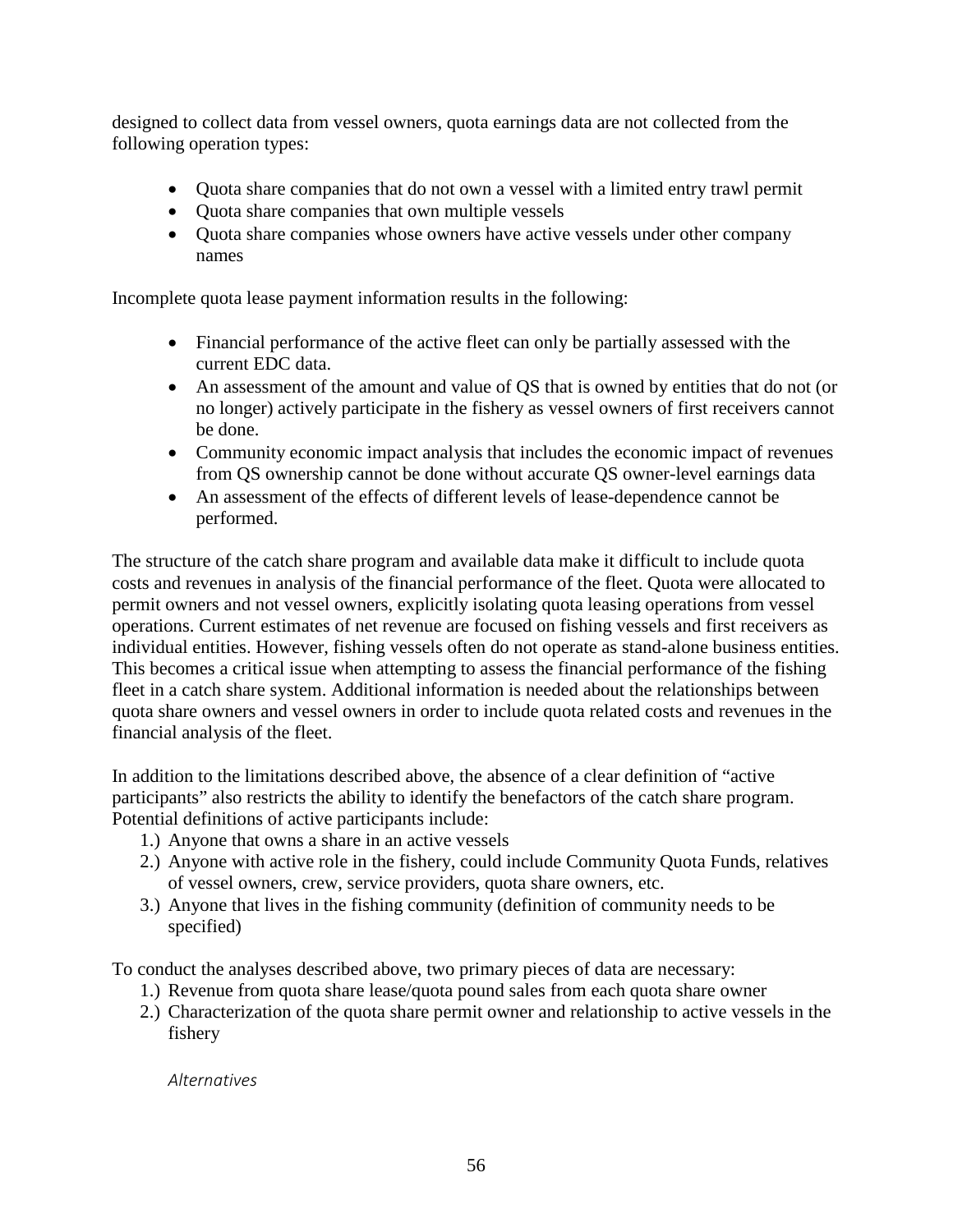**Alternative 1: No Action.** QS owners that are not also owners of vessels or first receivers do not provide information.

**Alternative 2: Collect QS owner information through a new "QS Owner Survey."** This survey would be sent to all QS owners and be part of the existing Economic Data Collection Programs mandatory response survey set. Questions in the current vessel and first receiver surveys that unnecessarily overlap with the new QS owner survey would be eliminated or modified in the current EDC vessel surveys.

**Alternative 3: Collect QS owner information through a supplement the [QS renewal form](http://www.westcoast.fisheries.noaa.gov/publications/fishery_management/groundfish/permits/form-qs-permit.pdf)**.

*Preliminary Data Elements for the Survey*

<span id="page-56-0"></span>These questions will be be further revised with feedback from Council, industry, and SSC.

## **Alternative 1**

In general, the QS owner survey would include the following data elements.

- 1.) What did this company do with the quota in 2018? Check all that apply.<sup>[12](#page-56-1)</sup>
	- ❏ Fished
	- ❏ Leased to someone within community
	- ❏ Leased it to someone outside of community
	- ❏ Gifted to someone outside of your business
	- ❏ Gifted to someone within your business
	- ❏ Traded for quota
	- ❏ Traded for non-quota
- 2.) What description best matches this Quota Share company? Individual can refer to a part or sole owner of the Quota Share company or trust.<sup>1</sup>
	- ❏ Community Quota Fund/Other Non-profit Owners
	- ❏ At least one individual owns a vessel that fishes in the IFQ program but a hired captain is used
	- ❏ At least one individual fishes (but does not own a vessel) in the IFQ program
	- ❏ At least one individual owns a processing facility that buys IFQ fish
	- ❏ Company owns a vessel that fishes in the IFQ program
	- ❏ Company buys IFQ fish
	- ❏ At least one individual whose family member currently fishes in the IFQ program
	- ❏ At least one individual whose family member owns a vessel that fishes in the IFQ program
	- $\Box$  At least one individual who is not actively participating, lives within fishing community

<span id="page-56-1"></span> $12$  We plan to revise these categories based on industry and Council feedback.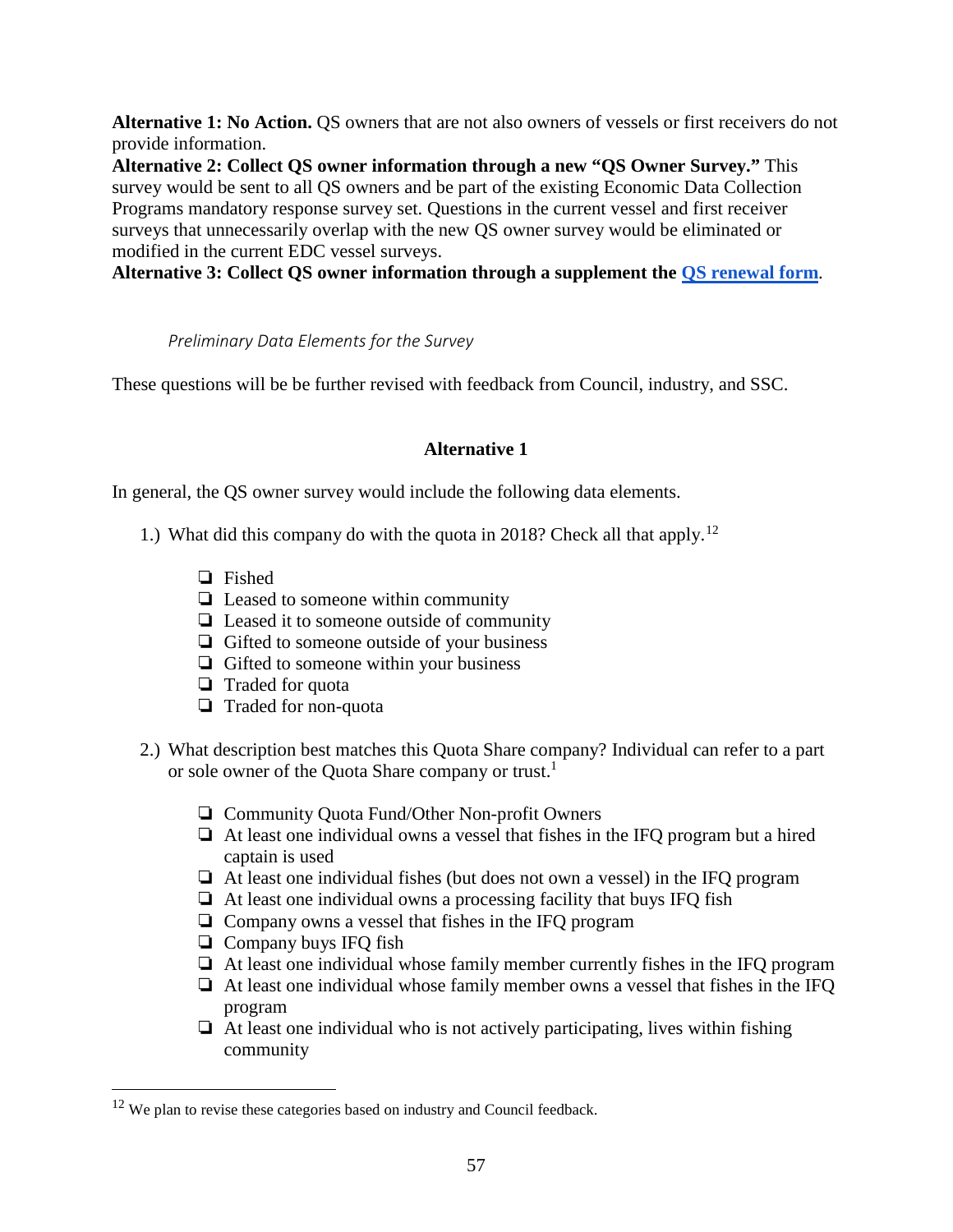- $\Box$  At least one individual who is not actively participating, lives outside fishing community
- 3.) How much did this company earn from leasing quota in 2018?
	- $\frac{1}{2}$
- 4.) The following vessels received quota from this quota share account in 2018, please fill in the following fields

| <b>Vessel Name</b> | What is your relationship to this<br>vessel? (circle one) $1$ | How much did this vessel pay for<br>quota from this account? |
|--------------------|---------------------------------------------------------------|--------------------------------------------------------------|
| MISS SUSAN         | owned, affiliated, part of risk pool,                         |                                                              |
| <b>JOLLY G</b>     |                                                               |                                                              |
| <b>GOLDEN STAR</b> |                                                               |                                                              |

The following types of information requests would be eliminated from current vessel owner and first receiver surveys.

• Earnings from lease or sale of quota pounds or quota shares

## **Alternative 2**

The following question would be added to the QS Permit/Account Application:

- 1.) What description best matches this Quota Share company and fishing plans for 2019? Individual can refer to a part or sole owner of the Quota Share company.  $<sup>1</sup>$ </sup>
	- ❏ Community Quota Fund
	- ❏ At least one individual owns a vessel that fishes in the IFQ program but a hired captain is used
	- ❏ At least one individual fishes in the IFQ program
	- ❏ At least one individual owns a processing facility that buys IFQ fish
	- ❏ Company that owns a vessel that fishes in the IFQ program
	- ❏ Company that buys IFQ fish
	- ❏ At least one individual whose family member currently fishes in the IFQ program
	- ❏ At least one individual whose family member owns a vessel that fishes in the IFQ program
	- ❏ No individual in this firm fishes or is related to someone that fishes in the IFQ program

After the end of the fishing year, the participant would be asked to certify the following statement: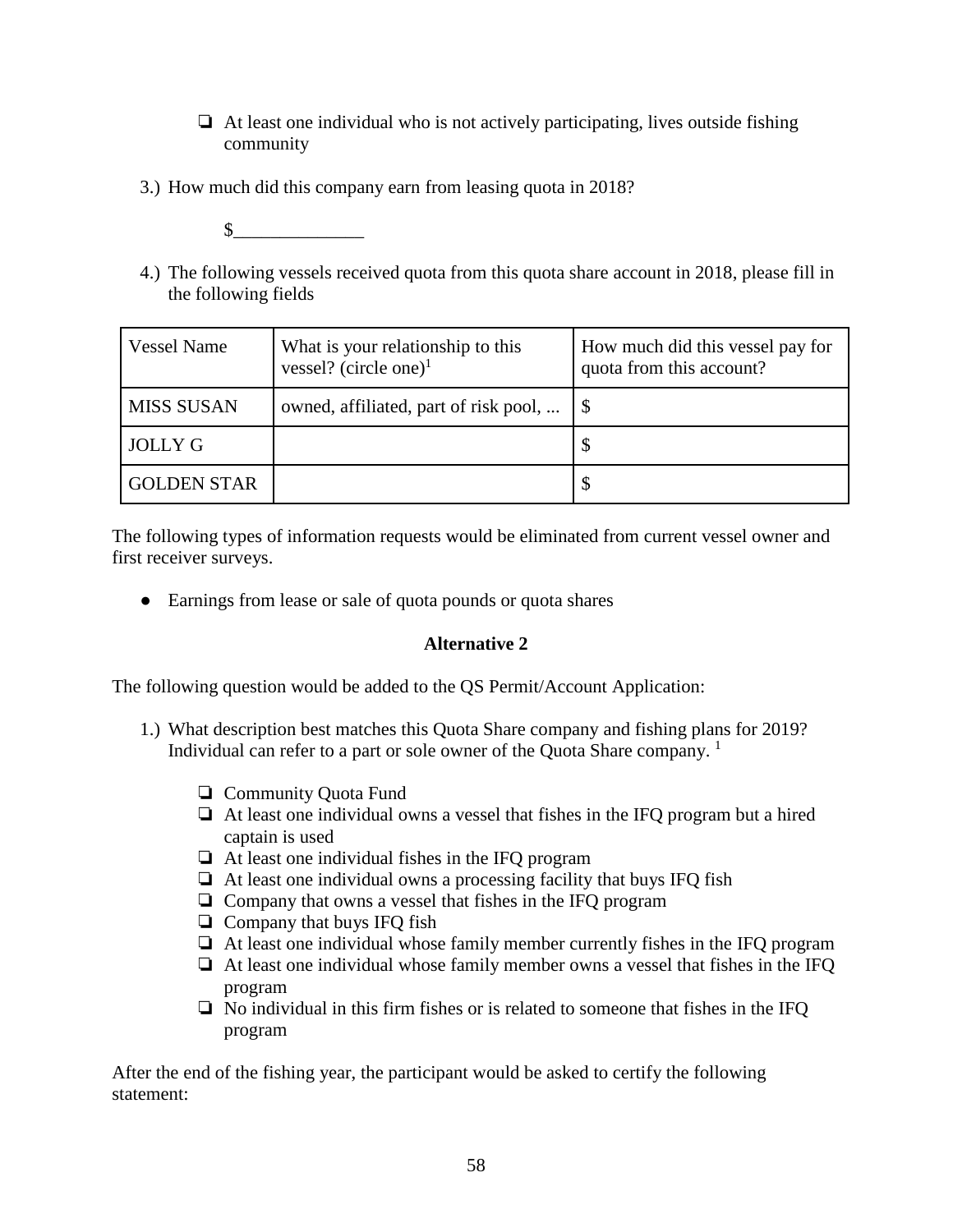5.) Based on the data recorded in the quota transactions database, please affirm that the data reported are correct, or provide revisions

| <b>Vessel Name</b>           | What is your relationship<br>to this vessel? (circle one) | Reported quota<br>revenue | Put check mark to<br>confirm, or provide<br>revision |
|------------------------------|-----------------------------------------------------------|---------------------------|------------------------------------------------------|
| <b>MISS SUSAN</b>            | Owned, affiliate, part of<br>risk pool, $$ <sup>1</sup>   | \$1,423                   |                                                      |
| <b>JOLLY G</b>               |                                                           | \$120,000                 |                                                      |
| <b>GOLDEN</b><br><b>STAR</b> |                                                           | \$12                      |                                                      |

Note: During QS renewal it is likely that data would be collected for the previous year. For example during the fall 2018 renewal for 2019 issuances, data would be collected/verified on total earnings from quota lease in 2017.

The following types of information requests would be eliminated from current vessel owner and first receiver surveys.

• Earnings from lease or sale of quota pounds or quota shares

## **Other Previous Council Actions on Follow-ons**

<span id="page-58-0"></span>At its June 2017 meeting, the Council requested more analysis on

- Impacts of accumulation limits (including evaluation of changing or eliminating them).
- The nature and extent of gear switching and sable fish access issues.
- Factors influencing sablefish quota lease prices.
- Impacts of sablefish lease price and availability on economic stability of harvesters and processors.
- Understanding the implications of a continuing increase in the ratio of leasing to owneron-board use of QS/QP.

At that time, the Council did not move forward the following issues (which had been identified in the CAB report).

- Reduction in Participation Costs
	- o Loosening catch monitor educational requirements
	- o Providing credit for cost recovery as part of observer payments
	- o Cost recover credit for risk pool collectives
	- o Reducing costs by reducing the duration over which EM video must be stored.